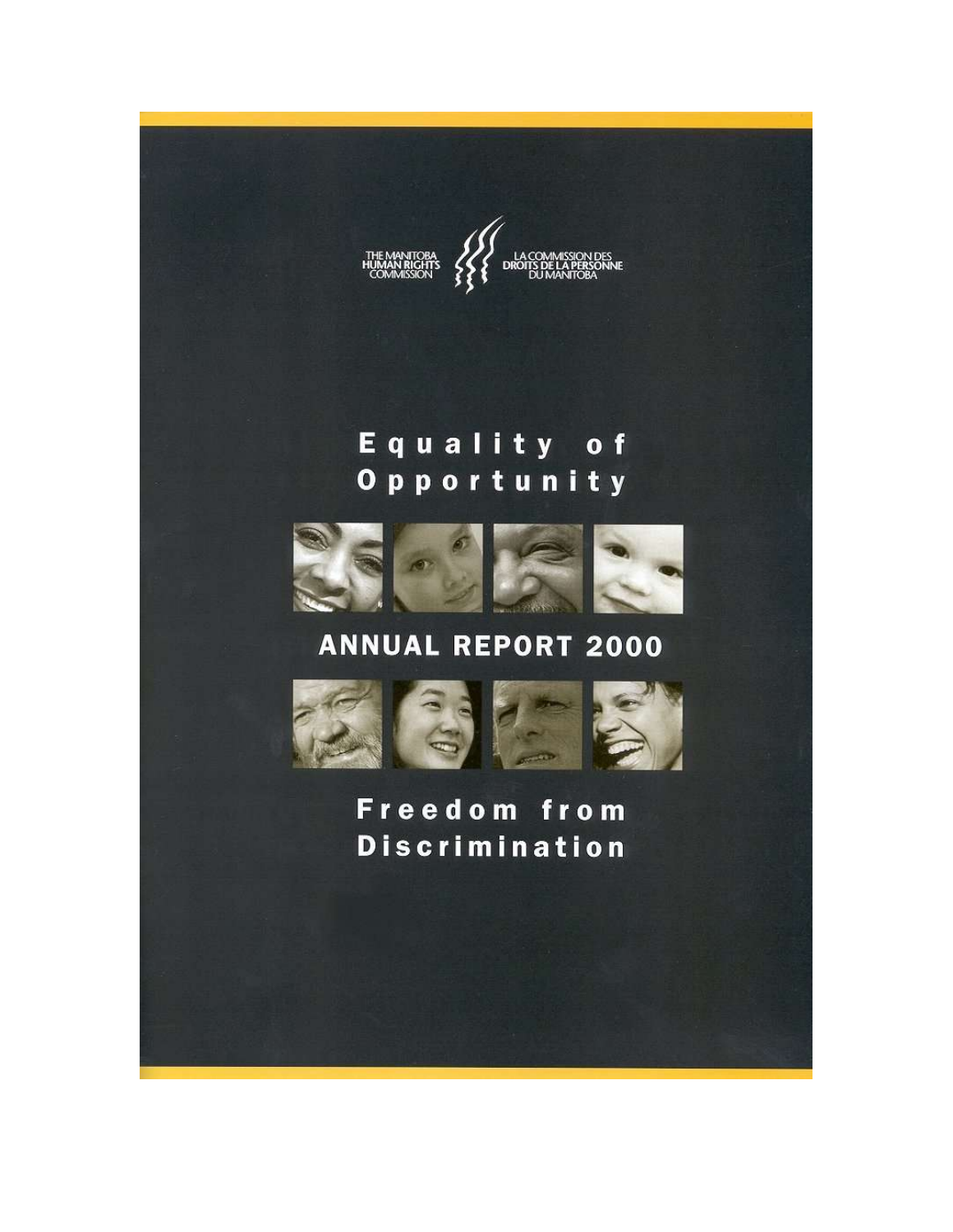**Bilingual Web-site**

**www.gov.mb.ca/hrc**

The Manitoba **Human Rights**  Commission

#### **Winnipeg**

7th floor - 175 Hargrave Street Winnipeg, Manitoba R3C 3R8

Ph: (204) 945-3007 Toll Free: 1-888-884-8681 TTY: (204) 945-3442 Fax: (204) 945-1292 e-mail: hrc@gov.mb.ca *collect calls accepted*

### **Brandon**

Provincial Government Building 340 Ninth Street Brandon, Manitoba R7A 6C2

Ph: (204) 726-6261 Toll Free: 1-800-201-2551 TTY: (204) 726-6152 Fax: (204) 726-6035 *Collect calls accepted*

## **The Pas**

2nd floor - Otineka Mall P.O. Box 2550 The Pas, Manitoba R9A 1M4

Ph: (204) 627-8270 Toll Free: 1-800-676-7084 TTY: (204) 623-7892 Fax: (204) 623-5404 *Collect calls accepted*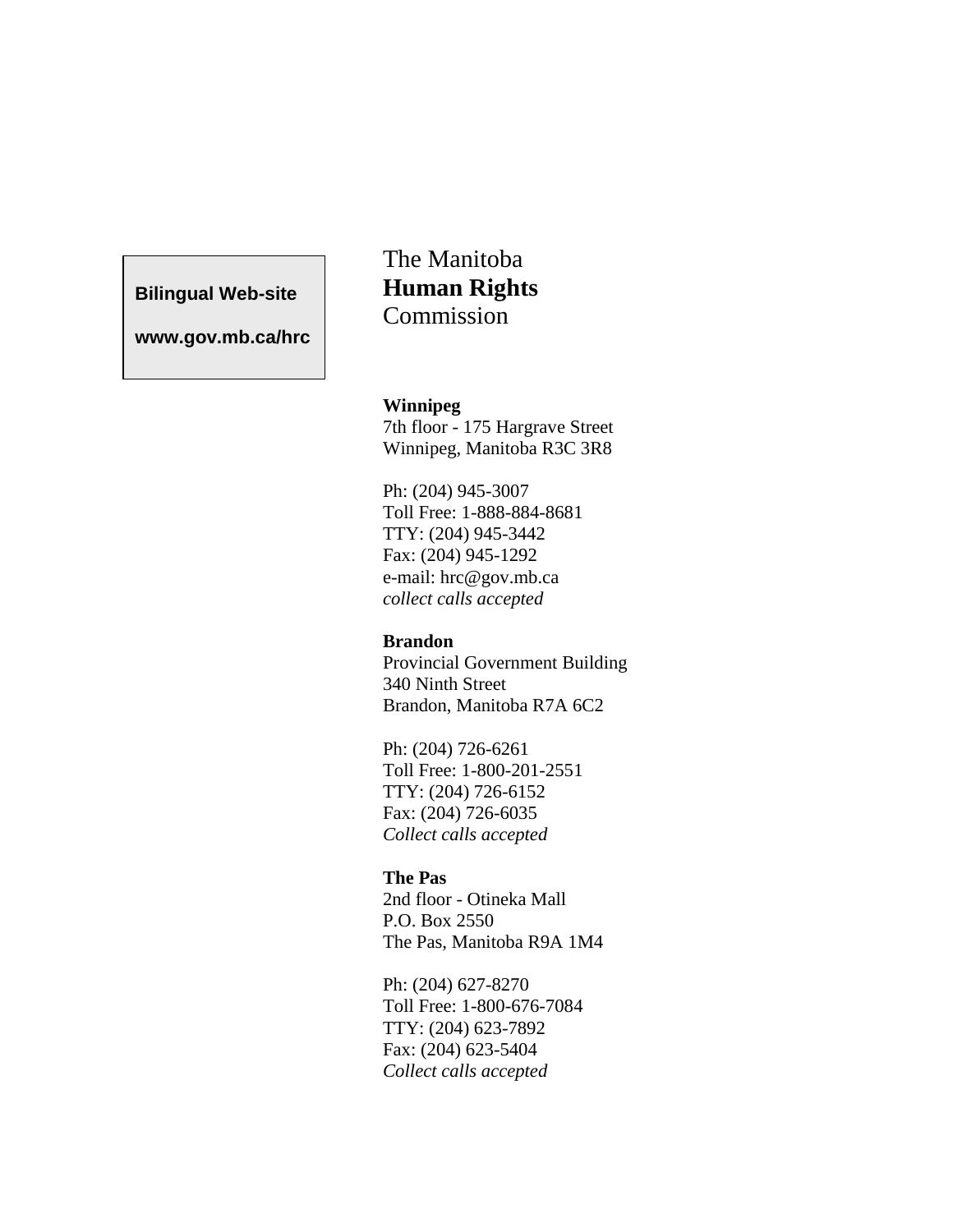

#### **Minister of Justice**

#### **Attorney General**

Room 104 Legislative Building Winnipeg, Manitoba, CANADA R3C 0V8

His Honour The Honourable Peter M. Liba, C.M. Lieutenant-Governor of Manitoba

Sir:

May it please your Honour, it is my pleasure to present your Honour, the Annual Report of the Manitoba Human Rights Commission for the year 2000.

Respectfully submitted,

 $\mathbb{Z}_{\mathbb{Z}}\subset$ 

Gord Mackintosh Minister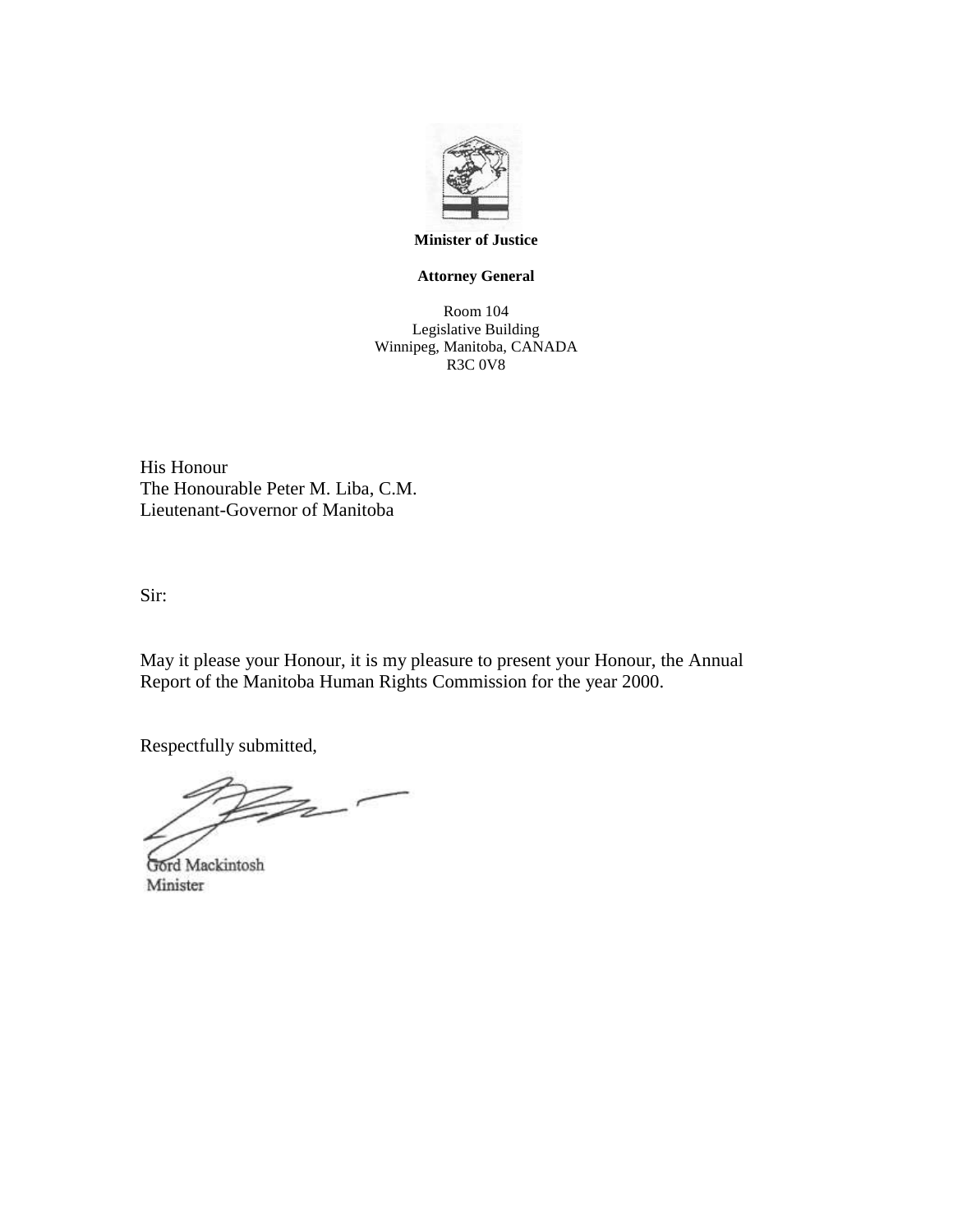

The Honourable Gord Mackintosh Minister of Justice and Attorney-General Legislative Building Winnipeg MB R3C 0V8

Sir:

We are pleased to forward to you, the Minister responsible for the administration of *The Manitoba Human Rights Code,* the Annual Report of the Manitoba Human Rights Commission for the calendar year ending December 31, 2000.

Kenneth Filkow Q.C. Chair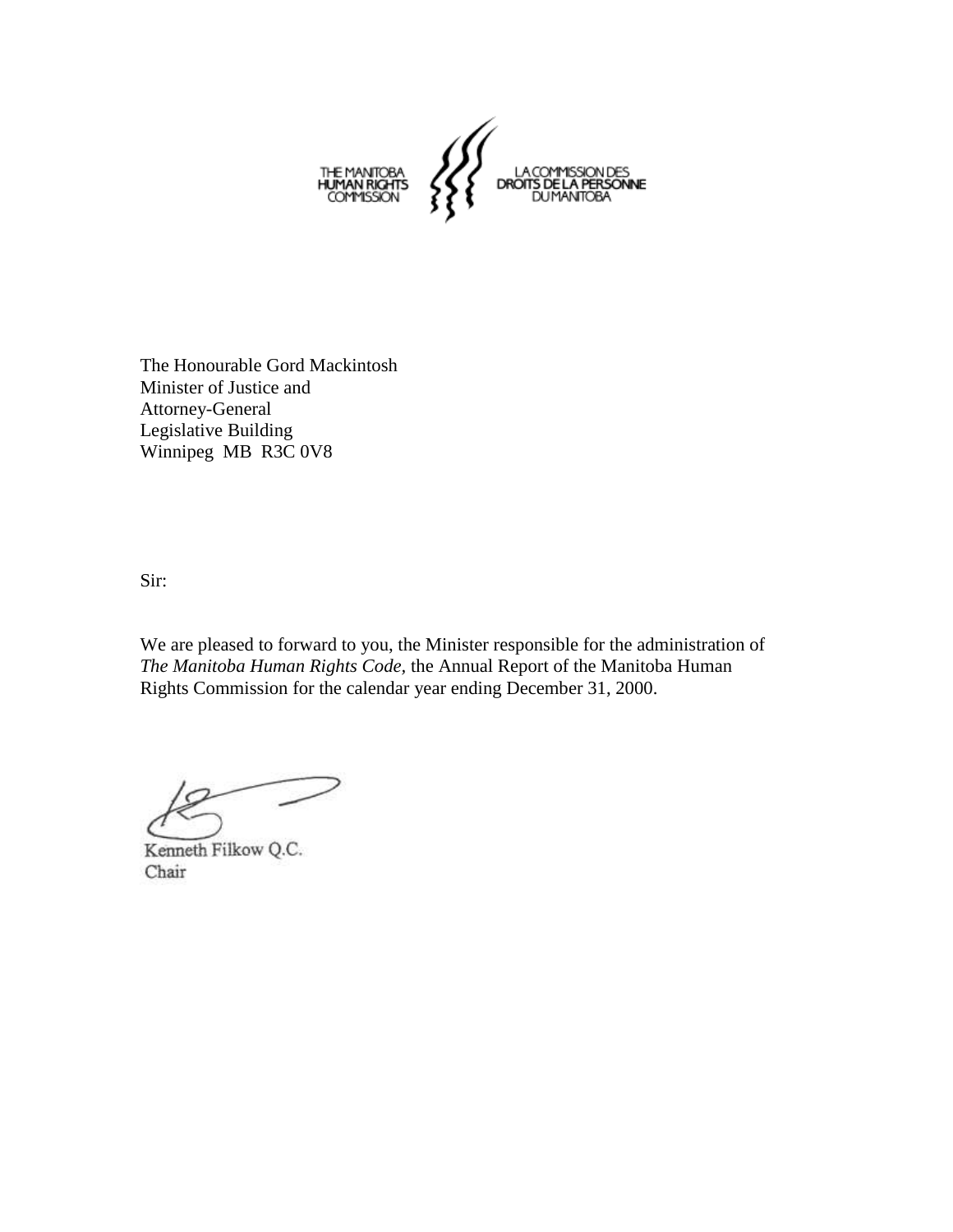# **Table of Contents**

| <b>Building on the Past</b>                   | 7  |
|-----------------------------------------------|----|
| Looking to the Future                         | 10 |
| An Overview                                   | 12 |
| <b>Complaint Process</b>                      | 15 |
| First Contact - Intake and Pre-Complaint      | 16 |
| Next Attempt – Mediation and Investigation    | 17 |
| Legal Steps - Directed Mediation and Hearings | 18 |
| <b>Settlements</b>                            | 19 |
| <b>University Monitoring</b>                  | 27 |
| <b>Legal Proceedings</b>                      | 30 |
| <b>Raising Awareness</b>                      | 31 |
| <b>Regional Reports</b>                       | 36 |
| Advice Available - Advisory Opinions          | 38 |
| <b>The Commissioners</b>                      | 40 |
| Initiatives 2001                              | 42 |
| <b>Commission Organizational Chart</b>        | 43 |
| <b>Statistics</b>                             | 44 |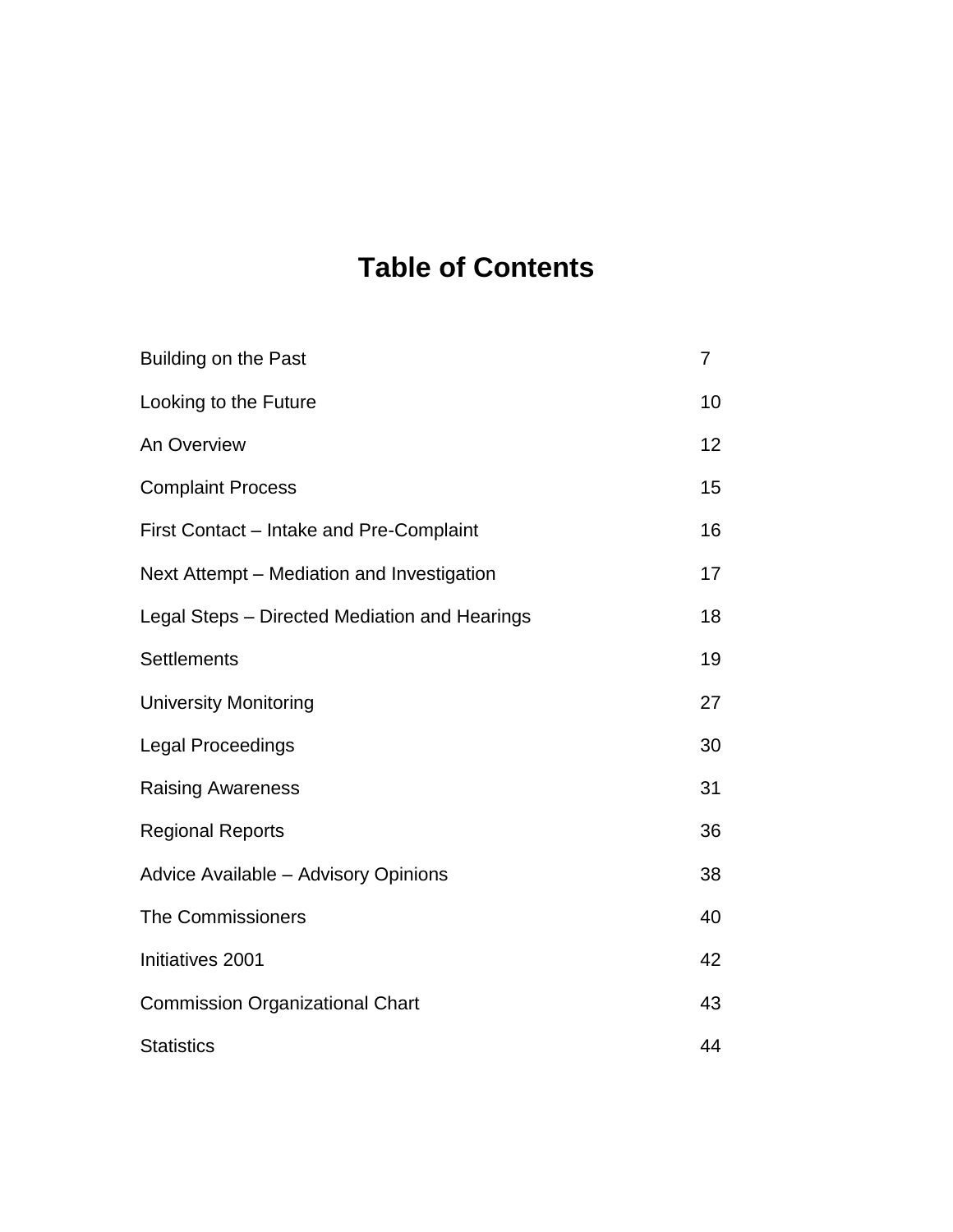### *Manitoba Human Rights Code*

In 1987 the provincial government passed the current Manitoba Human Rights Code. Protection under *The Code* extends to all ages. It prohibits unreasonable discrimination on the following grounds:

- Ancestry
- Nationality or national origin
- Ethnic background or origin
- Religion or creed, or religious belief, religious association or religious activity
- $\bullet$  Age
- Sex, including pregnancy, or circumstances related to pregnancy
- Gender-determined characteristics
- Sexual orientation
- Marital or family status
- Source of income
- Political belief, political association or political activity
- Physical or mental disability

Members of other groups, which have been historically disadvantaged but are not listed above, may be able to file a complaint on analogous grounds.

The mandate of the Manitoba Human Rights Commission is to achieve equality of opportunity and freedom from discrimination in the areas of housing, employment, contracts and services available to the public. Although many of these activities fall within provincial jurisdiction, complaints against certain federally regulated entities such as airlines, banks, telecommunications, reserves and the federal public service should usually be filed with the Canadian Human Rights Commission.

The Manitoba Human Rights Commission is authorized to mediate and investigate complaints of discrimination, to refer matters to adjudication, to issue binding opinions, to educate the public and promote human rights issues.

*Mission Statement* **–** *The Manitoba Human Rights Commission is mandated to achieving equality of opportunity and freedom from discrimination.*

## **Board of Commissioners\***

Ken Filkow Chairperson

Cheryl Dumont Vice-Chairperson

Commissioners

Alfredo Arrojado

Dr. Amarjit S. Arneja

Janet Baldwin

Roberta Frederickson

Kemlin Nembhard

Yvonne Peters

Randal Smith

Dianne Vanderwater

\*As of December 31, 2000

#### **Minister**

The Honourable Gord Mackintosh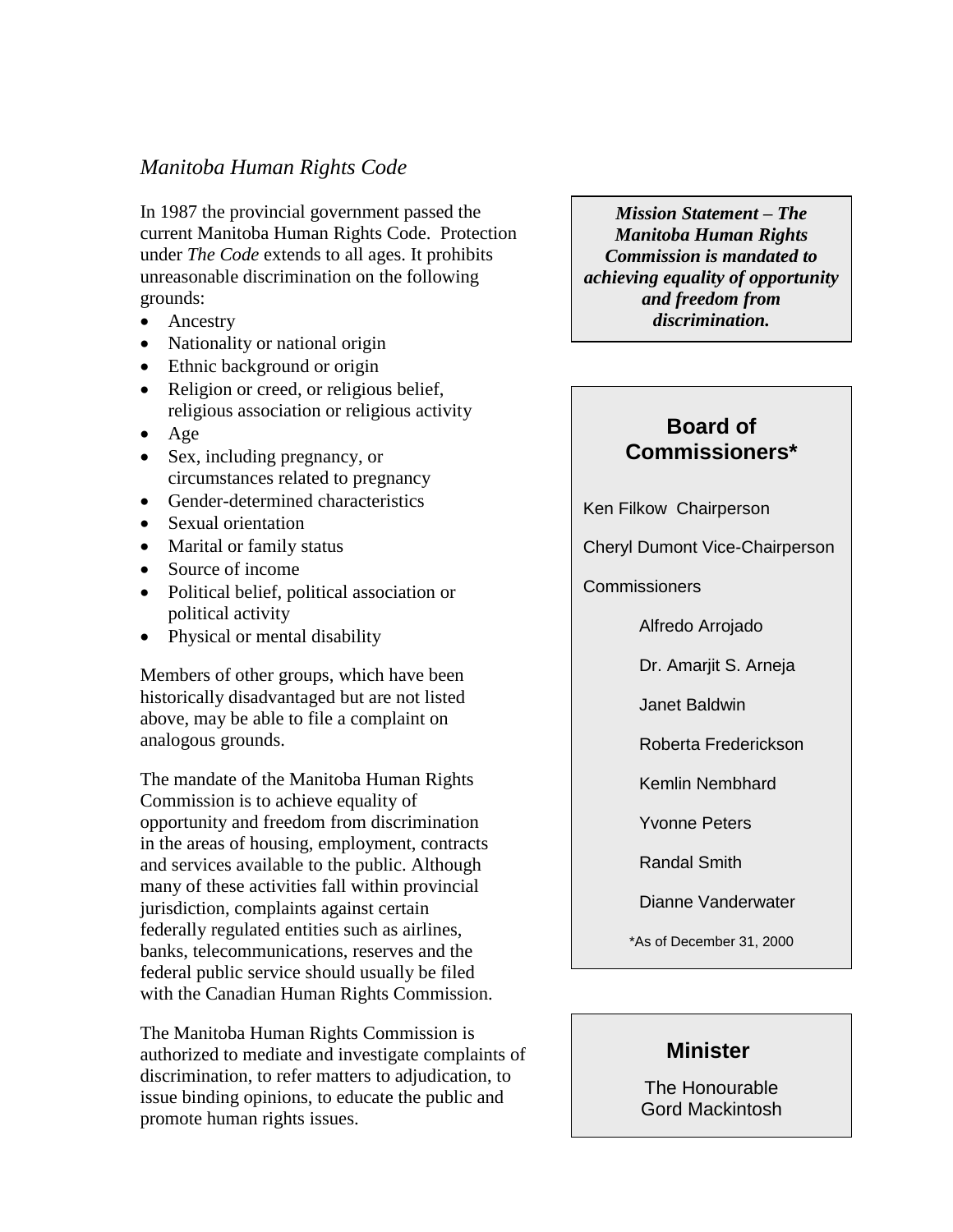# *Building on the Past*

 **Message from the Chairperson**  By the time of the printing of this annual report my extended term as Chairperson of the Commission will have expired. Knowing this is to occur, I am pleased to have the opportunity to provide a retrospective of the last thirteen years.

Human Rights Commissions were created on various dates in the early 1970's. In 1971, Human Rights Legislation created the Manitoba Commission. These agencies pioneered and struggled, as most pioneers do, in gaining acceptability, credibility and effectiveness. Prior to their creation a person who had suffered differential treatment by reason of race, source of income, gender or other characteristics had no recourse to any government agency or to the court system. Discriminatory attitudes were prevalent in Manitoba, as elsewhere. For example, it was common to see classified ads as follows: in the employment area "Help Wanted - Male" and in the rental area "No Indians".

The Commissions at their inception were properly mandated to balance an educative role and a compliance role. Compliance attempted to achieve positive consensual resolution between the parties, rather than punitive, culpable dispositions. During the 1970's, in a generally indifferent society, these noble aims of legislation were hard to achieve except slowly and, necessarily, tentatively. By the mid 1980's, our Commission, as others across the country, had gained experience and conviction as to the manner in which to approach the exercising of its mandate.

From the late 1980's to the present, I was fortunate to chair successive Boards and to work with members all committed to eliminating the serious backlog of cases and to deliver effective and timely results. Processes were streamlined, mediation formats were developed and many complaints came to be resolved on an expedited basis. This trend is increasing exponentially.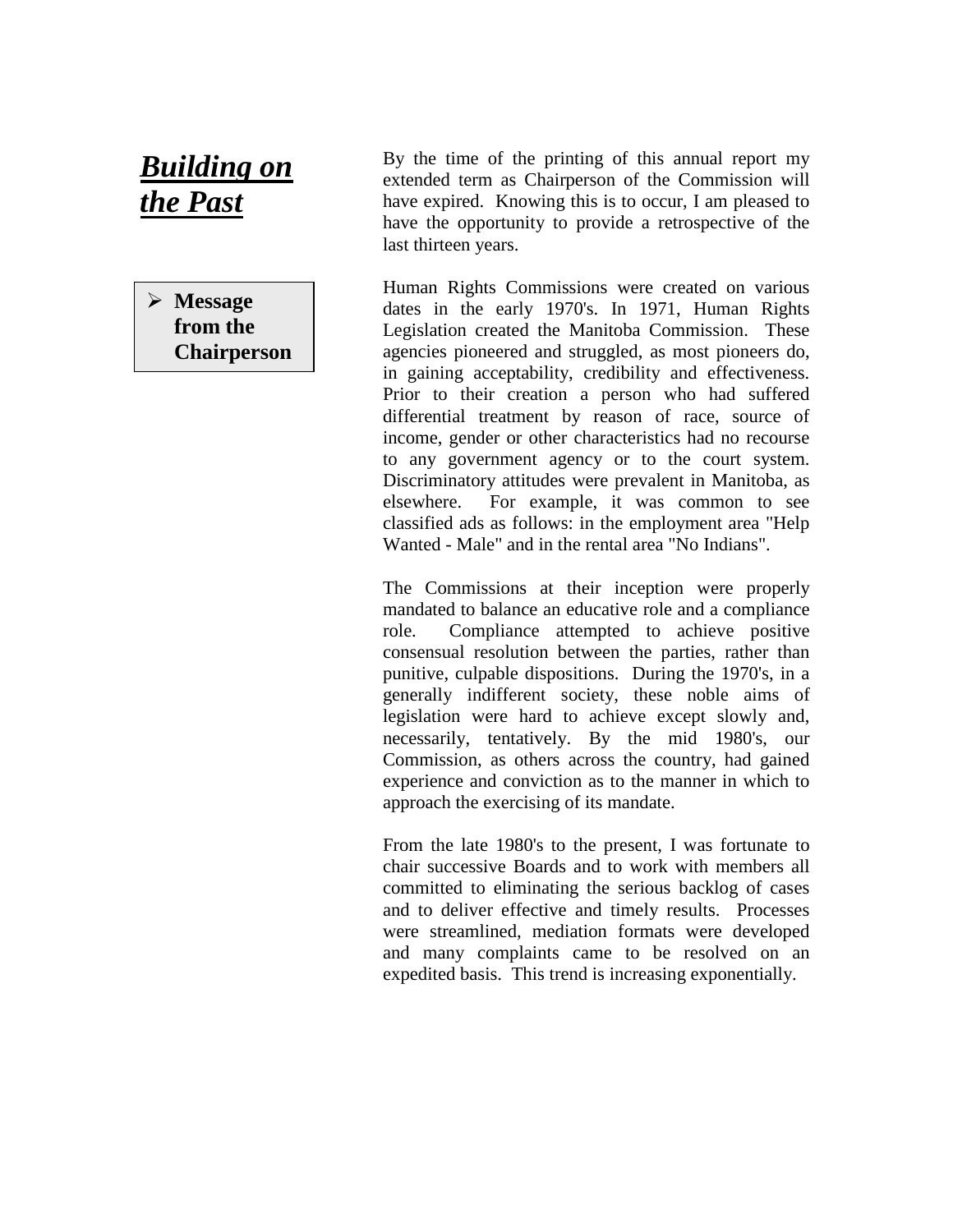*"The further back you can look, the farther forward you are likely to see."*

*Sir Winston Churchill*

It had also become apparent over the first two decades of the Commission that it, as other Commissions, had to be in the vanguard of pursuing Human Rights complaints to the highest level of court disposition. In separate cases, our Commission pursued a complaint based on pregnancy and a complaint based on sexual harassment to the Supreme Court of Canada. In the first case this court held that pregnancy was a legitimate gender issue that had to be accommodated in the work place. In the other case, the court determined that sexual harassment was included in the characteristic of sex and that Human Rights Commissions clearly had jurisdiction in this area. Both decisions proved to be highly consequential to Commissions across the country and to the shaping of public attitudes in a positive way. The Commission takes pride in having committed itself to seeing the actions through.

Another case authority that stands out is the Manitoba Court of Appeal decision in the Vogel case. Chris Vogel had complained that he was being differentially treated with respect to group insurance benefits available to him as a provincial civil servant. The supportive decision of the Manitoba Court of Appeal, coupled with court decisions from other jurisdictions, markedly altered attitudes as to same sex benefits resulting in policy and legislative changes by governments.

Over my tenure as Chair, I will remember with fondness the excitement of brainstorming public stands and positions. The members of the Board, Legal Counsel and the Executive Director were always involved. At times we disagreed with an Adjudicator's decision. I remember the Commission denouncing such a decision when an adjudicator upheld the rights of a religious school to require religious faith as a qualification for employment at the school of a non-faculty individual. The Commission emphasized that the decision turned on the particular facts of that case and that it was not fair or appropriate to draw a general principle from the decision.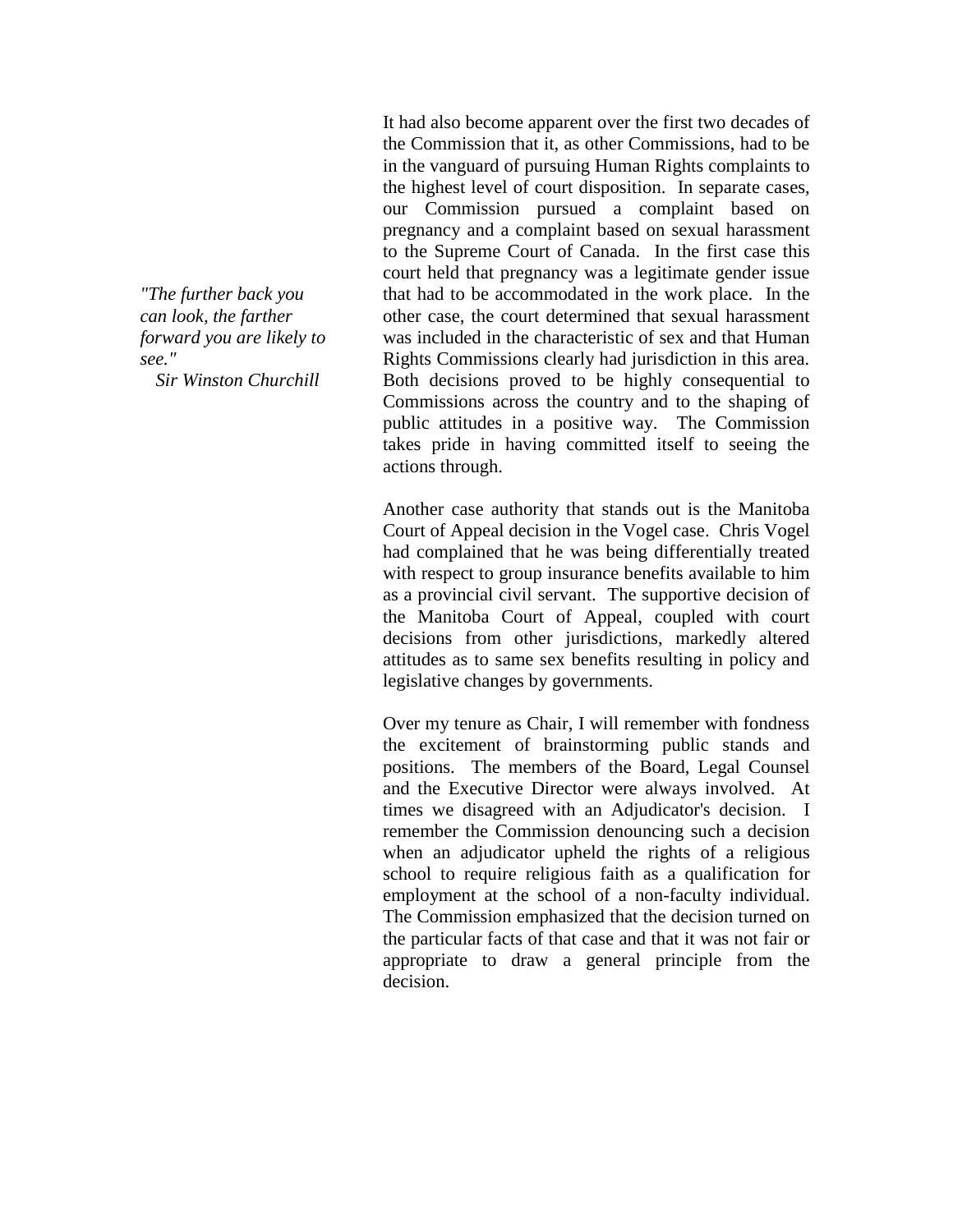In a case, which was dismissed for lack of evidence, a mother was prohibited from breast feeding in a retail store. The Commission publicly focussed on the human rights principles delineated by the adjudicator. We emphasized that the Adjudicator had found that there was a duty by the retail store owner to accommodate the nursing mother by finding a relatively private place for her. The case was the first known reported decision dealing with breast feeding in a retail environment.

The Manitoba Commission has also expanded and redefined our educational programs. As contrasted with the indifference to Human Rights principles in the early 1970's as mentioned earlier, these seminars are extremely well attended. The business community has on many occasions expressed gratitude for the instructive benefit it gets from their attendance.

The work of the statutory human rights agencies across Canada has been complemented by the work of CASHRA, a national organization of the different human rights agencies created by the government. I was very pleased to serve as the CASHRA President from 1995 to 1996. My earnest hope is that CASHRA will continue to be an effective and collective voice of Commissions across the country.

While there have been significant accomplishments, there can be no illusions that there are still wide spread unattractive and disturbing attitudes in our community. My successor and the successor Boards will face continued significant challenges. I wish them every success in pursuing the continued mandate of the Commission and ensuring the proper balance of the interests of the complainants and the respondents.

I wish to acknowledge the quality of so many Board members with whom I worked, in particular, my vicechairs Molly Robinson and, more recently, Cheryl Dumont. The working relationships I enjoyed with the Commission's Executive Director Dianna Scarth and legal counsel, Aaron Berg, were wonderful. I am very obliged for the friendships I have developed at the Manitoba Commission and Commissions across the country.

Ken Filkow, Q.C. Chair of the Board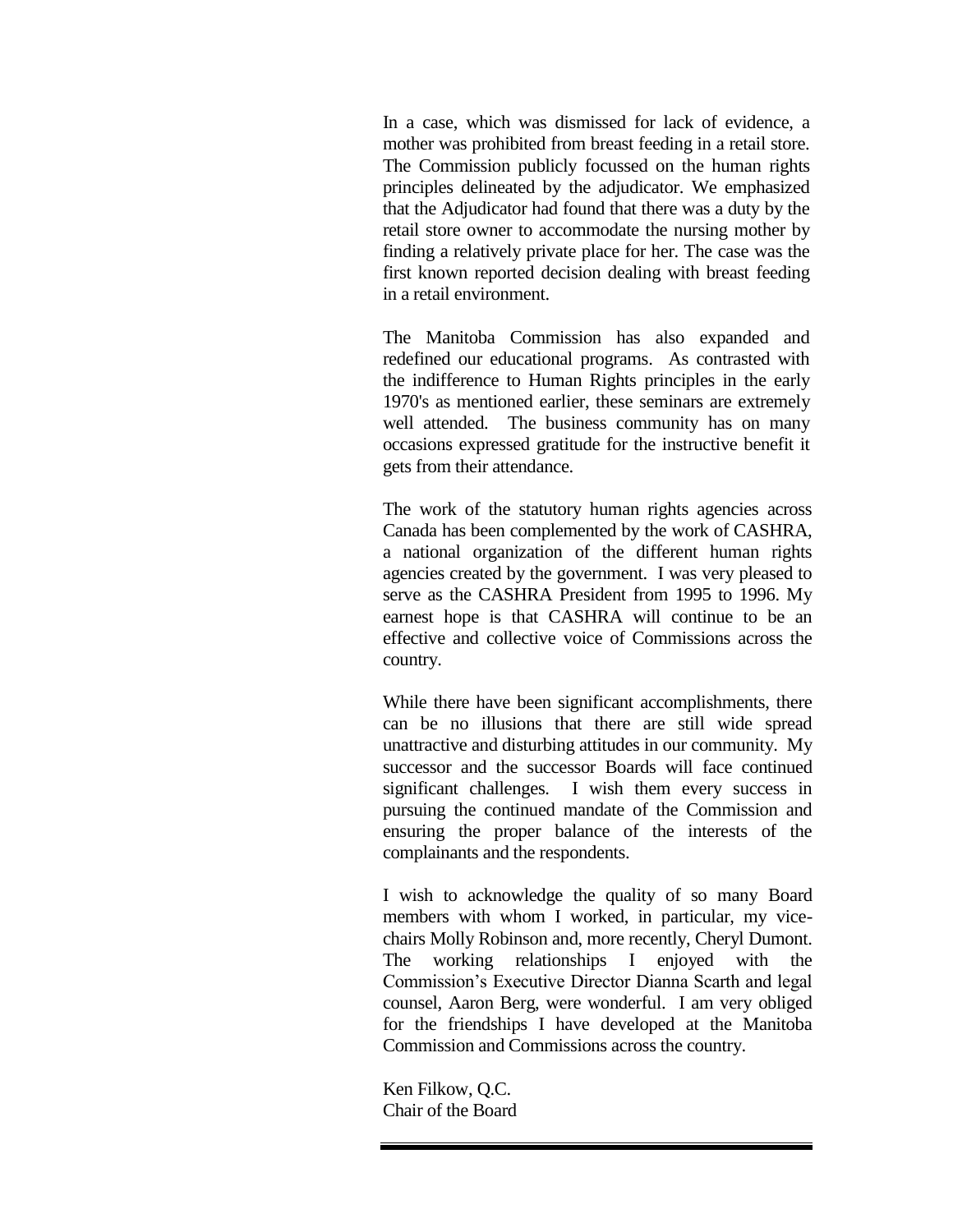# *Looking to the Future*

 **Message from the Executive Director**

The year 2000 was a year in which, like many other organizations, the Manitoba Human Rights Commission reviewed its accomplishments with a view to determining its future directions. Considerable progress has been made in reducing the time required to deal with complaints. We closed a record number (422) of files (i.e. actual and potential complaints) during the year. The average time for completion was 8.2 months. We will strive to improve that figure in the future.

In the past few years, the Commission has focussed on two major initiatives: increasing the range of options available to resolve complaints, and developing and delivering very practical and comprehensive human rights seminars for employers, human resource professionals, and non-profit organizations. We will, in the coming year, continue to build on the progress that has been made in those areas, but will also undertake important new initiatives as well.

The Commission will consider how it might provide more culturally appropriate human rights services to Aboriginal peoples. Our experience in northern Manitoba has confirmed our perception that, despite the widespread discrimination against Aboriginal people, a relatively low number of complaints are filed with the Commission each year. We are, however, making progress in the North. The human rights officer travels extensively, holding office hours in various communities. We have also adopted a proactive approach to outreach activities by providing workshops and seminars for large employers, schools and colleges and community groups in Northern Manitoba. It will be a priority for the Commission to develop a similar service delivery model in Winnipeg in the coming year.

Working in partnership with community organizations will continue to be an important approach undertaken by the Commission in areas relating to education and outreach activities. Not only does this approach make more effective use of limited resources, but also enriches our programs by working with other groups that have similar goals and objectives. One example of such a partnership was the *Faces of Discrimination in the North project* that was undertaken by the Thompson Citizenship Council Inc./ Multi Culture Centre.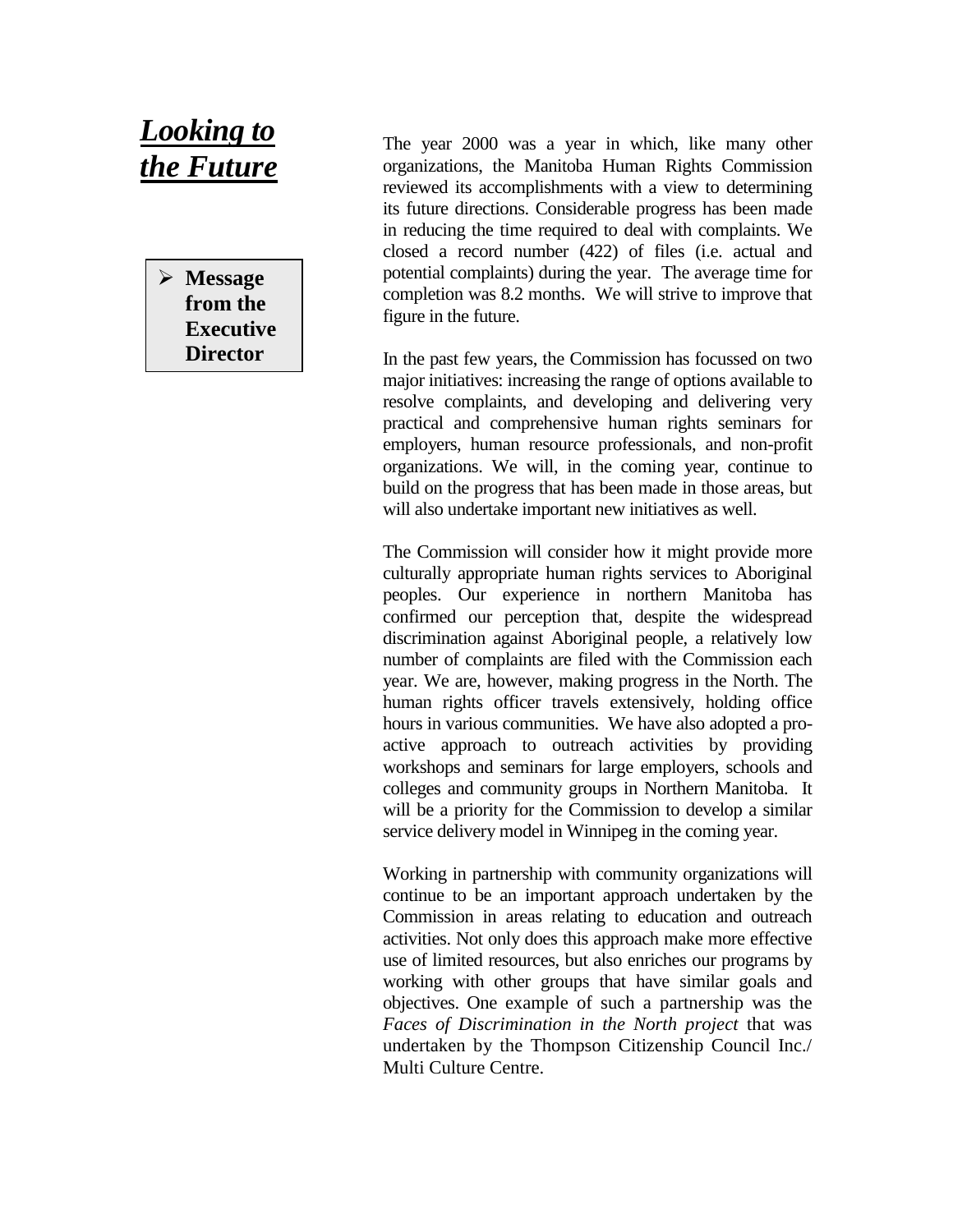The goal was to develop anti-discrimination tools. These include a book based on personal stories illustrating discrimination in the north, a television video and a radio program based on the scenarios in the book. Commission staff assisted with the project by preparing commentaries about the incidents, and the type of recourse that may have been available under human rights legislation.

The Commission has recently begun a joint project with the Children's Advocate to create a publication that will inform young people about their rights and responsibilities under *The Human Rights Code* and other provincial statutes. These are two examples of partnerships with other departments and organizations that share the Commission's commitment to achieving equality and reducing discrimination.

We will continue to improve and expand our educational seminars in the coming year. The current topics of reasonable accommodation in the workplace, harassment and recent developments in human rights laws will be broadened to include a new program designed for landlords.

The focus of the Commission's public education projects in the year 2001 will be human rights in the education system. Recent media reports have suggested that bullying and harassment have become major problems within schools, sometime with tragic consequences. Attitudes that result in discriminatory and intolerant behaviour are usually formed at a very early age. Therefore, the Commission plans to develop a range of programs that will focus on human rights education from kindergarten through high school. We will also work with educators and administrators who are in the best position to ensure that educational equity and human rights principles are implemented in the education system.

The year 2000 also marked the end of the term of the Commission's Chairperson. Ken Filkow's twelve years of service as the Chair was the longest term for a Chief Commissioner of any Canadian human rights commission. We are grateful for the commitment that Mr. Filkow demonstrated toward improving human rights in Manitoba as well the many important contributions he made to the work of the Manitoba Commission.

Dianna Scarth Executive Director

*"If you are planning for a year, sow rice; if you are planning for a decade, plant trees; if you are planning for a lifetime, educate people." Chinese Proverb*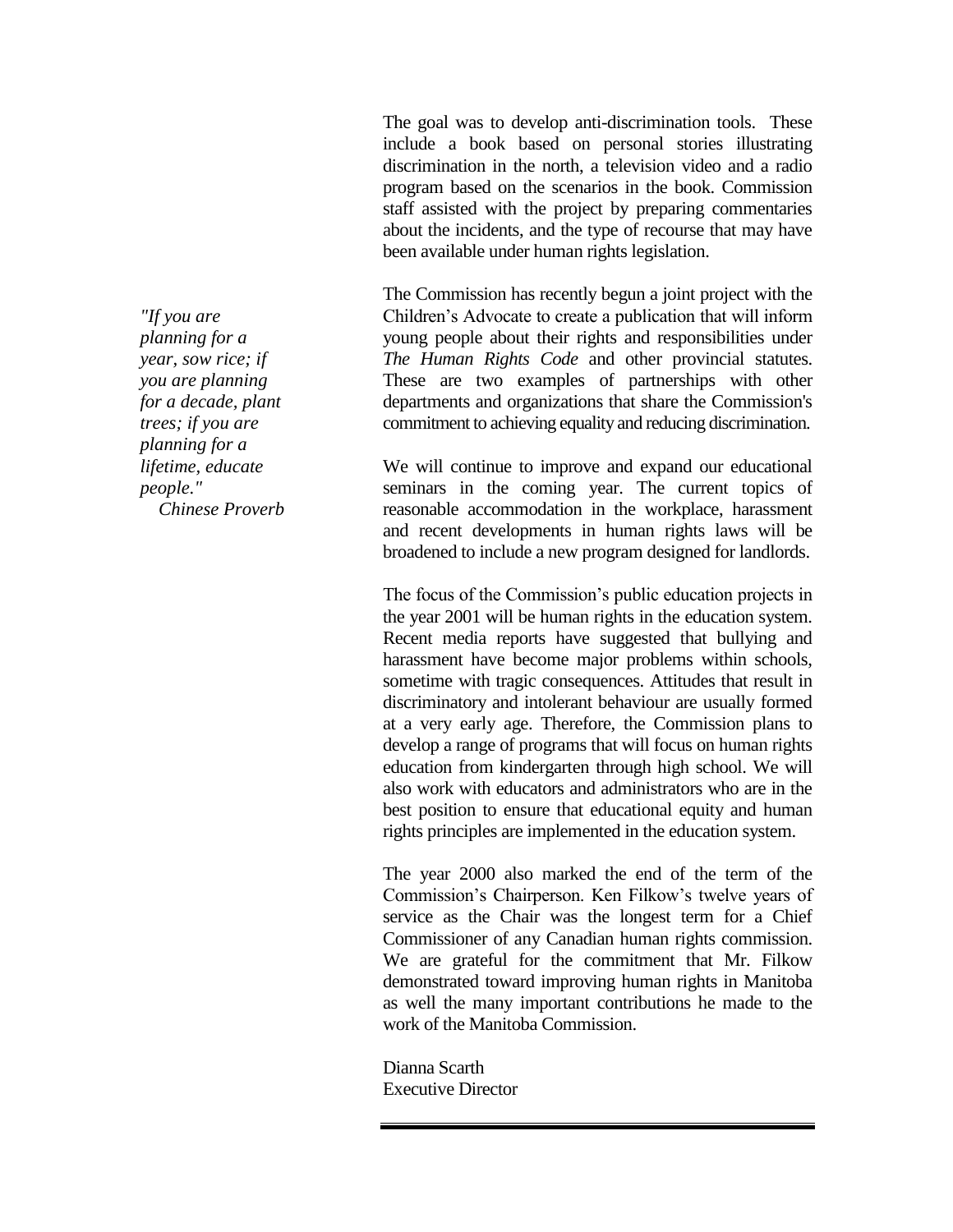## *An Overview*

 **Commission's Activities in 2000**

*"Our lives begin to end the day we become silent about things that matter." Dr. Martin Luther King*

In fulfilling its mandate of enforcing The Code, the Commission made significant progress toward achieving its objective of resolving complaints in a more timely way.

A total of 281 complaints were closed during the year. Of that number, 29% were settled by way of preinvestigation mediation or conciliation, within 60 days or less. Some additional settlements occurred after investigation, and it is encouraging to note that the number of cases settled during the year (44%) was extremely high when compared with earlier years, such as 1993 (16%) or 1994 (22%). Settlements require the parties to become actively involved in the process of achieving resolutions to complaints and the satisfaction rate of parties who have settled complaints is usually greater than that of parties who have gone through the investigative process. Another encouraging trend noted was that the number of complainants who withdrew or abandoned their complaints (16 %) was much lower than in 1993 and 1994, when 46% and 47% of complaints received were abandoned or withdrawn.

Complaints filed during the year were based on protected characteristics that are outlined in The Code and that occur in housing, employment or public services. The highest number of complaints received during the year was based on disability (33.2 % of the total), a trend that has been consistent during the past few years. Although the volume of disability complaints has remained fairly stable, the nature of the issues raised has changed. Many disability-based complaints were diverse and complex, often raising allegations that employers or service providers failed to reasonably accommodate physical or mental disabilities. Complaints based on mental disability, (a term that includes depression, bi-polar disorders and psychiatric conditions) increased to 25% of the total number of disability complaints in the year 2000.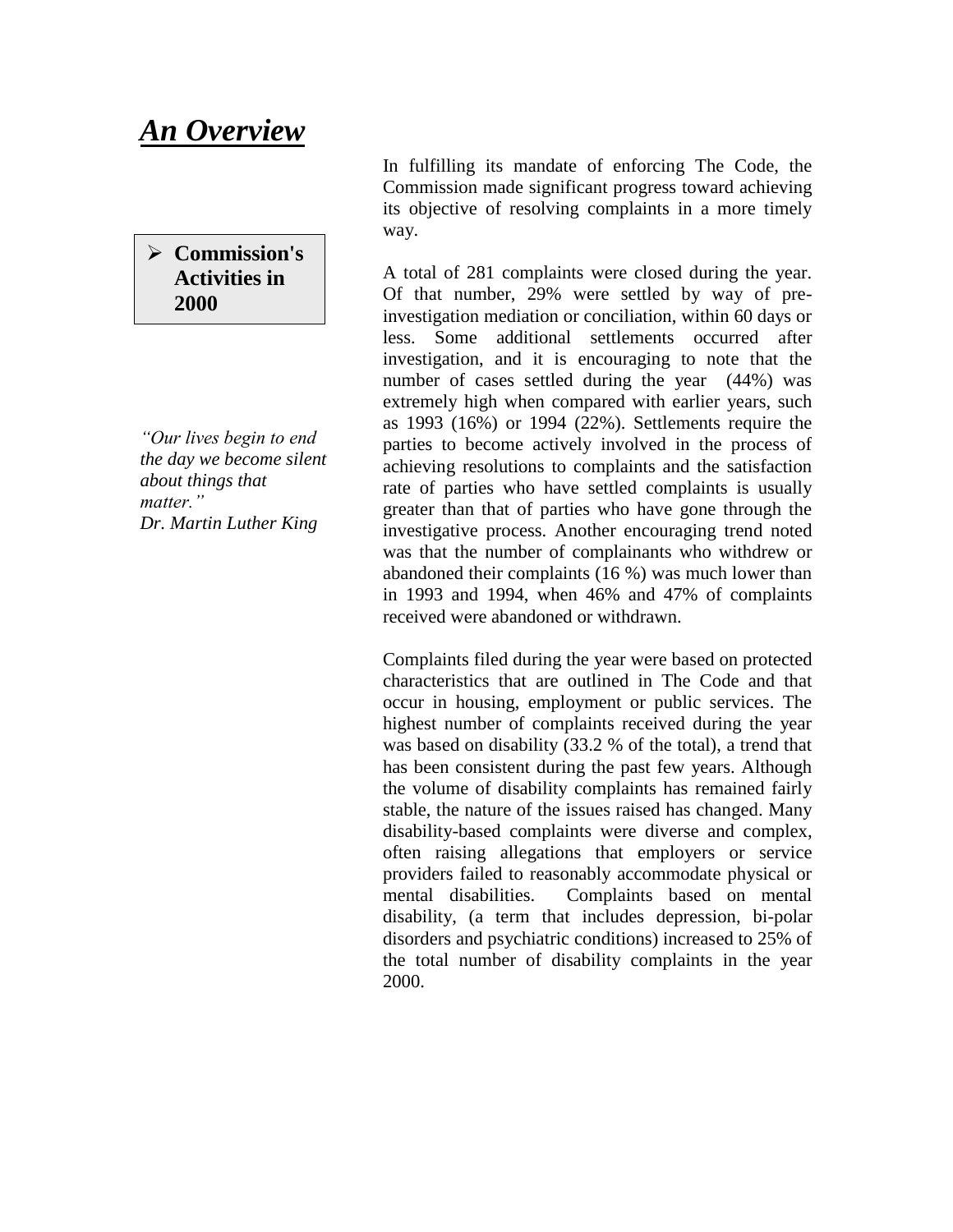*"It has often been said that it is not our differences that are the problem; it is our responses to differences." Unknown*

Recent decisions of the Supreme Court of Canada have increased the duty of employers and service providers to accommodate people with disabilities. Cases decided across the country within the past two years have built on the Supreme Court's clear statements that employers must consider all reasonable accommodation options, to the point of undue hardship, and that it is unacceptable to rely upon subjective, impressionistic beliefs as to the limitations of the disabled. Because of these important new developments in the law, and the fact that two-thirds of the complaints received arose in employment, the Commission developed seminars on the topic Reasonable Accommodation in the Workplace to provide employers with the tools to deal with situations as they arise in their own workplaces.

The ground of gender (27.3 % of the total) received the second highest number of complaints during the year. Sexual harassment and pregnancy were most often raised in gender-based complaints. The Commission analyzed information regarding complaints within this category and developed a half-day seminar Harassment in the Workplace that provides employers with practical advice as to methods of preventing and dealing with harassment in their workplaces.

One adjudicator's decision was received during the year that established the principle that a retail store owner has an obligation to accommodate the needs of a woman who is breastfeeding. (For additional details, please refer to the Legal Proceedings section of this report).

Public education activities were undertaken in collaboration with other organizations that share the Commission's goals. For example, the umbrella organization of Canadian Human Rights Commissions (CASHRA) developed a colourful poster with the message "Human Rights are Everyone's Business" which is available at no charge by calling the Commission's offices.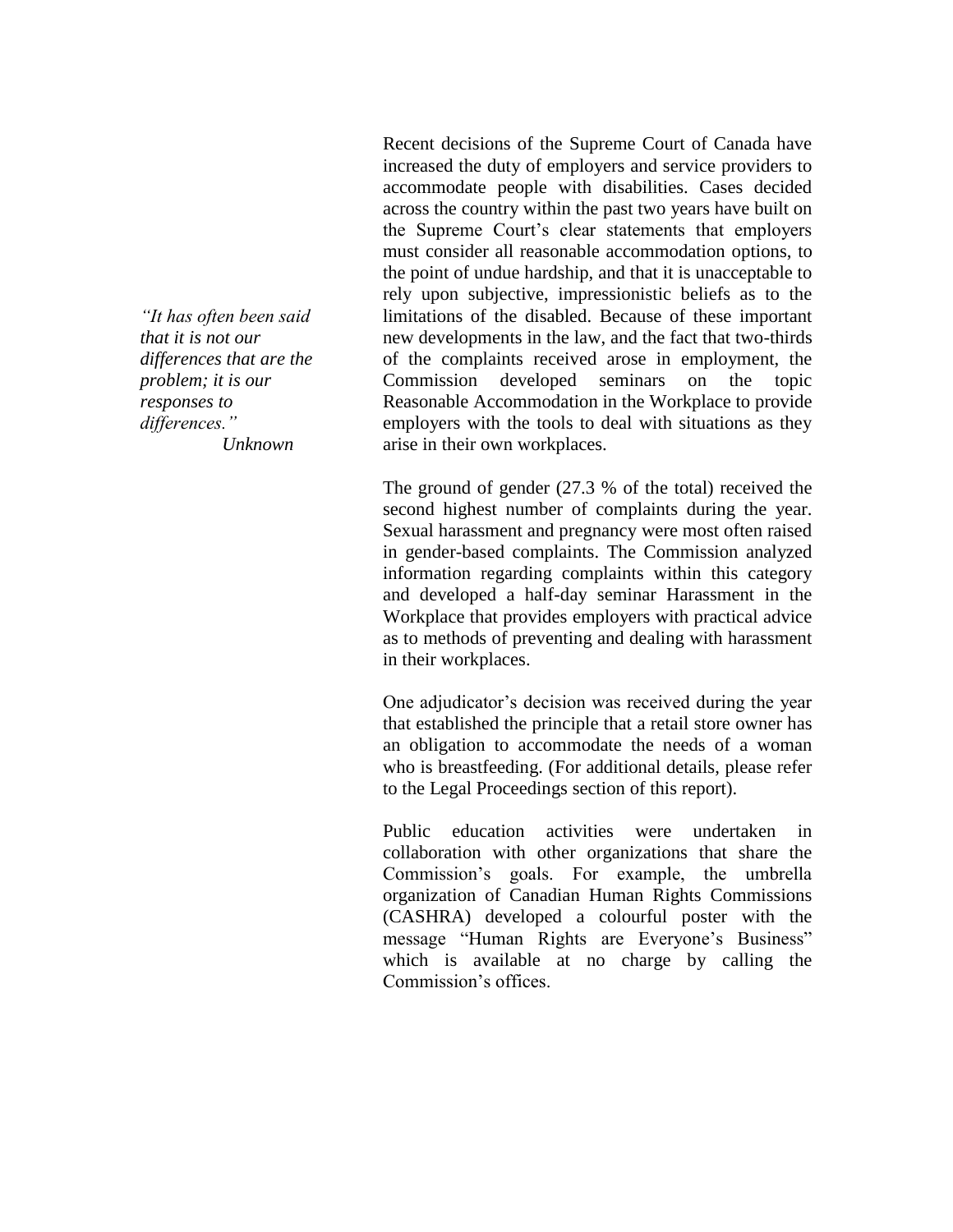A new Human Rights Commitment Award was established jointly with the Canadian Human Rights Commission and the Community Legal Education Association (CLEA). This award will be presented annually to an individual or organization that demonstrates a long-term commitment toward advancing human rights in Manitoba.

The Annual Report contains a summary of the Commission's assessment of the progress made by Brandon University in dealing with the issue of the under-representation of women in faculty and senior administrative positions. The Commission's review of the information was carried out pursuant to a settlement of complaints that raised allegations of systemic barriers for women in the university. The monitoring role of the Commission is an integral component of the settlement.

The Board of Commissioners also began a review of all Commission policies. Commission policies generally set out the Commission's interpretation of provisions of *The Code.* Terms such as "disability" or "family status" are not defined in the legislation, but rather, are interpreted by the Board of Commissioners.

In the coming year, the Commission's priorities will be to continue to improve the timelines for complaint investigations, to develop a range of human rights programs for use in the education system, and to develop a service delivery model that will improve the accessibility and quality of services offered to Aboriginal people in Manitoba.

*"How lovely to think that no one need wait a moment: we can start now, start slowly changing the world! How lovely that everyone, great and small can make a contribution toward introducing justice straight away." Anne Frank*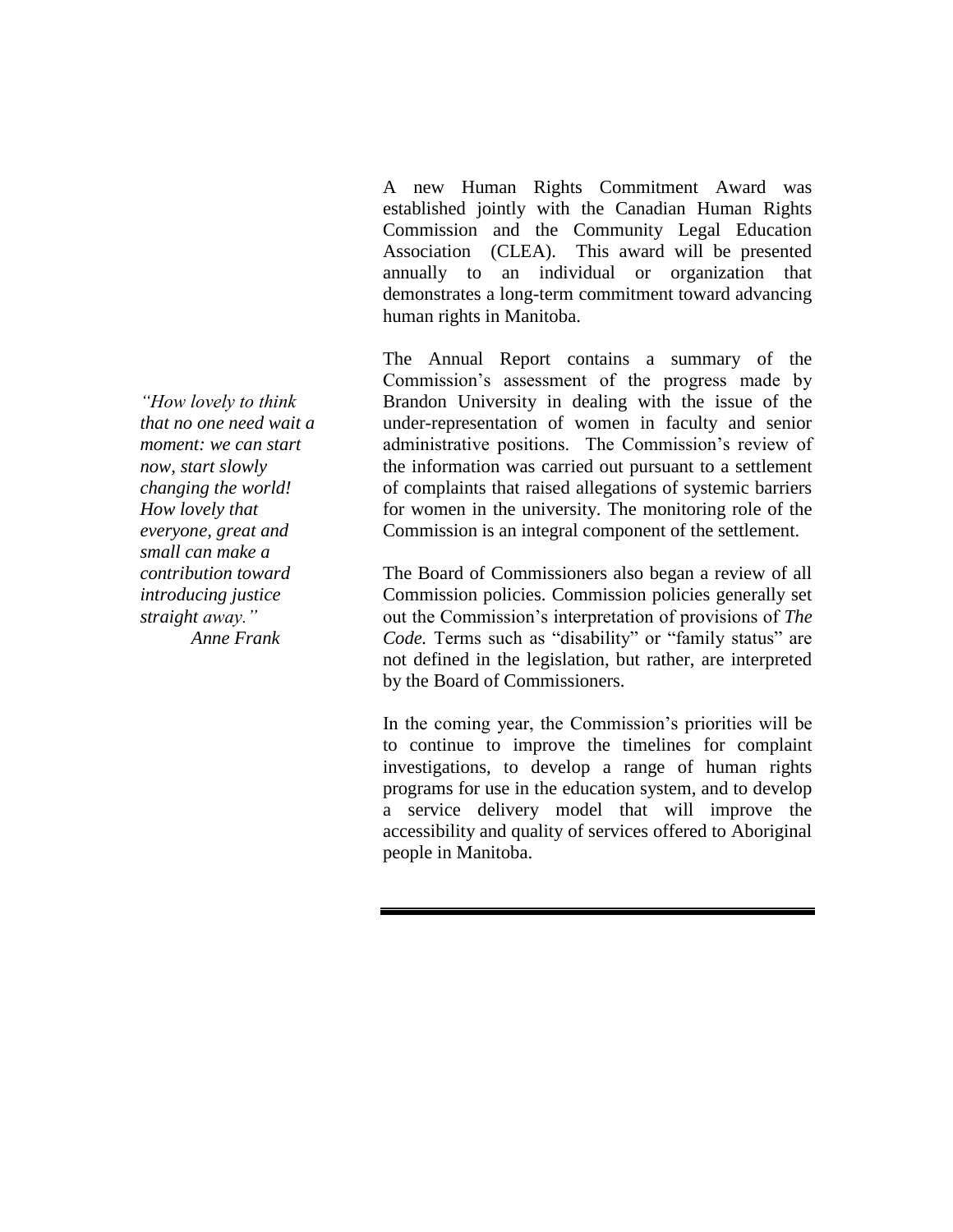## **Complaint Process**

## **Manitoba Human Rights Commission**

*When the Commission Is First Contacted* 

- $\triangleright$  The intake unit is the first point of contact when someone calls or drops by the Commission.
- The person may be provided with information on the Commission and the *Human Rights Code* or directed to another agency, if the matter does not fall within *The Code.*
- $\triangleright$  After establishing that the complaint falls within the Commission's jurisdiction, the intake staff will attempt, in some cases, to resolve matters informally usually over the telephone. This is called pre-complaint resolution.
- $\triangleright$  If pre-complaint conciliation is not appropriate or does not result in a resolution, a written complaint will be prepared and registered by the intake staff and sent to the respondent.

## *After a Complaint Has Been Formally Registered*

- $\triangleright$  The parties are usually offered an opportunity to resolve their complaint through early resolution or mediation facilitated by one of the Commission's mediators.
- $\triangleright$  All mediations are confidential and are conducted on a neutral, without prejudice basis.
- $\triangleright$  Complaints not resolved by mediation will go through a full investigation by the Commission's investigators. This may include interviews and documentation review.
- $\triangleright$  Investigators then make recommendations to the Board of Commissioners as to whether or not the complaint should proceed further.

## *Once a Complaint Has Gone to the Board of Commissioners*

- $\triangleright$  The Board is free to accept, reject or modify investigators' recommendations.
- $\triangleright$  The Board may dismiss a complaint.
- $\triangleright$  The Board may direct mediation to be undertaken to settle the complaint.
- $\triangleright$  The Board may ask the Minister of Justice to appoint an independent adjudicator from an established roster. The adjudicator convenes a public hearing, hears the evidence and issues a written decision as to whether there has been a contravention of *The Code.*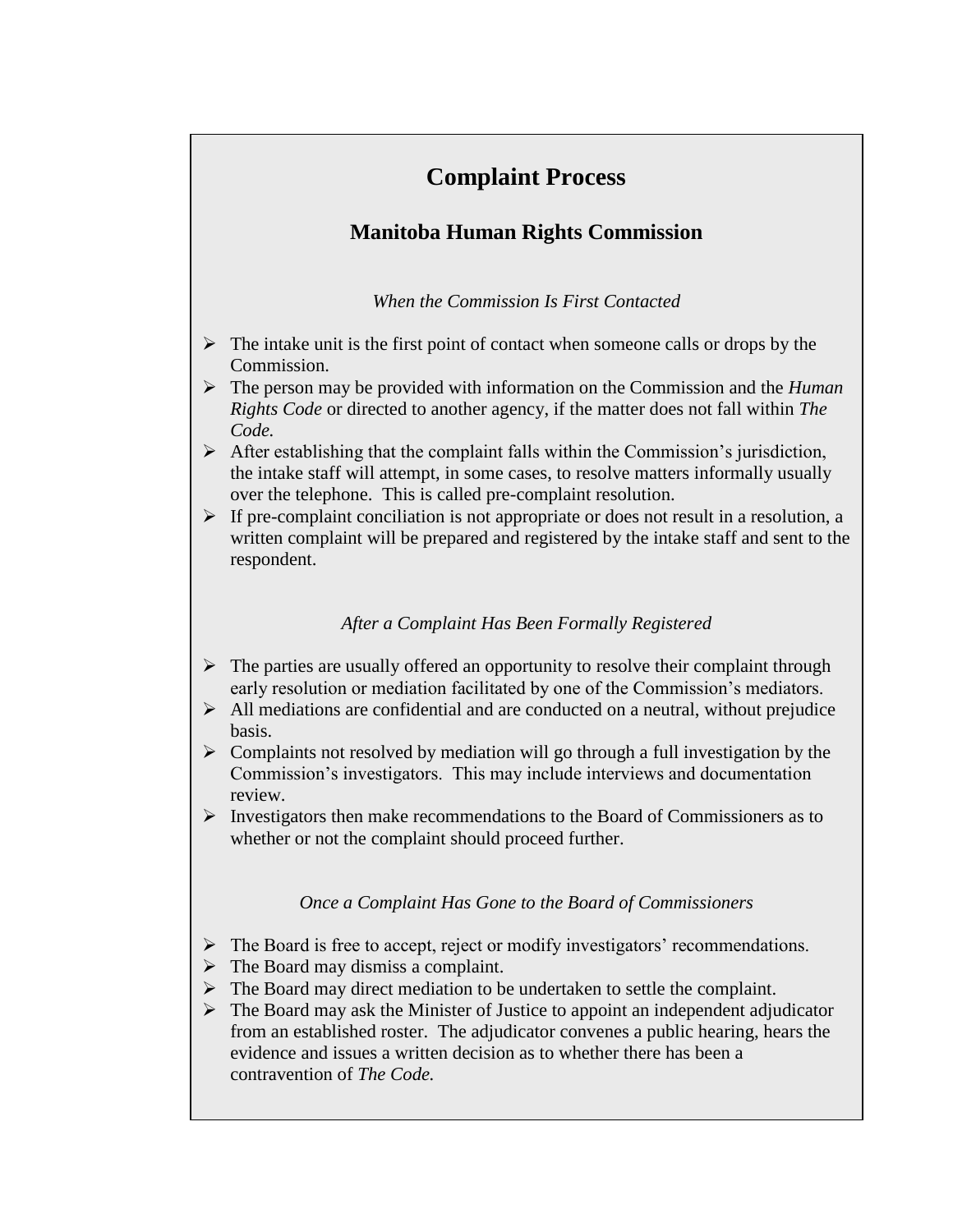## *First Contact*

## **Intake Activities**

*"Human rights are your rights. Seize them. Defend them. Promote them. Understand them and insist on them. Nourish and enrich them…They are the best in us. Give them life." Kofi Annan*

 **Pre-Complaint Conciliation**

**Program** 

During the year 2000, the public contacted the Manitoba Human Rights Commission 5,895 times. These contacts were primarily made by telephone and just under half were made in Winnipeg. In the regional offices. were made in Winnipeg. Brandon had 1,725 contacts while The Pas had 1,461. It should be noted that a new call distribution system, which automatically sends calls to a regional office if the lines are busy in Winnipeg, has significantly and proportionately equalized the distribution of calls among the three regions. This new system has also significantly improved the response time.

Approximately 9.6% of the contacts are matters that directly raise issues relating to *The Code.* A further 8.8% request literature relating to human rights.

The remaining contacts are inquiries or referrals to other departments or organizations.

A total of 472 files were opened in the 2000 calendar year.

In addition to personal contacts, on average over 5000 "hits" were made at the Human Rights Commission's website each month.

An important option for resolving complaints quickly and informally is at the intake level. It is at this point, before a formal complaint is registered, that the intake staff tries to find a resolution and offers the parties an opportunity to work on an early resolution.

As well, the intake staff often is able to obtain additional information for the complainant. Frequently, once this information is passed on, the complaint is not pursued.

Pre-Complaint resolution was attempted with 160 files and 58 of these were resolved successfully. In another 67 of these files, the complainant decided not to pursue the complaint after receiving additional information regarding the respondent's position.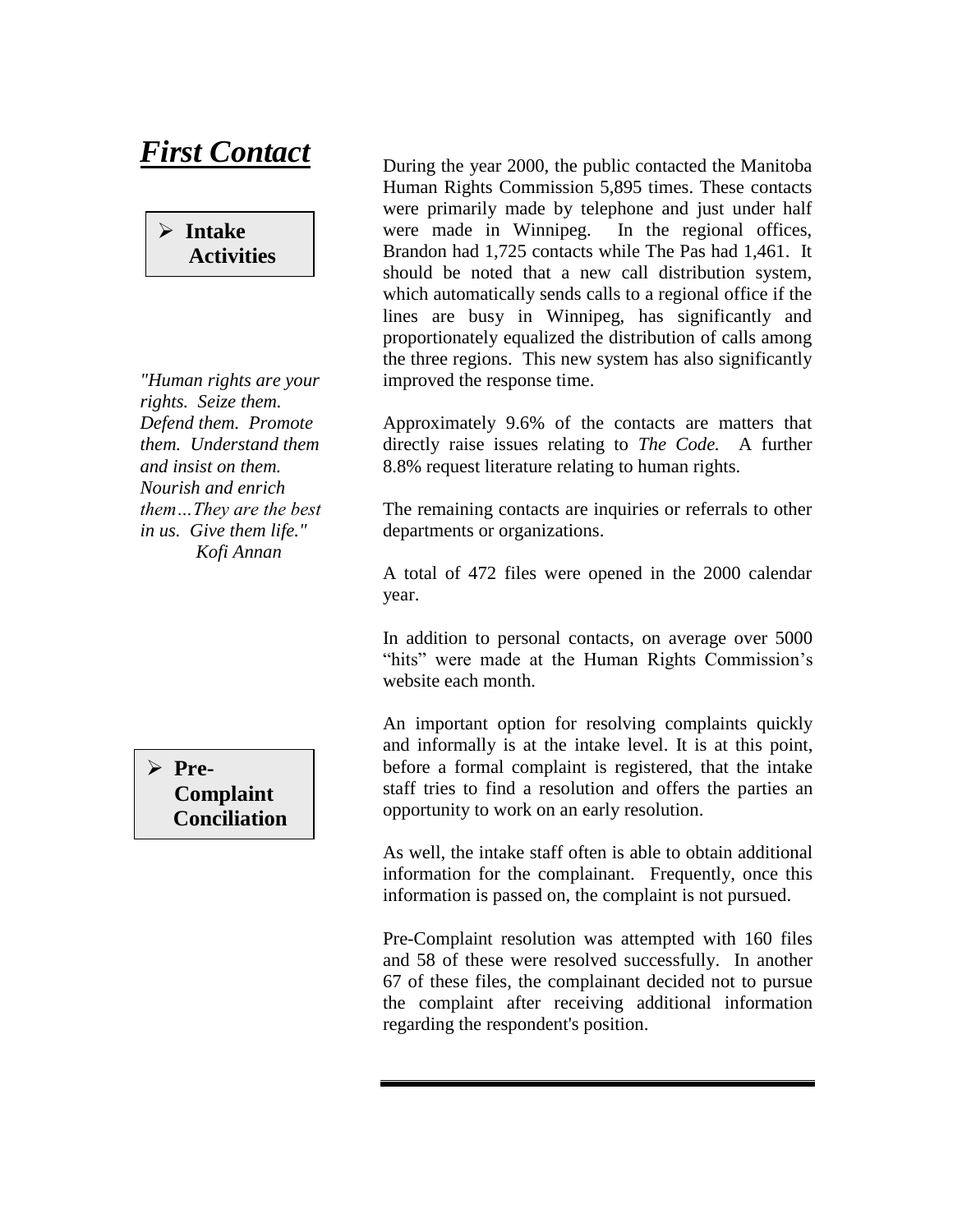## *Next Attempt*

## **Mediation Activities**

*"The greatest motivational act one person can do for another is to listen." Roy E. Moody*

When there is no pre-complaint resolution, a formal written complaint is registered and the file is assigned to the pre-investigation mediation team. In most cases the parties are contacted within a few days to discuss the possibility of taking part in face to face or shuttle mediation. According to Commission guidelines, when mediation is successful, a resolution should be achieved within 60 days.

In 2000 this team was assigned 184 files. They also had 12 active files from 1999. Therefore the mediation team worked on 196 files throughout the year.

|     | Cases Cases | Cases Cases<br>Assigned Resolved Transferred Active |           |
|-----|-------------|-----------------------------------------------------|-----------|
| 196 | <b>32</b>   | 132                                                 | <b>32</b> |

 **Investigation Activities**

If mediation is not an option the parties want to consider, or if they cannot reach a negotiated settlement, the file is referred to an investigator and a full investigation takes place. This may include interviewing potential witnesses and reviewing any relevant documents.

The total number of cases formally filed in 2000 and assigned to the investigation team was 174. The team also continued work on 148 files that remained at the close of 1999 and a further 29 files from previous years, for a total of 351 cases.

| Total        | <b>Cases</b> | Cases                       | <b>Cases</b> |
|--------------|--------------|-----------------------------|--------------|
| <b>Cases</b> |              | Resolved Transferred Active |              |
| 351          | 182          | 24                          | 145          |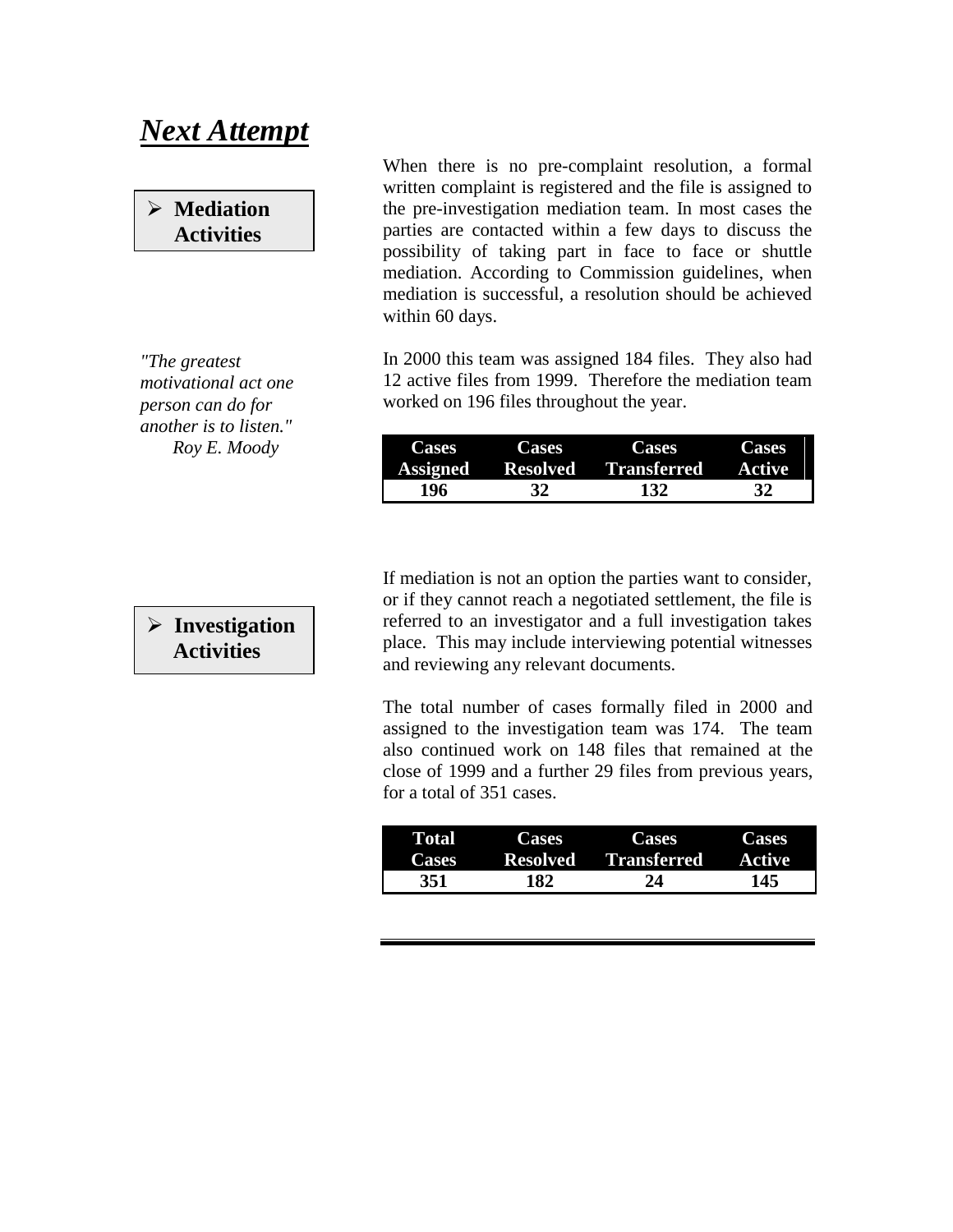## *Legal Steps*

 **Directed Mediation**

Directed mediation is the last opportunity for a settlement between the parties. In some cases the parties reach a settlement after realizing the Board of Commissioners believes there is sufficient evidence to proceed with the complaint.

At the beginning of 2000 there were 18 files already in directed mediation. Twenty more cases were referred during the year, totaling 38 files.

| Total | <b>Cases</b> | <b>Cases</b>                      | <b>Cases</b> |
|-------|--------------|-----------------------------------|--------------|
|       |              | Cases Resolved Transferred Active |              |
| 38    |              | 18                                | 14           |

The Board of Commissioners may refer a file directly to adjudication. A file may also be referred to adjudication when a settlement cannot be reached or the respondent refuses a reasonable offer.

During 2000 one adjudication hearing was scheduled, and completed.

There were 191 formal complaints carried over to the 2001 calendar year. Of these, 145 were in investigation, 32 were in pre-investigation mediation and 14 were in directed mediation.

The Board of Commissioners has also referred 18 cases to adjudication.

Since 1998 the total number of formal complaints carried over to the next calendar year has decreased by approximately 22% and the total number of files oneyear and older decreased by about 60%.

 **Hearings And**  **Decisions**

*"While we are free to choose our actions, we are not free to choose the consequences of our actions." Stephen Covey*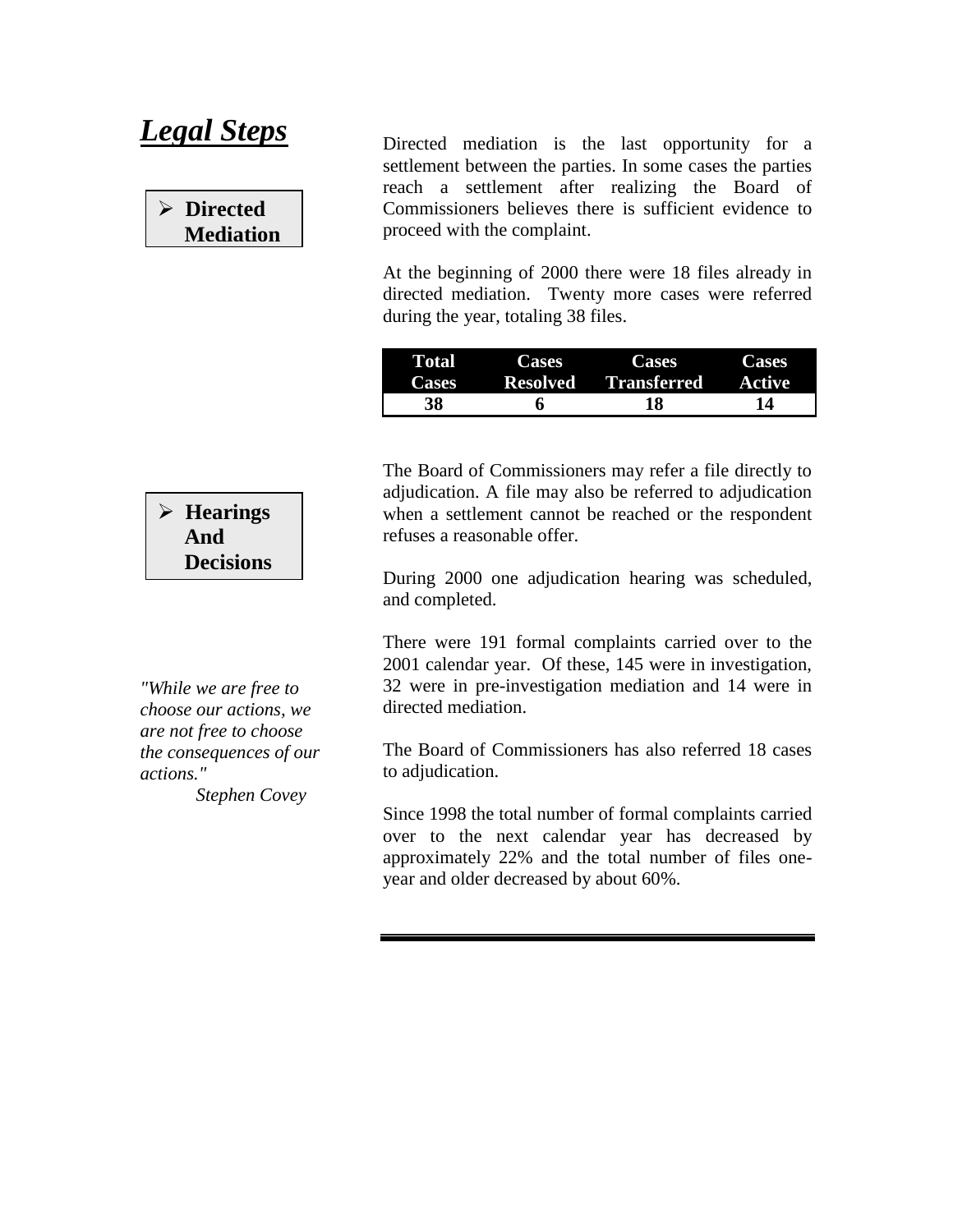## *Settlements*

**Disability**

*"Until we acknowledge the need to analyze our mainstream policies and programs from the perspective of persons with disabilities…we are denying their claim to full participation." Lloyd Axworthy*

## **Resolved Informally**

#### **Change for the Better**

The front door of a building was difficult to open for people with certain disabilities. A physician, whose offices were in the building, expressed her concern to the owners. She then took her complaint to the Commission. After being contacted by the Commission the owners agreed to replace the front doors with automatic ones.

#### **Needed – Sign Language Interpreters**

Imagine not being able to hear or understand your own performance appraisal. This was the concern of a deaf complainant who requested that sign language interpreters be present when management spoke to him formally. After contact, the company arranged to have signing interpreters present, when dealing with important issues such as performance appraisals.

#### *Code* **Supercedes Collective Agreement**

A collective agreement between a company and its employee association stated that light duties would not be provided to those employees returning to work after an illness or injury. This agreement seemed to ignore reasonable accommodation by stating that workers must be able to do all their previous work. Both the employer and the association were contacted and agreed to comply with the accommodation provisions in *The Code*.

#### **Exception to No Dog Rule**

A deaf man wanted a hearing ear dog. Since he lived in an apartment he needed the landlord to agree that the dog would be allowed in the building. He approached the caretaker who refused to approve the application because of a NO DOGS policy. This pre-complaint was resolved when the owner was contacted and agreed to make an exception.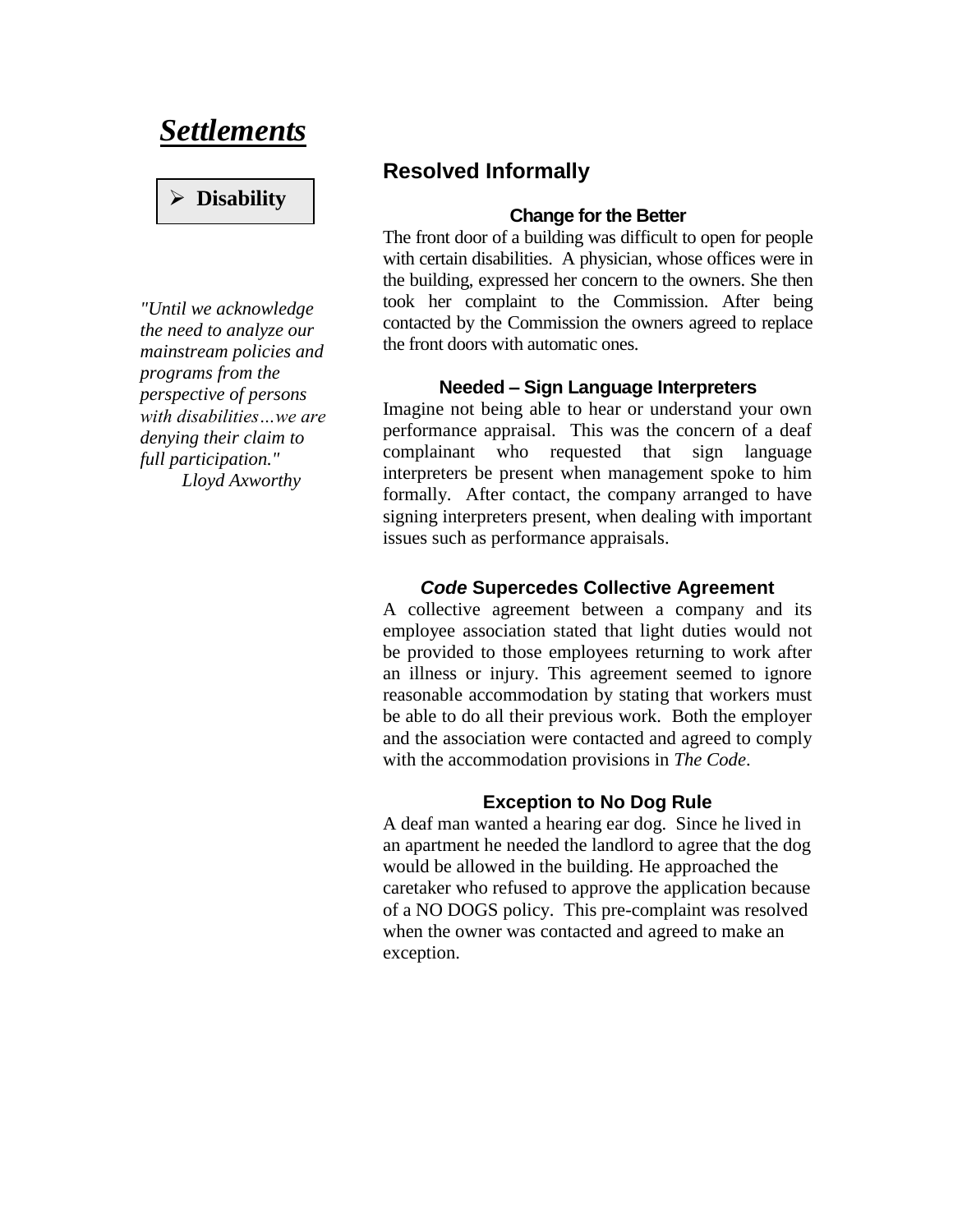## **Resolved Through Mediation**

#### **Accommodating Mental Disability**

The complainant had worked as a salesclerk in a retail store for several months and was at the management trainee level. When she was prescribed medication to combat depression, her doctor recommended that she take a few weeks off work. She claimed she told her employer and arrangements were made for her to take some time off. When she returned, however, she alleged she was only offered part time casual work. She quit her job and filed a complaint with the Commission. She alleged that her employer changed the terms and conditions of her employment rather than accommodate her mental disability.

Shuttle mediation took place. She received compensation in the amount of \$300 for lost wages, a letter of reference and an updated and amended Record of Employment.

## **Resolved Informally**

### **Termination or Reduced Work Hours Unacceptable Results of Pregnancy**

When a pregnant woman requested help in heavy lifting, she was fired. Her termination was based on "not being able to do the job."

In a pre-complaint resolution, the employer agreed she did not have to do any heavy lifting and could return to work until she was eligible for maternity leave benefits. At this time she would be laid off. The woman found this agreement satisfactory.

In another situation, a pregnant woman, on the advice of her doctor, requested that she be put on a regular shift. Although this was done, she soon realized that she was losing hours to casual employees. The employer was contacted and once the facts were confirmed, he agreed to make every effort to maintain her previous hours.

In both these cases the employers requested information about the Commission's employment seminars.

 **Sex, including Pregnancy and Circumstances Related to Pregnancy and Harassment**

*"There is little difference in people, but that little difference makes a big difference. The little difference is attitude. The big difference is whether it is positive or negative." W. Clement Stone*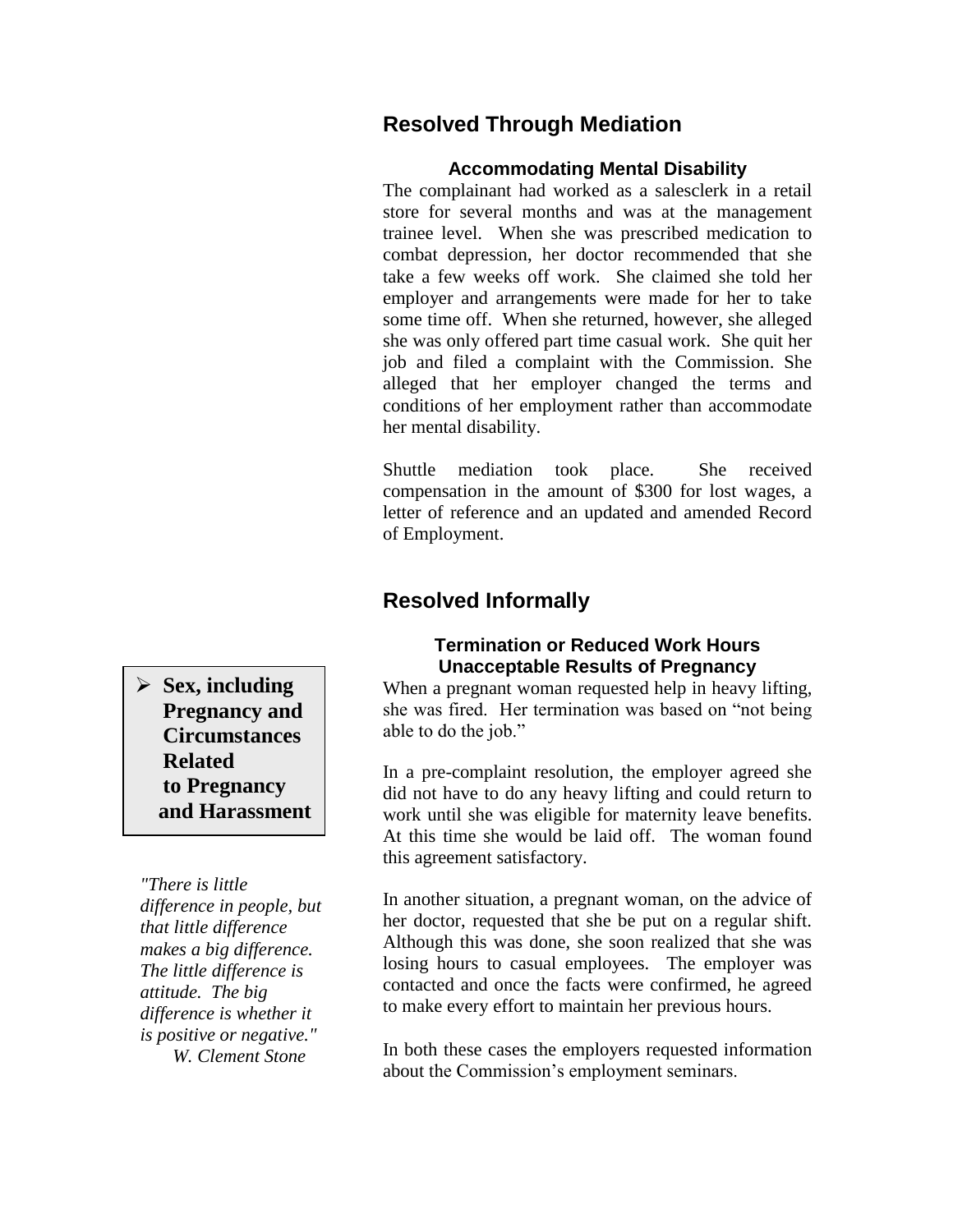#### **Woman Quits in Anticipation of Backlash**

A cashier was interested in transferring into a merchandising position. She claimed, however, that the assistant manager said the store wanted to hire a man, since all the merchandising staff were women. The same assistant manger later confronted her and asked if she had been telling people she would report the situation to the Human Rights Commission if a male were hired. Although she denied saying this, she felt uncomfortable and anticipated a backlash. She resigned that day.

The employer was contacted. He agreed not to use gender in selecting candidates for employment. He and his assistant manager attended one of the Commission's employment workshops. Finally, as a gesture of regret, he provided the woman with \$500.

### **Poor Job Performance a Direct Result of Harassment**

A complainant was advised that she was being transferred to an entry-level position because of poor job performance. The woman alleged that her work problems and subsequent demotion were a direct result of harassment by a male employee. She had, however, never reported the behaviour. The manager cautioned the male employee and returned the complainant to her original job after being contacted by the Commission.

#### **Woman Quits Job After One Morning**

It was a new job with potential career advancement. On the first day however, she alleged that her boss called her into his office and began talking about personal matters, including socializing without her boyfriend. She was already feeling uncomfortable, when she alleged he grabbed and tried to kiss her. She pulled away, shocked by his behaviour. She claimed he apologized and added, "sometime in the future."

She never returned from lunch. Instead she filed a complaint with the Human Rights Commission. A settlement was reached and the woman received a total of \$8,256 for loss of work.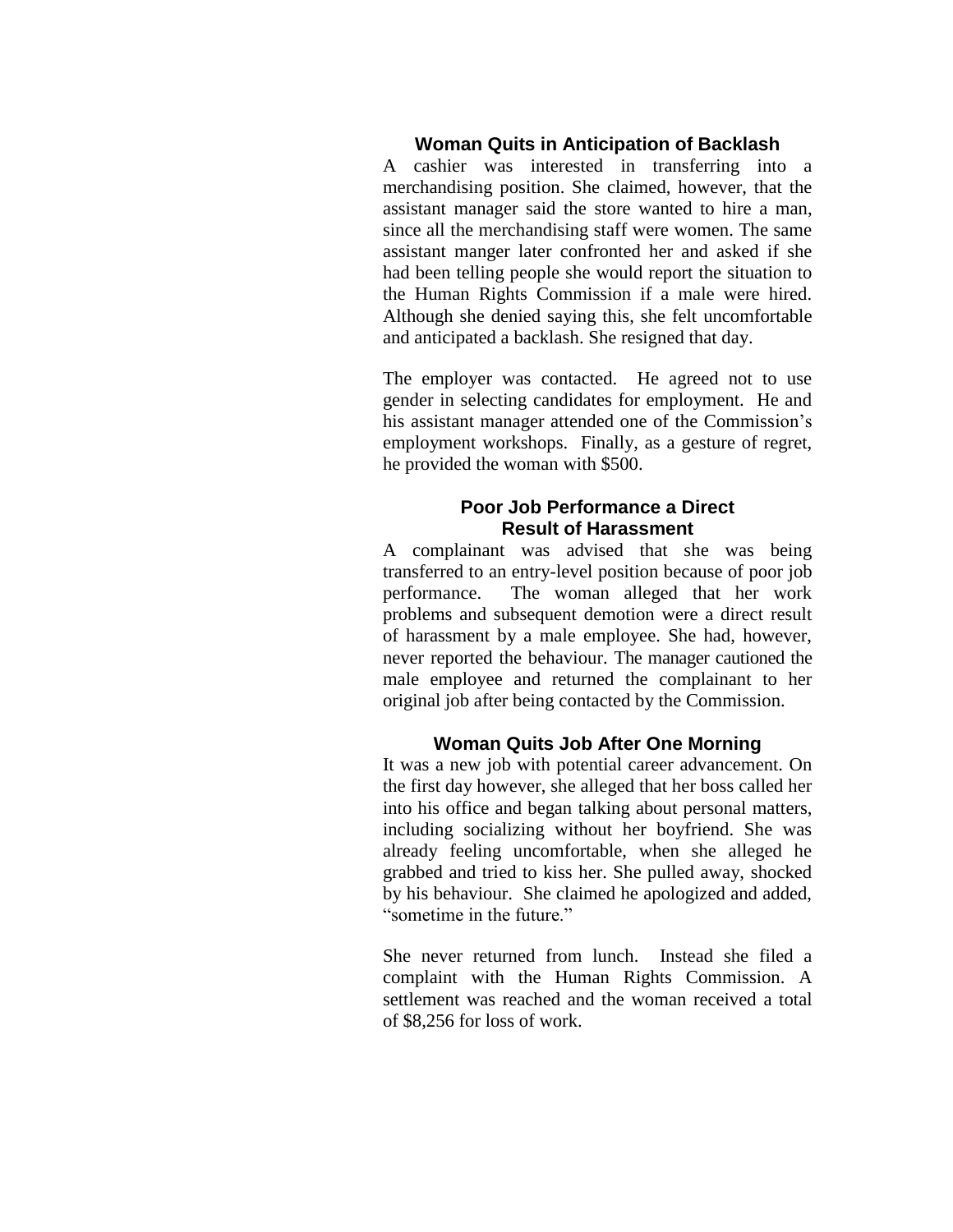### *"One of the secrets of life is to make stepping stones out of stumbling blocks."*

*Jack Penn*

## **Resolved Through Mediation**

#### **\$5000 Settles Case of Reprisal**

For most women it would not be an ideal work environment. There were allegations that calendars and posters of nude women were scattered about. For the secretary/administrator, things were about to get worse.

She alleged that after a long lunch with her manager, he suggested they adjourn to the bar. She claimed she told him she needed to return to work. According to the woman, he then told her he had feelings for her and that she should leave her common-law husband of nine years.

After this encounter, she further alleged that he continued to talk about outside work activities and, in an attempt to get her attention, flung elastic bands at her. Eventually she told him she was getting uncomfortable with his behaviour.

At this point she claimed he became nasty, took away some of her responsibilities and eventually dismissed her. She also claimed he told her that, if she trained a new person, he would give her one month's notice and call it a lay-off, not a firing. He then sent out a memo to the staff, stating she had given notice.

The complainant and the respondent were far apart in terms of a negotiated settlement. Eventually the Board decided that \$5000 was fair and both parties agreed.

#### **Three Possible Reasons for Dismissal**

Her employer claimed she was terminated after the probationary period because she was "disruptive, uncooperative and performed poorly at her job." The woman, however, claimed she was removed from the sales position and assigned to re-organize and clean the storage room when she revealed that she was pregnant. Her job was terminated on the last day of her probation period. On her Record of Employment, it stated that she was let go because of "lack of work".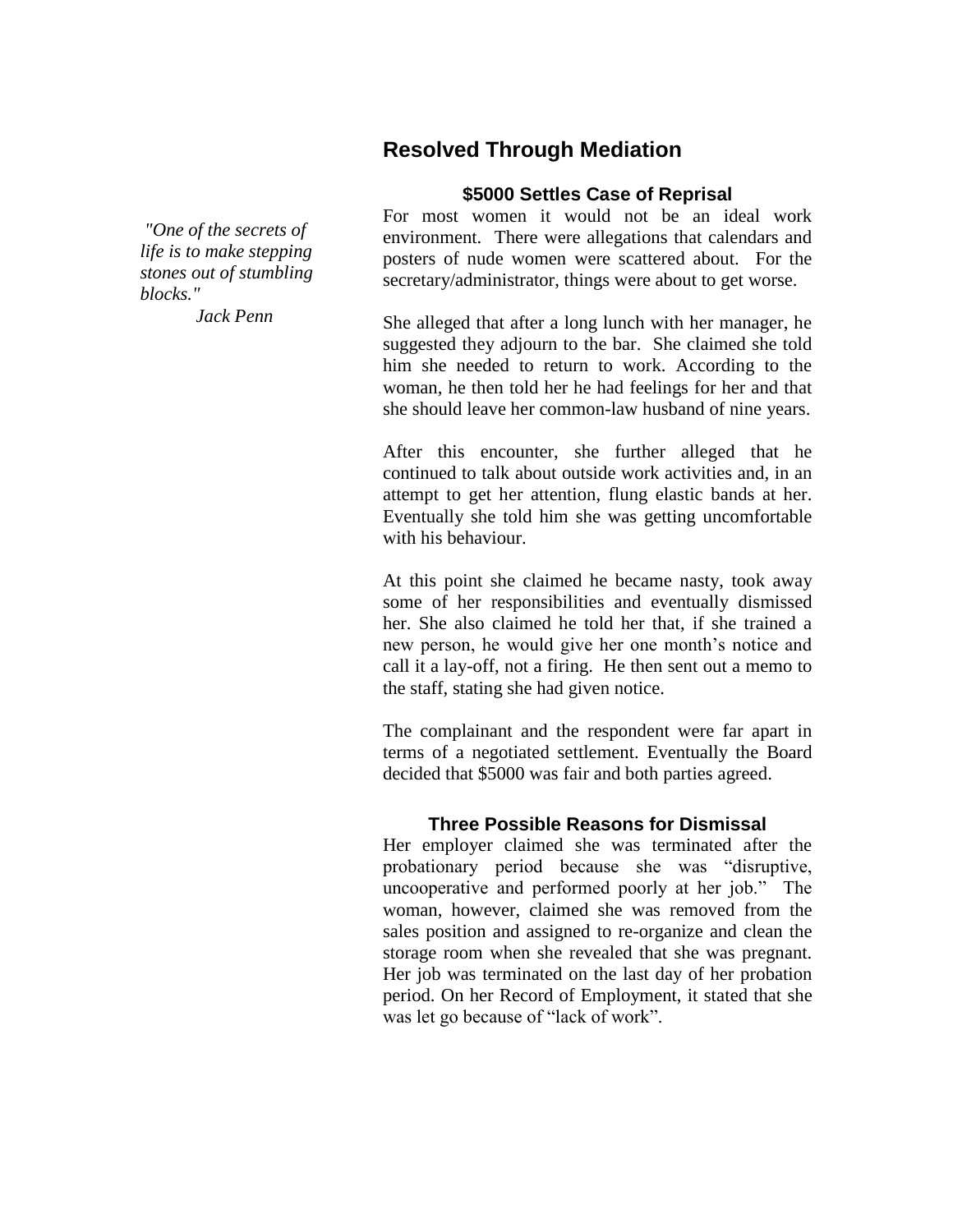Three months earlier her employer had hired two new sales and service consultants, a man and the complainant. Both positions required some travelling outside Winnipeg. Six weeks later, the woman found out she was pregnant. She claimed once her employer learned of her condition, he would not assign her to travelling assignments and instead suggested she re-organize the storage room.

Mediation in the form of "shuttle negotiation" took place. In this type of mediation, the individuals do not meet face to face but rather speak separately to the mediator. Eventually a resolution was reached. The complainant received \$4000 in general damages.

### **Woman Faces her Harassers During Mediation**

A woman alleged that after several years of employment with a company, the two owners began to sexually harass her. The alleged harassment included repeated touching and sexual propositions. After each incident she objected, but it did not stop. Finally, she quit.

Initially she was very apprehensive about the mediation process. She was concerned about being intimidated, but very much wanted to face the two men and to tell them how their conduct had affected her. When working for her alleged harassers, she found it difficult to confront them.

The Commission is sensitive to issues of power imbalance in the mediation process. The mediator carefully assessed the ability of both parties to participate. The mediator assured the complainant that all parties are required to adhere to behavioural guidelines and the meeting would be conducted in a respectful manner.

The parties' settlement involved the respondent providing \$1,000 for lost wages and \$7,000 for general damages. The respondents also attended an educational workshop on human rights.

"*Manitobans recognize the individual worth and dignity of every member of the human family…."*  *Manitoba Human Rights Code*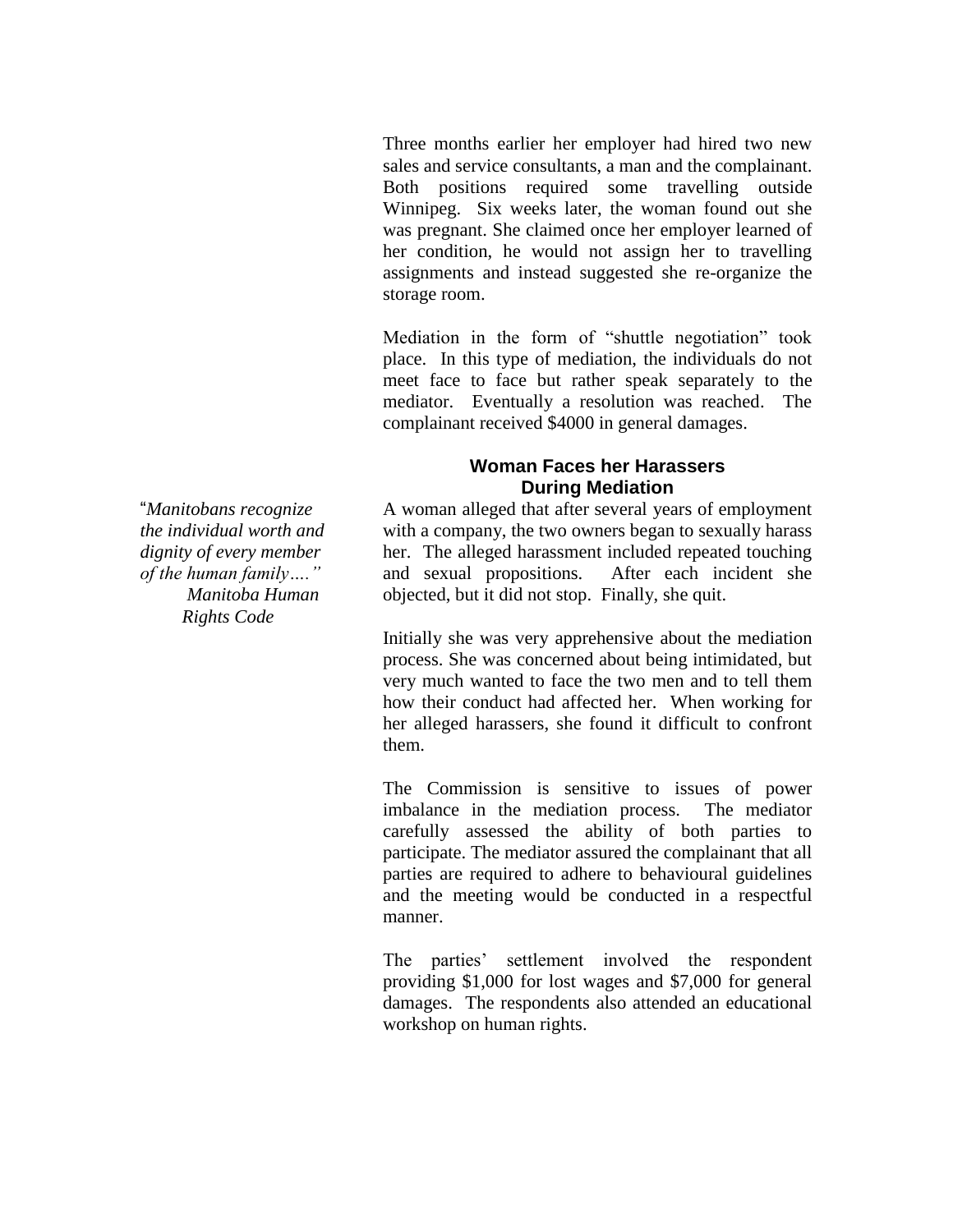**Age**

*"When I was a boy of 14 my father was so ignorant I could hardly stand to have the old man around. But when I got to be twenty-one, I was astonished at how much the old man had learnt in seven years." Mark Twain*

 **Ancestry and Ethnic Background**

## **Informally Resolved**

#### **Retirement Plans Jeopardized**

A woman had planned to retire in 2001. She alleged, however, that the company advised her that its retirement policy required her to leave when she reached 65. Her sixty-fifth birthday had already passed. After contact with the Commission, the employer agreed that the woman's original retirement plan would be respected.

### **Retired Couple Refused Store Credit Card**

An entire management team attended one of the Commission's seminars after an employee allegedly told a couple that the store did not accept credit applications from retired people. The couple also received a written apology and assurances that the company had no such restrictions on who may apply for credit.

### **Student Launches Age Complaint**

An application for tenancy cannot be denied because of age. A young woman complained that she and her friends, whose ages ranged from nineteen to twenty-two, were refused an application form when they tried to rent premises. She also believed they were refused because some were students. Although being a student is not grounds for a complaint under *The Code*, discrimination based on age is. The Rental Office was contacted, an application taken, references checked and the young women moved in.

## **Informally Resolved**

#### **Student Debate Results in \$2500 Settlement**

A father became concerned when his daughter claimed that during a student debate at school, negative remarks were made about him specifically and Aboriginal peoples in general. His daughter alleged that the two teachers present during the debate neither stopped nor corrected the inappropriate remarks. A settlement of \$2500 was agreed upon. Also, the teachers attended a workshop about their responsibilities and the educational programs available to students.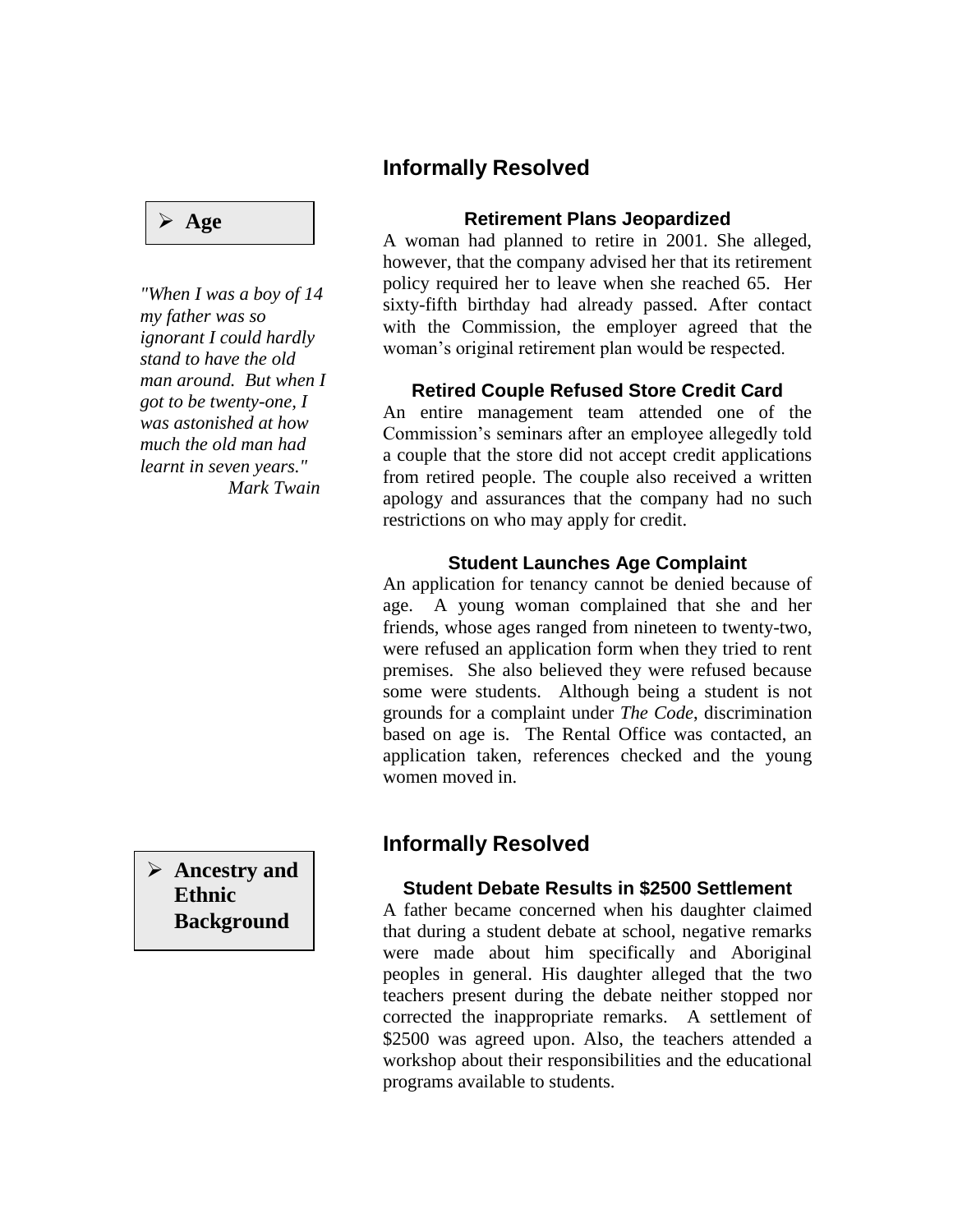## **Resolved Through Mediation**

#### **Agreement Reached Within Three Months**

Sometimes a resolution is reached in the early stages of a complaint. For example, an Aboriginal man claimed he was dismissed from his job because of his ancestry. There was no investigation. The respondent agreed to pre-investigation mediation.

The complaint was filed in December. Mediation took place in January. By mid-February an agreement was reached. The case was closed on February 25.

The complainant was hired to do part-time security work. He had been doing this work for about four months and claimed all was going well. He received a call from his employer, however, who said he was terminated because they required a more experienced security person. The complainant alleged it was because he was Aboriginal.

After shuttle mediation an agreement was reached. The man was provided with \$1500 as general damages and the respondent also agreed to provide him with a letter of apology and a letter of reference.

#### **Hiring Directive Discriminatory**

While screening applicants, the new operations manager was distressed to hear his regional manager's directive about hiring. He claimed he was told not to hire people from minority groups, who were described in derogatory terms.

Two months earlier the operations manager had transferred to Winnipeg. He resigned after hearing the hiring directive and brought his concern to the Commission*.*

The alleged discrimination was not against the complainant. When asked what he wanted from this process, the complainant said he wanted to ensure that this company was prohibited from further discriminatory practices.

Mediation began. The parties reached a resolution, which included the implementation and enforcement of an Anti-Discrimination/Harassment Policy and the incorporation of this policy into the Employee Handbook and Operations Guide for Managers.

*"Racism and intolerance are still common all over the world. If we are to make the 21st Century a true era of human rights, we must come to terms with humanity's long and tragic history of racism" Mary Robinson*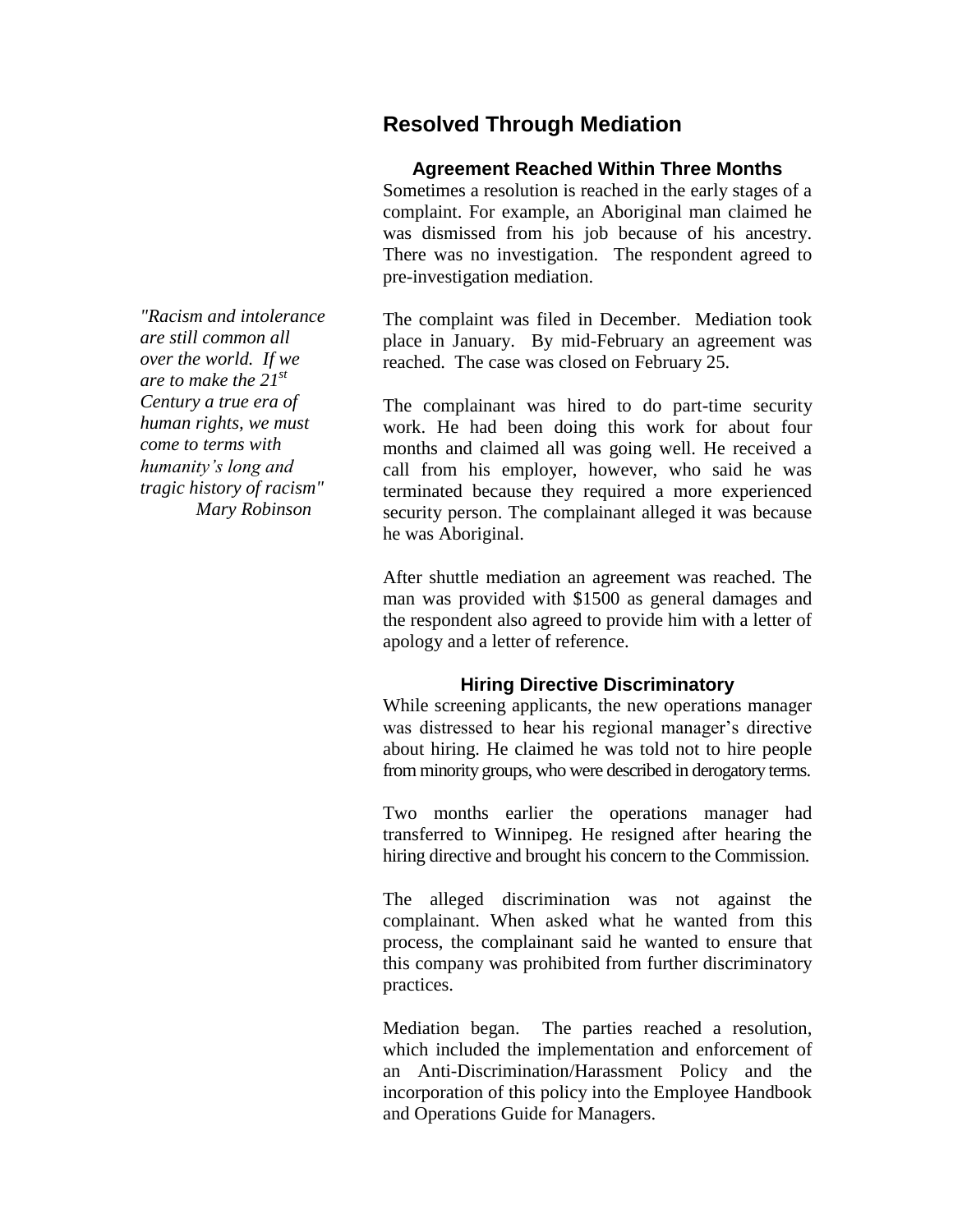## **Religion**

*"We should celebrate our diversity, we should exult in our differences, as making not for separation and alienation and hostility but for their glorious opposites…There is room for everyone." Desmond Tutu*

> **Sexual Orientation**

*"We must recognize that difference has often been perceived as a threat." Mary Robinson*

## **Resolved Informally**

#### **Schedule Interferes with Religious Beliefs**

The complainant was a Jewish woman who observed sundown Friday to sundown Saturday as a period of no work. When she was on the evening schedule, she had Friday and Saturday off so her religious beliefs and working hours never conflicted. When her schedule changed to days, Monday to Friday from 11AM to 8:30 PM, she approached management. She claimed she received no indication that she would be accommodated.

The Commission contacted the President who wanted to resolve the matter. The woman remained on the day shift but was given Friday and Saturday off.

#### **Employee Quits After Offending Remarks**

A woman of the Sikh faith was offended by remarks made by her manager. She claimed he made many negative and stereotypical comments regarding Sikh men. Once the owner was contacted he apologized and offered her an opportunity to work at a different location. She decided to look elsewhere. The manager attended the next workshop at the Commission.

## **Resolved Through Mediation**

#### **Perceived Sexual Orientation Complaint**

Sometimes harassment occurs on the basis of perception. For example, a man alleged he was perceived to be gay. In his workplace he discovered drawings of himself in the men's washroom, with comments about his sexual orientation. He claimed he reported the harassment to his supervisor. He alleged that soon after his compliant, the supervisor started making similar comments to him.

A few months later the man was fired for an unrelated incident. He met with senior management to grieve his termination. Management, however, was not prepared to take action against his co-workers or the supervisor. He resigned and later filed a complaint with the Human Rights Commission.

Mediation followed and the respondent agreed to resolve the complaint by paying the complainant \$500 in general damages. Both agreed to confidentiality of the agreement.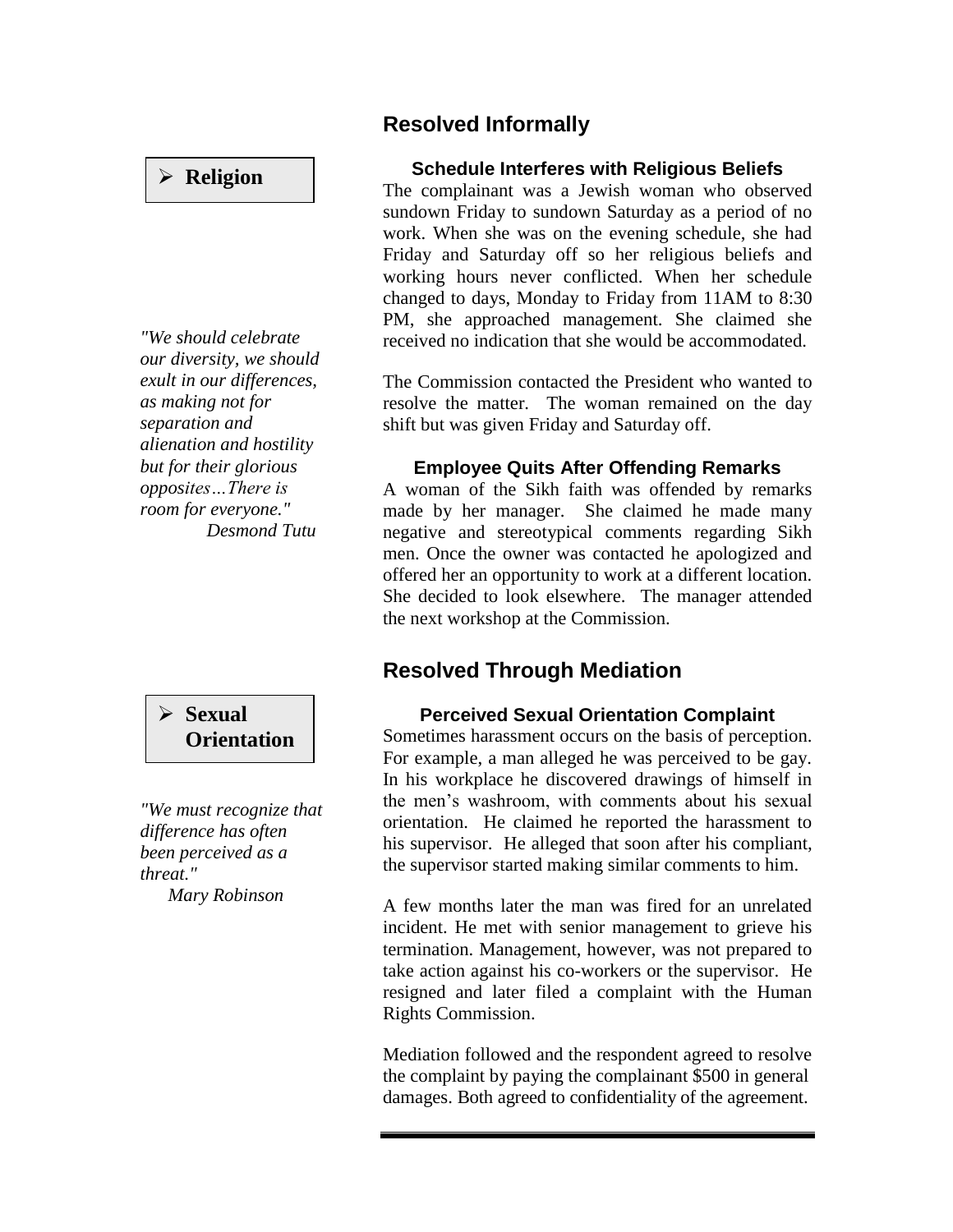## **Reversing an Historic Gender Imbalance at Brandon University**

 **Monitoring Report**

Brandon University has provided The Manitoba Human Rights Commission with hiring and salary data pertaining to the number of women who were hired by Brandon University for faculty and administrative positions during the year that ended August  $31<sup>st</sup>$ , 2000. This is the second year that Brandon University has provided this information in order to fulfill the terms of a settlement agreement.

As noted in last year's annual report, the Commission has agreed to assess the progress that has been made by Brandon University in dealing with the issue of the under-representation of women in its workforce. It was also a term of the agreement that the Commission's assessment would be published in its annual report.

The hiring data for the year ending August  $31<sup>st</sup>$ , 2000 demonstrated a similar pattern to the data provided in the previous year. The total of 33 "new hires" was comprised of 18 women and 15 men. A statistical analysis that was undertaken by the Commission in 1997 compared the availability of qualified women in the external workforce to the number of women at Brandon University on a department by department basis. The data obtained showed that women were underrepresented in all faculties at Brandon University, with the exception of nursing. It is encouraging to note that the representation of women in a number of faculties, notably Arts and Education, has increased since the analysis was undertaken.

Although the number of women hired to fill positions within the faculty of Arts has increased, there are no women in the departments of Economics and Political Science. No position vacancies however have arisen in these departments to allow for such change to occur since 1994 and 1973 respectively.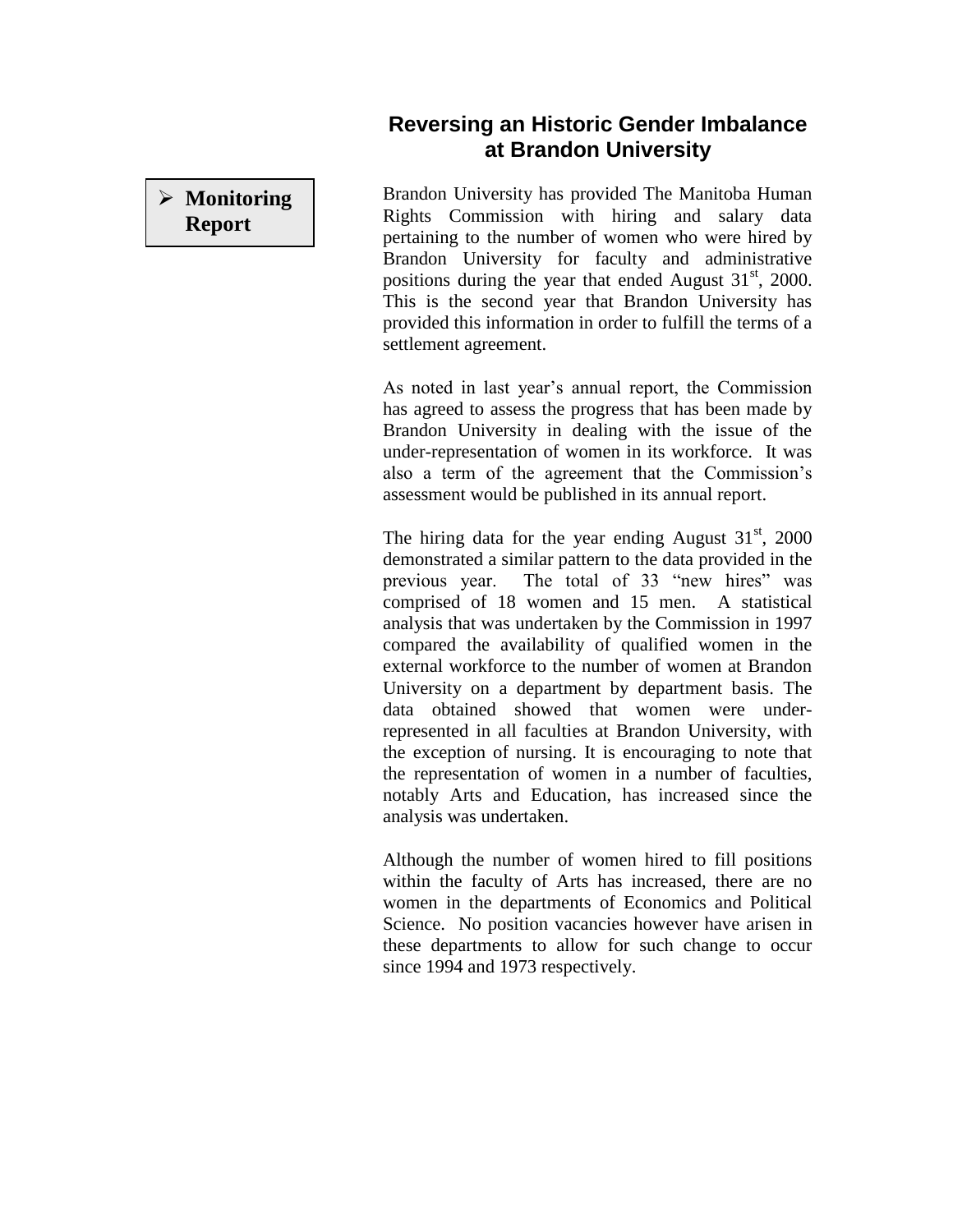It is also a matter of concern that women continue to be under-represented in the faculty of Science. Of the six "new hires" for faculty positions in Science during the year (a figure that included two tenure track positions), no women were hired. The most recent data provided by the university indicates that there are no women in the departments of Zoology, Mathematics, and Chemistry. Therefore, the under-representation, which was highlighted in 1997, continues to exist within that faculty.

In contrast, three women joined the faculty of Education. None of them however was hired in a tenured position. When one is assessing whether real progress has been made towards improving the status of women in the University, it is important to consider not only the number of women hired during the year, but also the ranks or levels at which the hirings took place.

When the gender breakdown of faculty members who hold the rank of full professors is considered, the overwhelming majority of full professors are males (91%), who have held those positions for many years. There appears to have been very few opportunities for the University to hire new faculty at that level within the past decade. The statistics within the rank of associate professors, (from which it would be reasonably anticipated that most appointments to the rank of full professor would be made), are also problematic. Only 20% of the faculty at the rank of associate professor were women during the year under review.

Changes to the governance structure at Brandon University appear to have resulted in increased leadership opportunities for women. Both Advisory Councils to the President are made up of a significant number of women. The new Management Advisory Council, which includes all deans and directors of the University, has a complement of 34, 13 of whom are women. The President's Advisory Group consists of 15 members, eight of whom are women.

*"Don't be afraid to take a big step. You can't cross a chasm in two small jumps." David Lloyd George*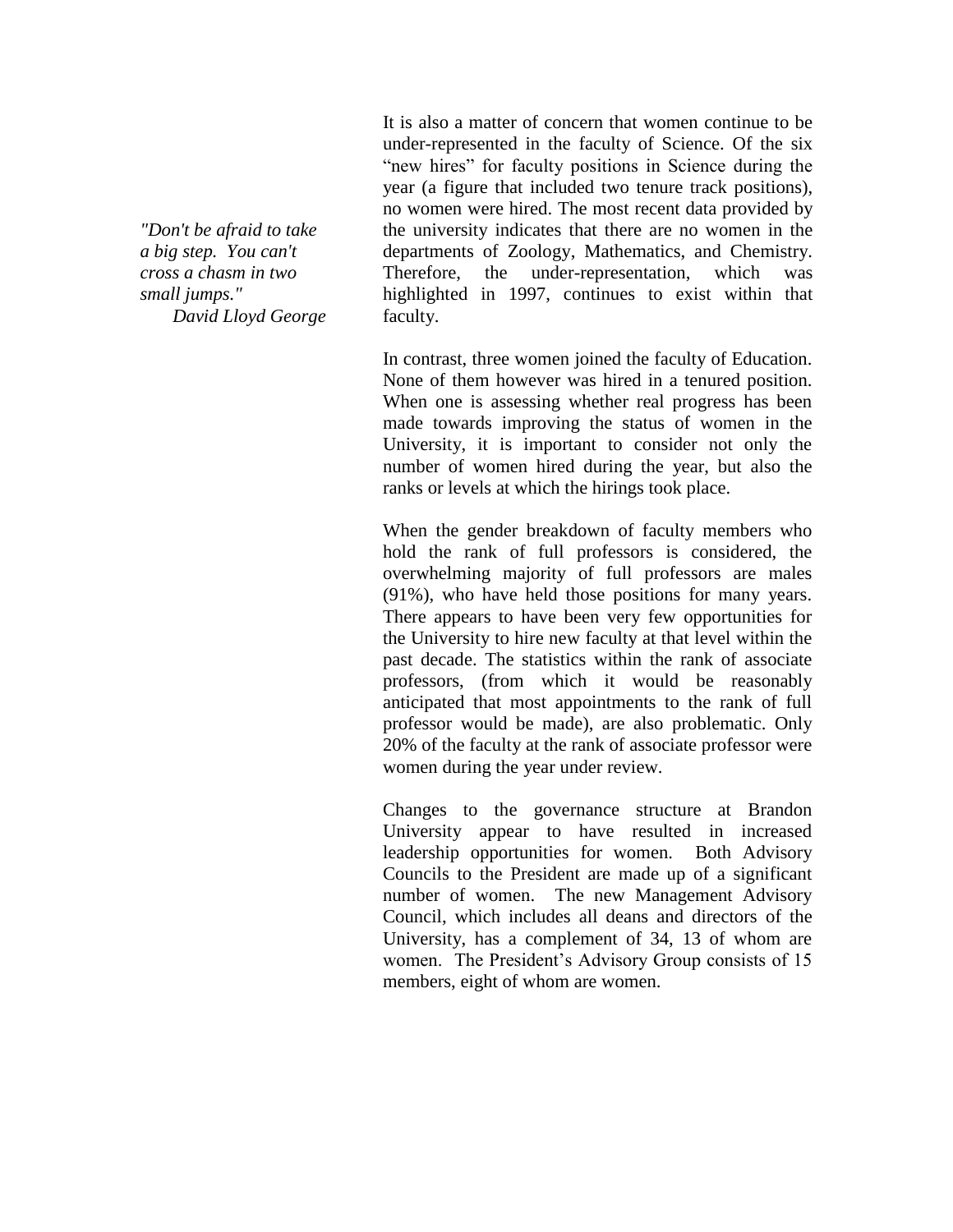Brandon University's new President, Dr. L. Visentin, has expressed his commitment to working towards developing equity targets to cover gender, visible minorities and persons with disabilities in order to improve the University's performance in these areas. These are laudable objectives, and the extent to which they have been achieved will be considered in our next annual report.

Brandon University offers an impressive range of programs for Aboriginal students and should be commended for its demonstrated commitment to creating educational opportunities for Aboriginal women.

Brandon University has recognized that there has been a historical gender imbalance within the academic and administrative ranks at the University. It will continue to be important to employ special recruitment efforts when future vacancies arise. As a smaller, rural university, Brandon University faces unique challenges when it is attempting to attract candidates from the same pool as other Canadian universities that are striving to address gender imbalance issues within their ranks. As it is anticipated that there will be more opportunities to hire within academic and administrative ranks in the next few years, Brandon University will need to implement very specific measures in the areas of recruitment, hiring and promotions if it is to make significant progress toward achieving its stated objective of improving the status of women at the University.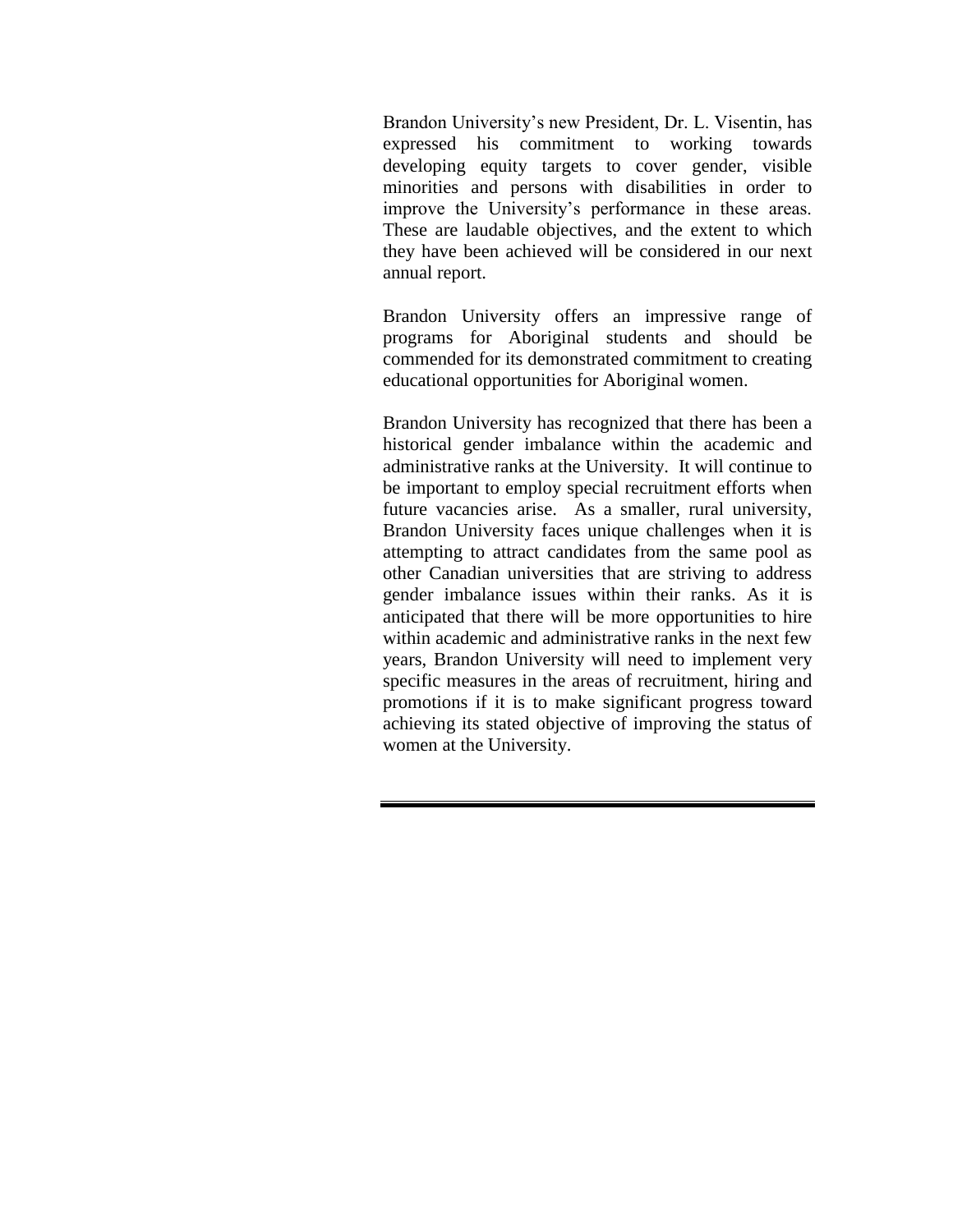# *Legal Proceedings*

## **Adjudication**

*"Do not follow where the path may lead. Go instead where there is no path and leave a trail."*

*Muriel Strode*

## **Public Hearing**

#### **Breast Feeding in Store Unwelcome**

A mother who wanted to breastfeed her child in a store in Osborne Village filed a complaint with the Commission.

The incident took place during the summer. The mother entered a store and sat down to nurse her child. The owner asked her to move into the courtyard, saying the store had a no drink or food policy. Furthermore, she was sitting on an antique chair and the owner was fearful it might be damaged.

The woman believed she was asked to leave the store because she was nursing her child. The Commission supported the complainant in the hearing.

The complaint was dismissed. The adjudicator determined that the option offered by the store owner was reasonable in the circumstances.

Despite the fact that the complaint was dismissed, the decision is significant because the adjudicator determined for the first time in Canadian law, that anyone who provides a service to the public has an obligation to accommodate nursing mothers. According to the adjudicator, the notion that people may feel uncomfortable about breast feeding is "an archaic view" and has no bearing on a mother's right to nurse her child in a "clean, comfortable and somewhat private place."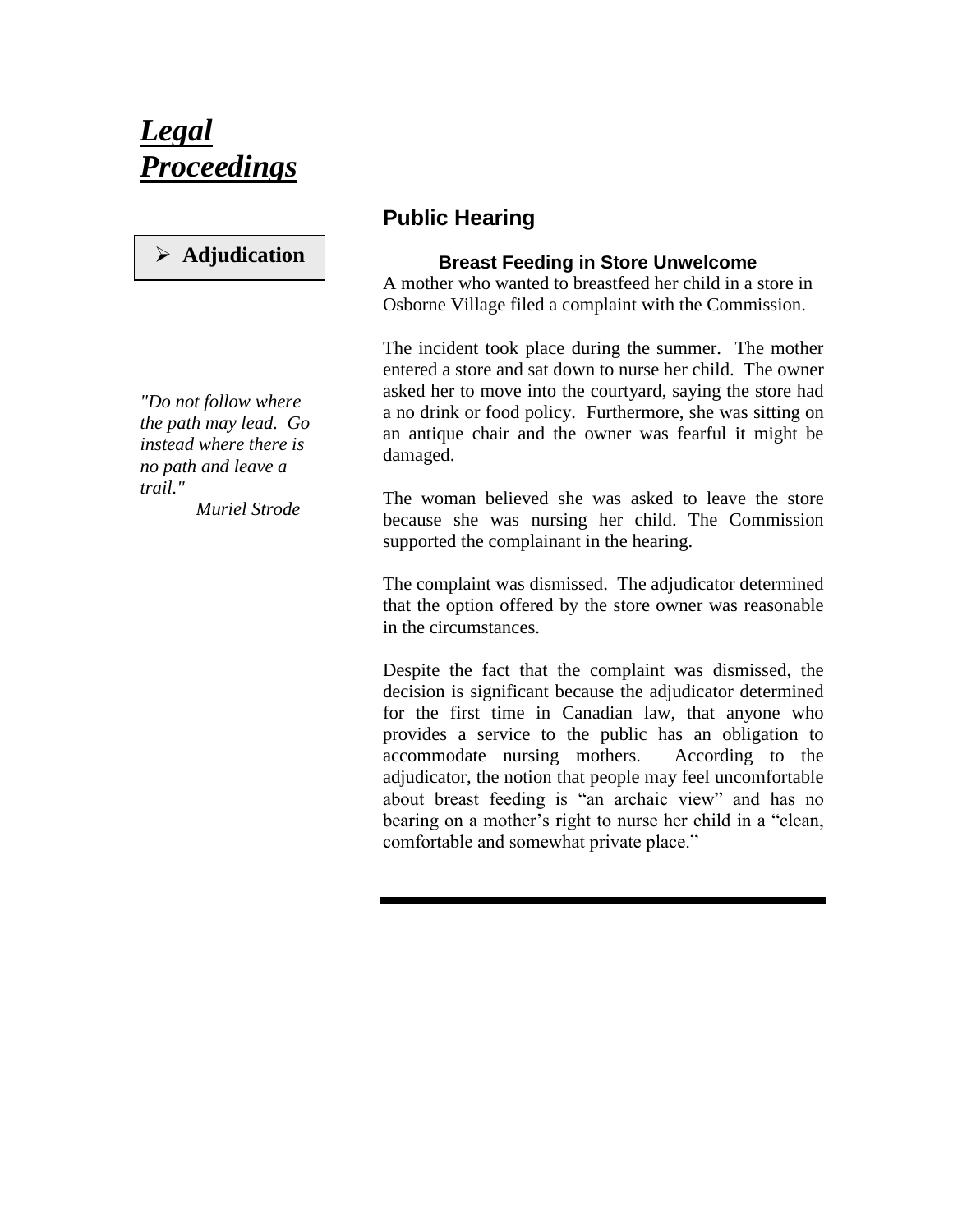# *Raising Awareness*

*"…much discrimination is rooted in ignorance and education is essential to its eradication…" Manitoba Human Rights Code*

*The Manitoba Human Rights Code* states that "it is important that human rights educational programs assist Manitobans to understand all their fundamental rights and freedoms, as well as their corresponding duties and responsibilities to others."

Most people understand that the Manitoba Human Rights Commission is authorized to investigate and mediate complaints of discrimination. The legislation is intended to be "remedial" rather than "punitive." Discrimination, however, cannot be overcome by relying totally on the resolution of individual complaints. It is equally important to keep people informed of their rights and responsibilities. To this end the Commission publishes pamphlets, newsletters, and fact sheets and conducts educational seminars.

## **Information Available On Paper and Online**

**Publications**

The Commission Newsletter, *Human Rights From Manitoba,* was published twice during 2000. Each bilingual edition was sent to over 1,100 individuals, firms and organizations and another 1,000 were distributed during public speaking and other outreach activities.

The public continues to request information pamphlets and fact sheets. Some of these publications will be updated and republished next year.

The Commission's bilingual web site continues to attract people searching for human rights information. Available on the site are brochures, fact sheets, *the Manitoba Human Rights Code,* copies of adjudicators' decisions, advisory opinions and upcoming dates and topics of the educational seminars.

In 2000, the web site averaged 5100 hits per month, almost double last year's number.

 **Web-site www.gov.mb.ca/hrc**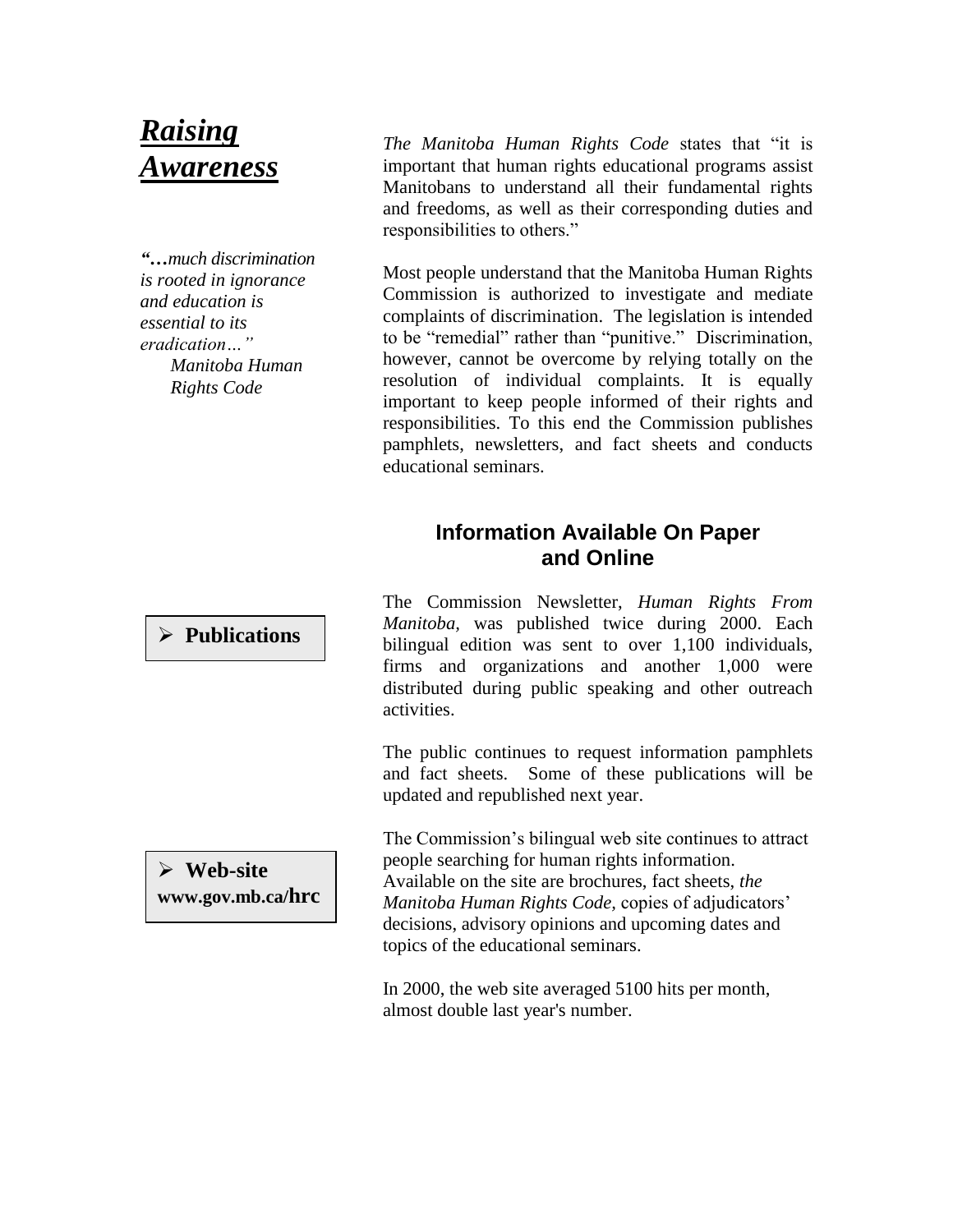### **Seminars**

*"If you think education is expensive, try ignorance." Derek Bok*

## **Sports Act on Wake up Call**

In 1997 Sheldon Kennedy disclosed his experience of sexual abuse at the hands of his junior hockey coach. The publicity that followed served as a wake up call, and sports organizations have been grappling with the issue ever since.

In 1999 a Manitoba Collective, representing stakeholders from community and government agencies focused on the development of a provincial strategy to prevent harassment and abuse. This Collective concluded that there was a need for awareness of, and responsibility for the problem. It acknowledged that harassment and abuse exist in recreation and sport environments and measures must be taken to reduce the risk.

The Manitoba Human Rights Commission developed a workshop to address the need for education and awareness.

Two workshops were held. The first was with Sport Manitoba in Winnipeg. The second took place over a two-day period in Leaf Rapids with the Northern Manitoba Recreation Association.

The Commission's ongoing educational activities include five seminars. The *Employment Seminar* continues to attract the most participants. This is not surprising, since 62% of all formal complaints arise in the workplace. This business-oriented one-day seminar is designed specifically for employers. It answers questions on employers' rights, pregnancy, dress codes, sexual harassment, and accommodating religious beliefs and disabilities.

During the year, seven employment seminars were held in Winnipeg and one in Brandon. A total of 258 people attended these full day seminars.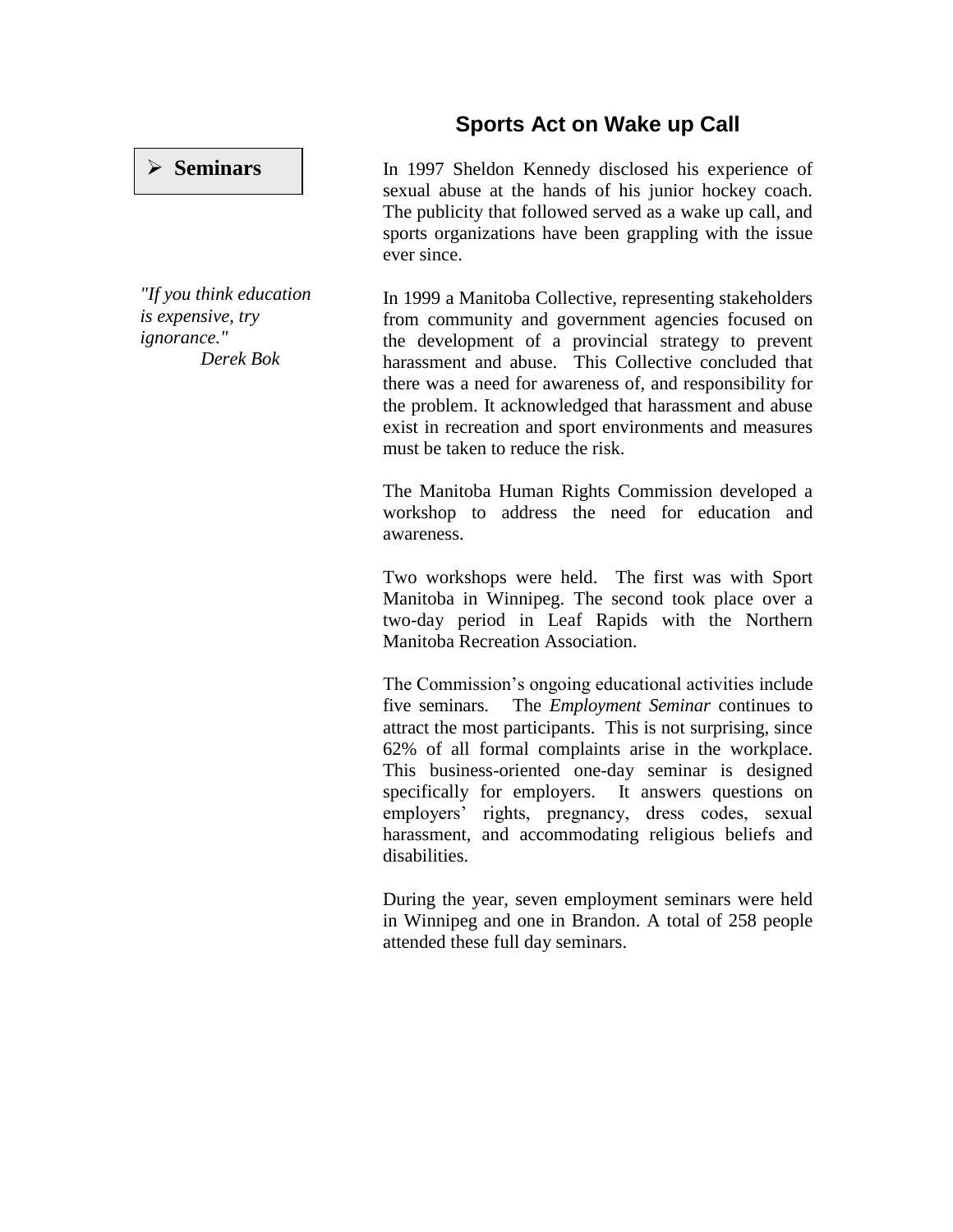The *Recent Developments in Human Rights Law Seminar*  is primarily of interest to lawyers, law students and human resource professionals. This course reviews the effect of recent court and tribunal decisions dealing with equality and human rights law and also identifies emerging issues.

Aaron Berg, legal counsel to the Manitoba Human Rights Commission, delivered four courses.

Three half-day seminars were also offered*: Harassment in the Workplace, Reasonable Accommodation and Human Rights Issues for Non-Profit Organizations.*

The *Harassment in the Workplace Seminar* was held three times and attracted a total of 58 participants. The *Reasonable Accommodation Seminar* also took place three times, with a total of 48 people attending. One seminar on *Human Rights Issues for Non-Profit Organizations* attracted 21 people.

A new program for rental agencies, property owners and apartment managers will be offered for the first time next year.

## **Speaking Out on Human Rights**

Some discriminatory practices are effectively addressed through public presentations.

In the year 2000, the staff gave 110 presentations in schools, businesses, labour organizations and community groups throughout the province. These presentations are part of the Commission's commitment to raising awareness of various human rights issues in Manitoba.

The majority of the presentations were given to businesses and dealt with such topics as employment, housing and services. The Commission responded to 48 business requests and gave presentations to groups ranging in size from five to eighty-five.

*"In the middle of difficulty lies opportunity." Albert Einstein*

## **Outreach**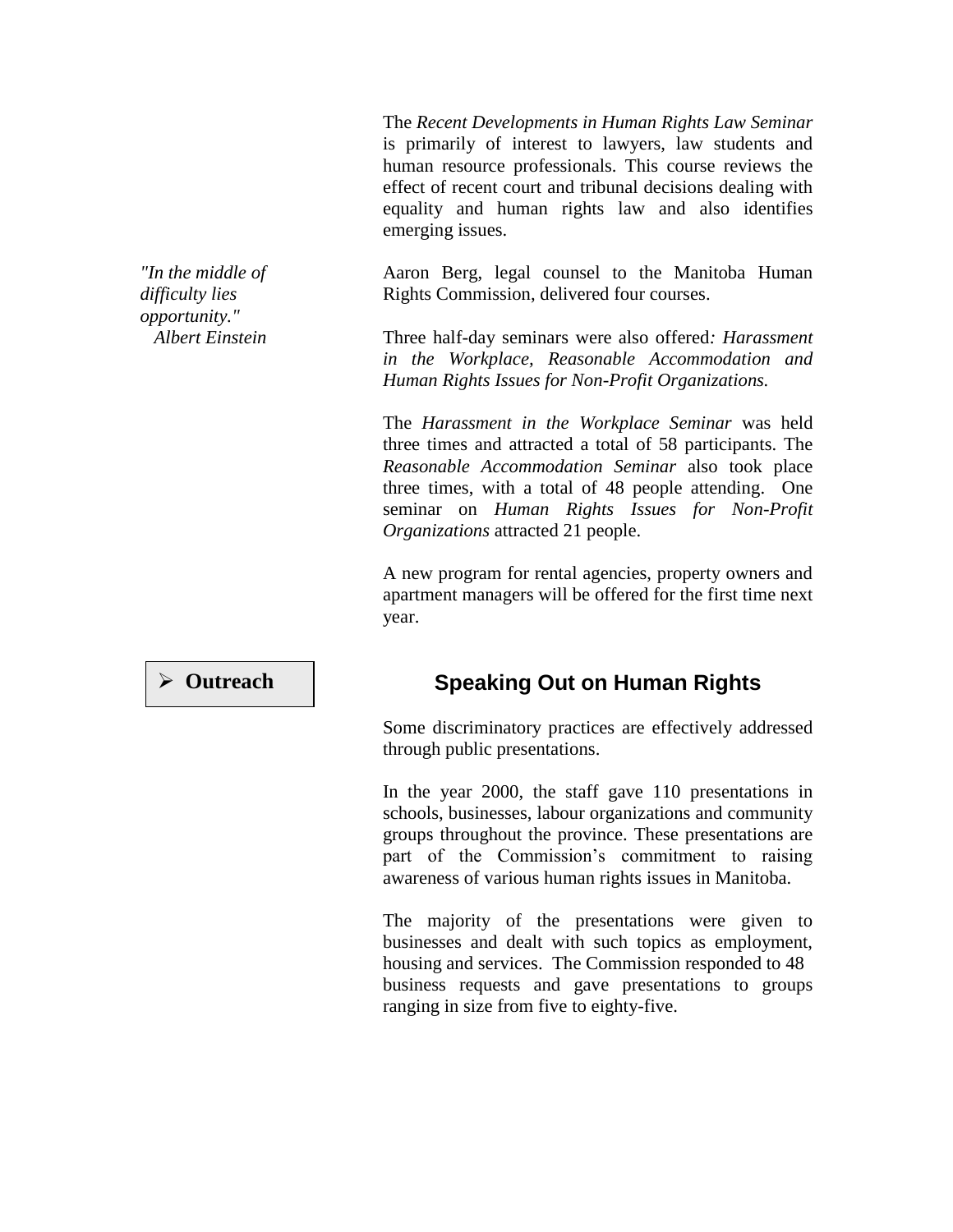The Commission places a high priority on teaching students the value of a society where all people can participate equally. The negative consequences of discrimination are also stressed. A total of 29 educational institutions were visited in 2000.

Most of the presentations took place in high schools and post secondary schools. One was given at Children of Tomorrow Elementary School. The Commission is aware of the needs of elementary school students and a program designed for these children is in development for next year.

Although the majority of presentations were delivered to Winnipeg students, the staff also visited schools in Brandon, Carman, Portage la Prairie, Warren, The Pas and Thompson.

## **Taking Human Rights to School**

Children are our first defense against racism. The Commission, in partnership with the Manitoba Metis Federation, hired Georgina Pelletier through the STEP program to teach human rights to elementary school students as a pilot project. The lessons, *We are Different But Equal,* were taught at Margaret Park School in Winnipeg to students in grades three to six.

For younger students, the emphasis was on respecting people's feelings, and dealt with name-calling and unequal treatment. With older students, the subjects included understanding and accepting differences and cultural diversity.

### **Book on Youth Rights**

Working with the Children's Advocate and the Ombudsman, the Commission is involved in a publication that will serve to inform young people, ages 12 – 18 years, of their rights under the *Manitoba Human Rights Code* and other provincial legislation. This joint initiative is to be completed next year.

*"In youth we learn, in age we understand." Marie Ebner-Eschenbach*

## **Children**

### **Youth**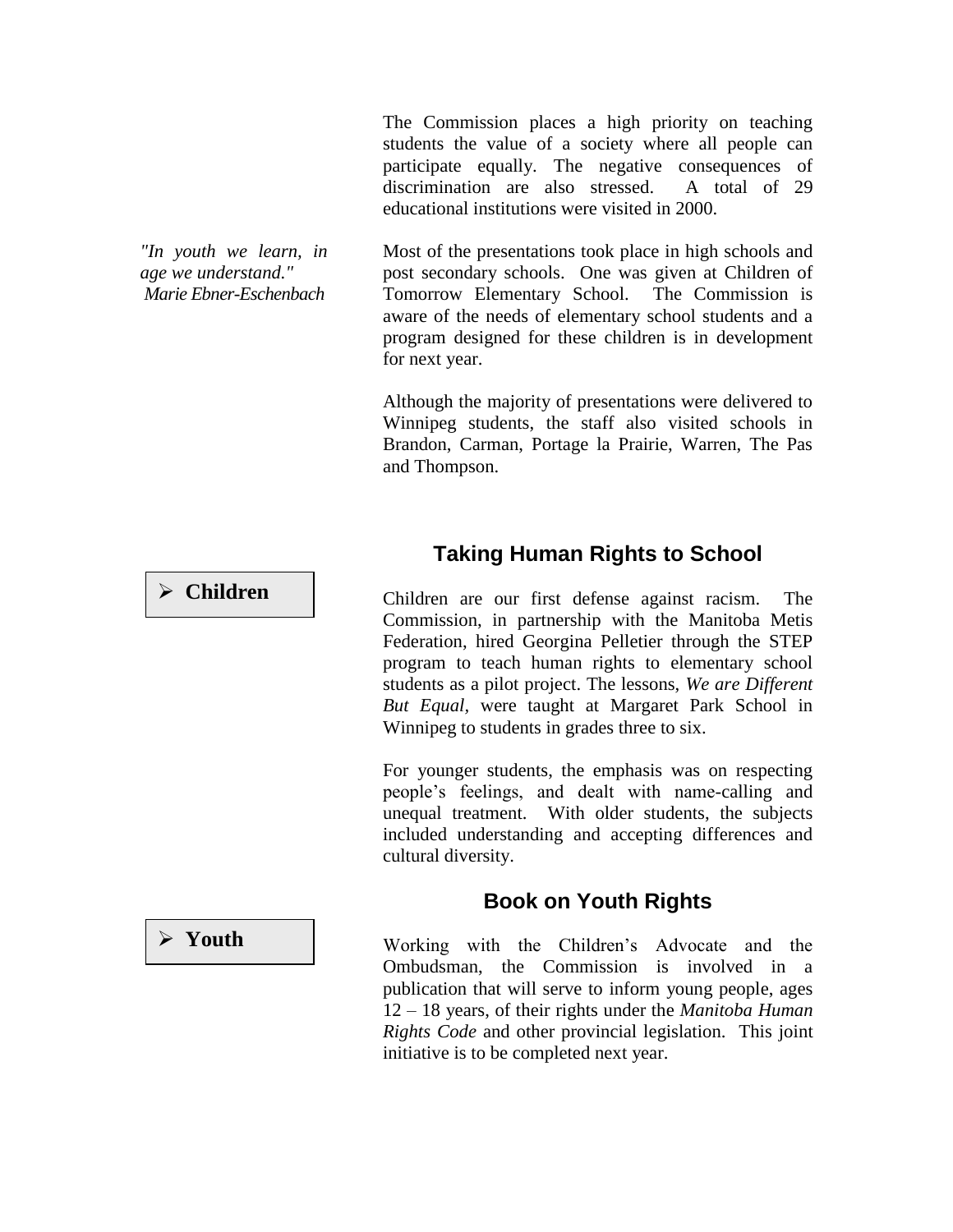## **Significant Contributions to Advancing Human Rights Recognized**

### **Awards**

*"No person was ever honoured for what he received. Honour has been the reward for what he gave." Calvin Coolidge*

In 2000 the Commission initiated the Manitoba Human Rights Commitment Award in partnership with the Canadian Human Rights Commission and the Community Legal Education Association.

The Honourable Gord Mackintosh, Minister of Justice and Attorney General of Manitoba presented the first Human Rights Commitment Award to Kathy Mallett and Sherri Walsh. The winners of this important new award were chosen because of their long time commitment to advancing human rights in Manitoba. They shared the award money of \$1000 and each received a gift created by a Manitoba craftsperson.

The Human Rights Commitment Awards were presented on December 8<sup>th</sup> at the CLEA Human Rights Day Conference, in recognition of International Human Rights Day on December 10<sup>th</sup>.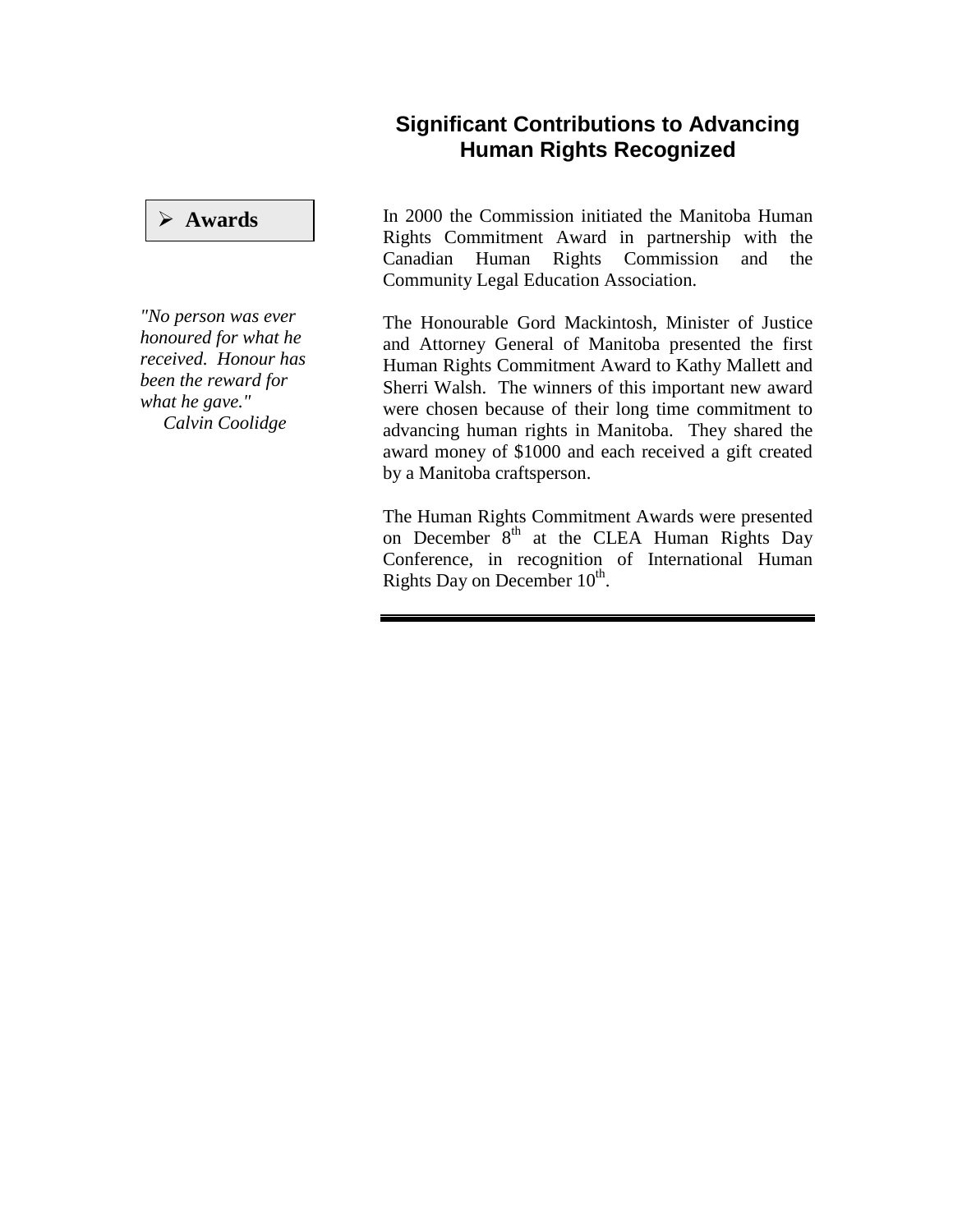# *Regional Reports*

 **Brandon and Rural Manitoba**

*"Where, after all, do human rights begin? In small places, close to home…so small they cannot be seen on any map of the world." Eleanor Roosevelt*

## **The Pas and Northern Manitoba**

Discrimination is not limited to the City of Winnipeg. The services of the Manitoba Human Rights Commission extend throughout the province.

The Brandon Human Rights Office has two positions: the Human Rights Officer and the Intake Officer. During 2000, their outreach activities included eleven speaking engagements. These presentations were given to various groups ranging from schools and non-profit organizations to businesses and a Friendship Centre.

Staff from Winnipeg, as well as Brandon, travelled to Selkirk, Portage la Prairie, Carman, Hecla, Dauphin, Warren and Altona, speaking on human rights.

The staff participated in events sponsored by other agencies such as the Friendship Centre, Assiniboine Community College and the Regional Health Authority. They also hosted a one-day Employment Seminar.

The Brandon Office hosted an open house on December 8, 2000, in recognition of International Human Rights Day. For the second year, former Commissioner, Marion Robinsong conducted a candle lighting ceremony. She spoke on the Canadian Charter of Rights and Freedoms and the Universal Declaration of Human Rights.

The Pas Office also has a staff of two, an Intake Officer and a Human Rights Officer.

The Regional Human Rights Officer in northern Manitoba has expanded outreach activity by travelling extensively and by being available to the public on a regular basis in offices of such organizations as the Thompson Citizenship Council Inc./Multi Culture Centre, The Manitoba Metis Federation and the Flin Flon Friendship Centre.

Outreach contact has resulted in an established referral procedure for any person facing discrimination, whether they live in a northern city, town or reserve.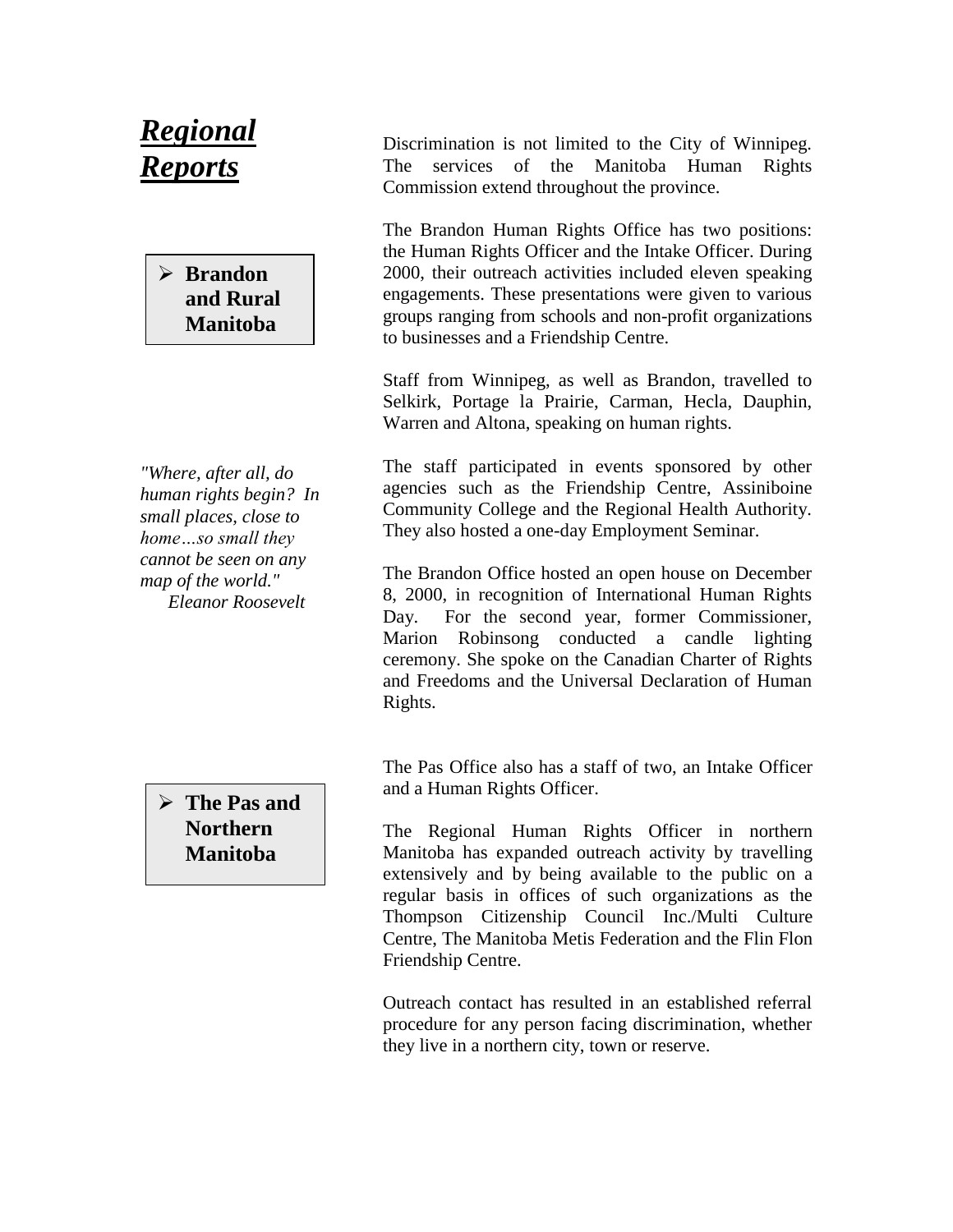In 2000, sixteen public presentations were delivered in The Pas, Flin Flon, Leaf Rapids and Thompson.

The Regional Human Rights Officer has worked successfully with various businesses and organizations on joint projects.

## **Working Together on Employment and Education**

The Human Rights Officer in The Pas worked with a large employer in establishing an Aboriginal Employment Review Committee. It serves to inform aboriginal workers of their rights and offers them an avenue of redress should they face discrimination in the workplace.

The Manitoba Human Rights Commission assisted the Thompson Citizenship Council Inc./Multi Culture Centre with their book, *Discovering the Many Faces of Discrimination in Northern Manitoba.* This book, based on over two hundred interviews, contains a series of stories chronicling the various forms and scope of discrimination faced on a day to day basis in Northern Manitoba. The Commission's contribution consisted of commentaries and opinions following each story. The Commission staff in The Pas also assisted with the subsequent video and radio segments based on the book.

The Human Rights Officer in The Pas assisted in the implementation of an Employment Equity Program for an educational institution.

On Human Rights Day the public was invited to an informal information session at The Pas Friendship Centre.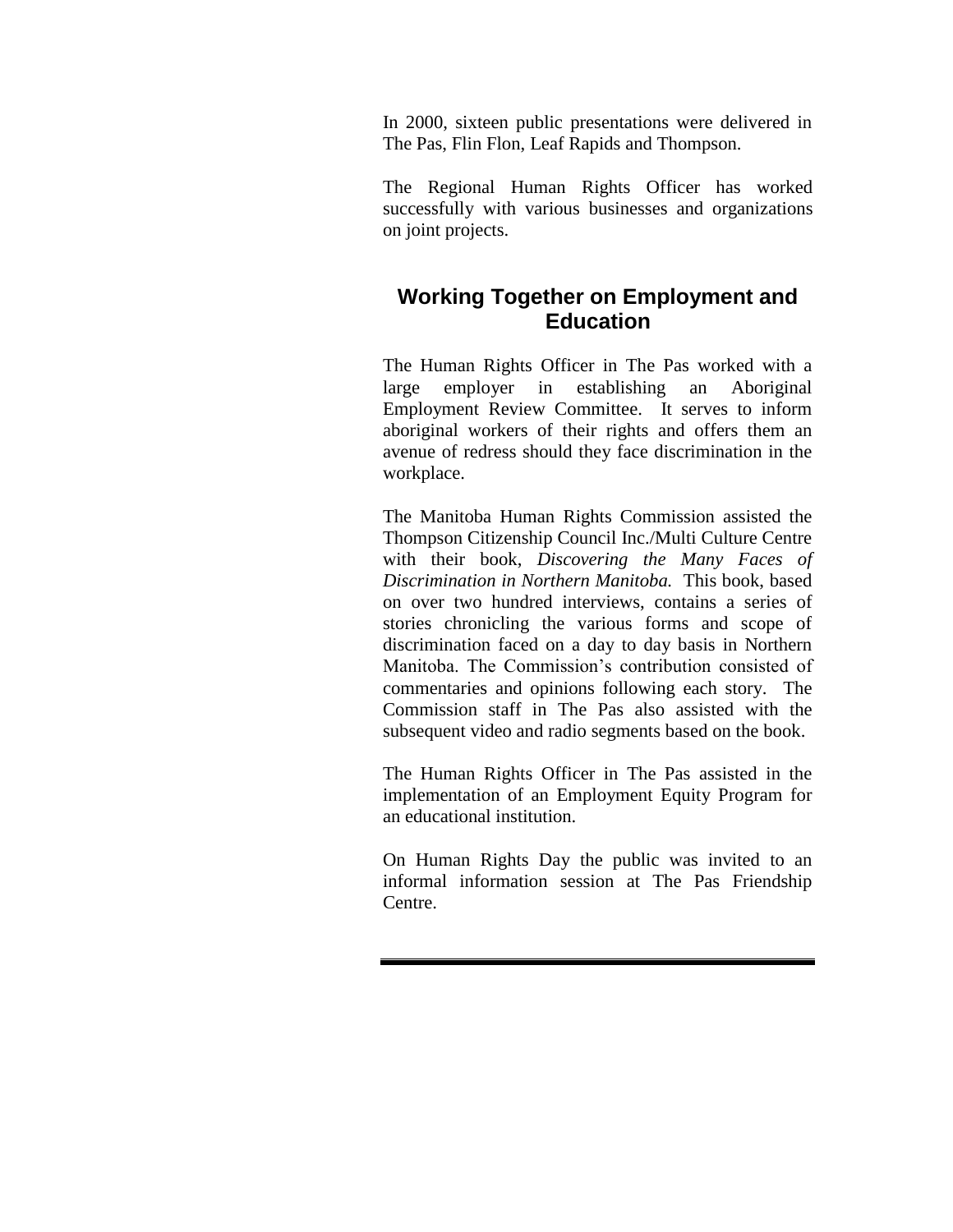## *Advice Available*

## **Advisory Opinions**

Occasionally, businesses, unions, institutions, government departments or organizations wish to consider the special needs of certain groups when hiring or making other decisions, without running the risk of contravening *the Human Rights Code.* 

*The Code* includes provisions for persons subject to its prohibitions to obtain a written binding "advisory opinion" as to whether any act or omission by them is in compliance with or contravenes *The Code.* 

The Commission does not always issue an advisory opinion in response to an applicant's request. Advice or guidance from the Commission may be sufficient to answer an applicant's concern. Sometimes the activity falls outside the jurisdiction of the Commission. In other cases the application of *The Code* to a situation may be uncertain, and the Commission takes care to preserve the right of a person to file a human rights complaint with respect to the activity or practice.

The Commission issued one formal advisory opinion during the year.

## **Manitoba Teachers' Society**

The Manitoba Teachers' Society requested an advisory opinion with respect to changes that it had implemented in its long-term disability plan.

### **Background**

Originally, a teacher who was on long-term disability (LTD) and met the necessary definition of total disability remained on LTD until he or she reached the age of 65. At this time the person would retire and receive a pension.

The change in the LTD Plan terminated eligibility for benefits when a person reached the age of 60 if they also had 30 years of pensionable service.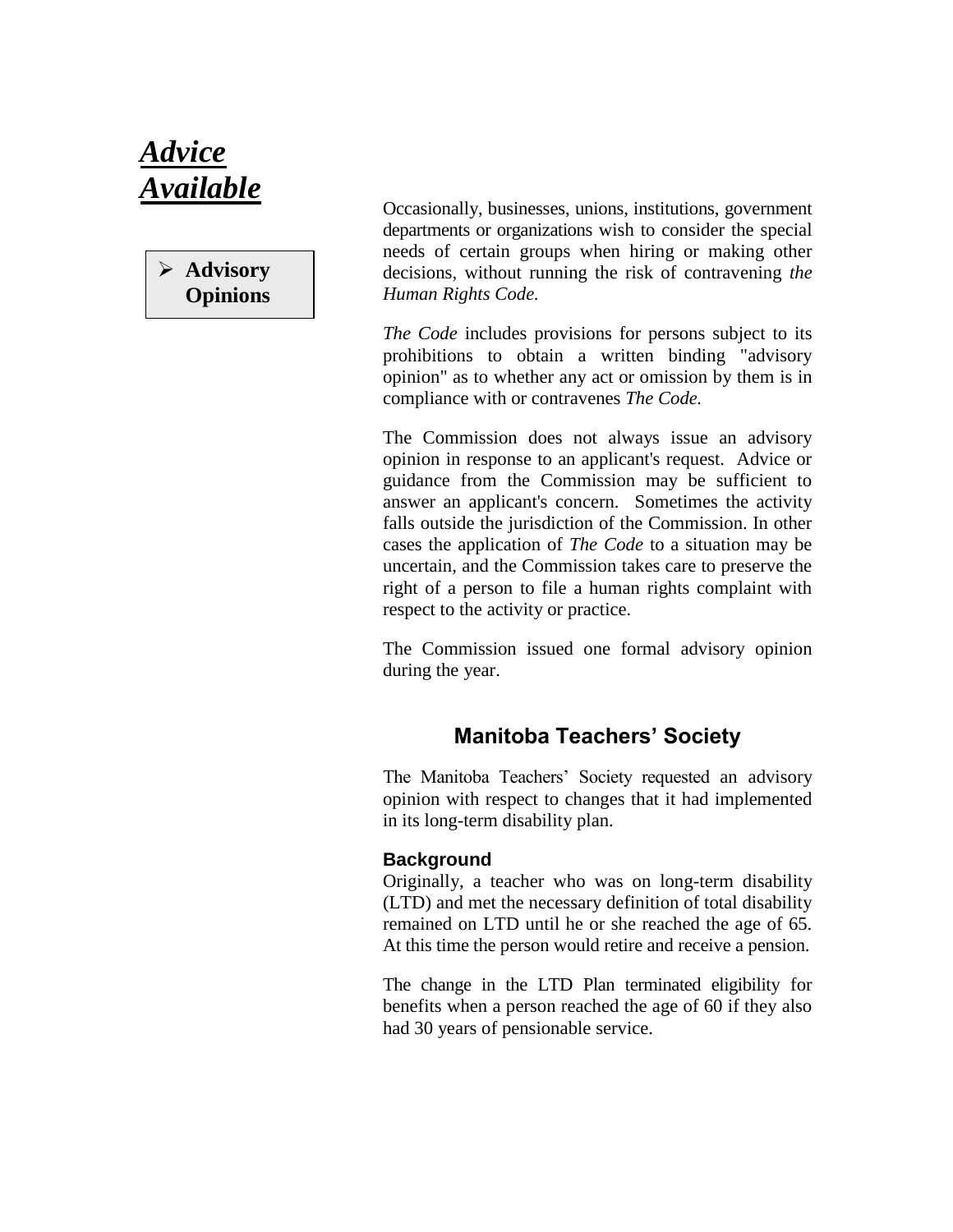According to the Manitoba Teachers' Society, the changes were needed in order to keep the plan financially sound. The MTS Plan managers stated that a person entitled to a pension after 30 years of teaching would be netting substantially the same income as they would on LTD.

The only options identified by the Plan actuaries and by MTS administrators were:

- 1. Removing LTD recipients from the LTD Plan at an earlier time (i.e. when they were eligible to be transferred to the pension stream); or
- 2. Significantly increasing LTD premiums to all teachers as the LTD fund is entirely funded by teacher contributions.

### **Opinion**

*The Human Rights Code* prohibits discrimination with respect to any service, benefit, program, etc., available to a section of the public unless bona fide and reasonable cause exists for the discrimination. It also prohibits discrimination with respect to contracts offered to a section of the public, unless bona fide and reasonable cause exists.

Caselaw suggested that in an insurance or related context, courts are slow to challenge grounds that are actuarially reasonable to consider in providing or withholding certain types of benefits. They will focus on whether reasonable alternatives to the use of the disputed characteristic are possible.

#### **Decision**

The Commission concluded that, given the absence of other reasonable and actuarially sound alternatives for amending the LTD plan, the change as implemented was reasonably necessary for the prudent administration of the plan. There was a bona fide and reasonable cause for discrimination within the meaning of sections 13(1) and 15(1) of *The Code.*

*"Don't ever take a fence down until you know why it was put up." Robert Frost*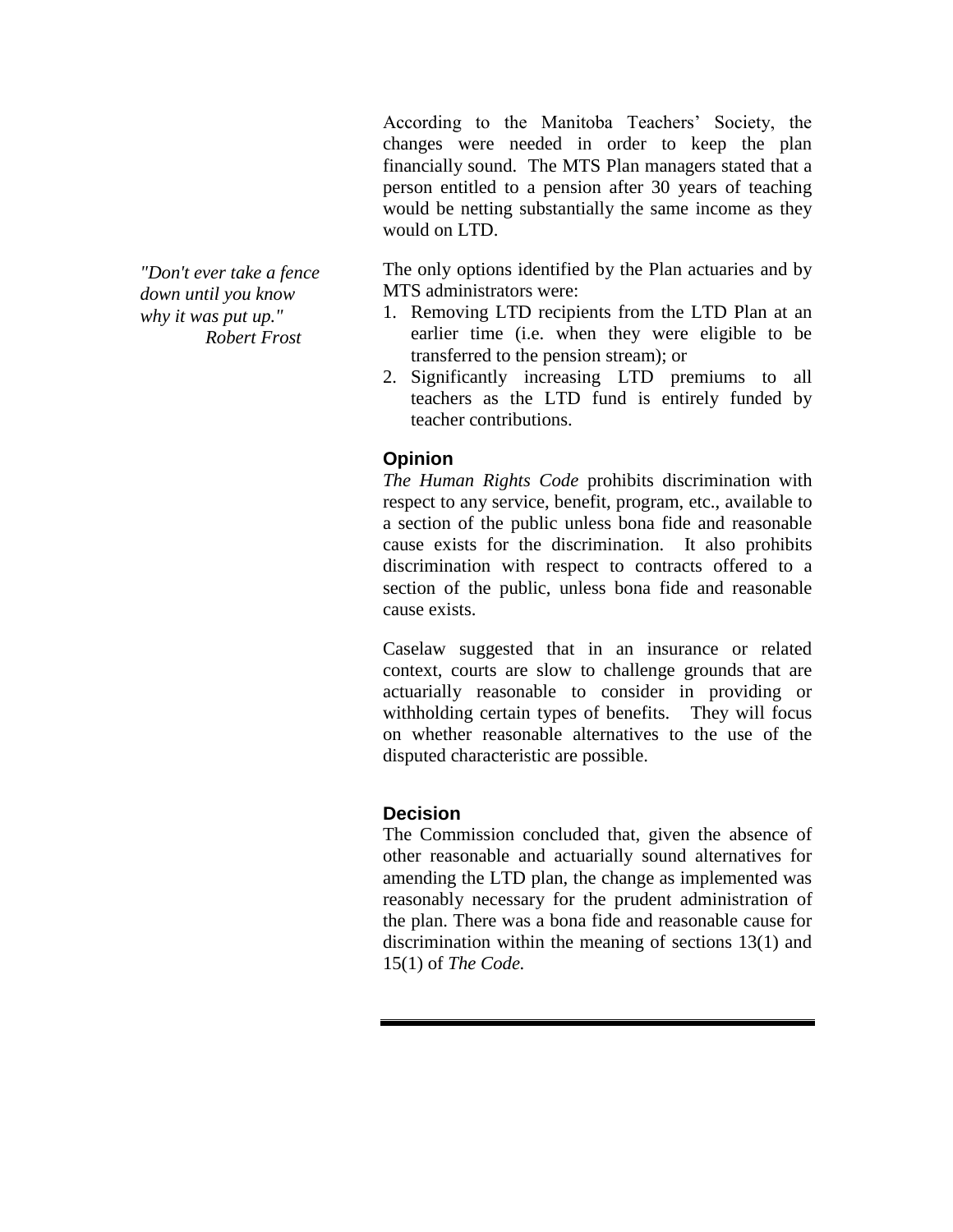## *The Commissioners 2000*

**Chairperson**

 **Vice-Chairperson**

Commissioners are selected to represent the geographic, cultural, social and economic profile of Manitoba. Appointed to a three-year term, they serve on a part-time basis. There are ten Commissioners, including a Chairperson and a Vice-Chairperson.

**Kenneth Filkow Q.C.** is completing his final term as Chairperson of the Commission. He combines this work with an active law practice as a senior partner of D'Arcy and Deacon in Winnipeg. The emphasis of his practice is advice and counsel to business corporations. Ken is a past President of CASHRA, the Association of Human Rights Commissions across Canada.

**Cheryl Dumont** is the Vice-Chairperson of the Commission. She is the Director of the Manitoba Metis Federation's Human Resources Training and Development Department. From 1989 to 1997 Cheryl was a municipal councillor with the R.M. of Saint-Laurent. During this time she served on many municipal committees and represented the municipality on various boards. Cheryl is also involved with the Société Franco-Manitobaine.

**Dr. Amarjit S. Arneja** was born in Punjab, India and immigrated to Winnipeg in 1973. He has been a Commissioner since 1994. He is an Associate Professor of Medicine at the University of Manitoba and is active in clinical practice, teaching and research. He has been a Director of the Manitoba Tennis Association for many years and is the past editor of its newsletter. He is presently the Director and Trustee of the India Association of Manitoba and is actively involved in cultural, community and temple organizations.

**Alfredo (Fred) Arrojado** is an Insurance Consultant with Zurich Life Canada and holds a Bachelor of Arts in Business Administration. Fred is the Managing Director with CTICS, an immigration consulting company. He is also an accredited Community Legal Intermediary with the Community Legal Education Association. He is Past President of the Philippine Association of Manitoba and is a Council Member of MEBAC/FBDB. He is an active community volunteer, assisting new immigrants on settlement and immigration issues.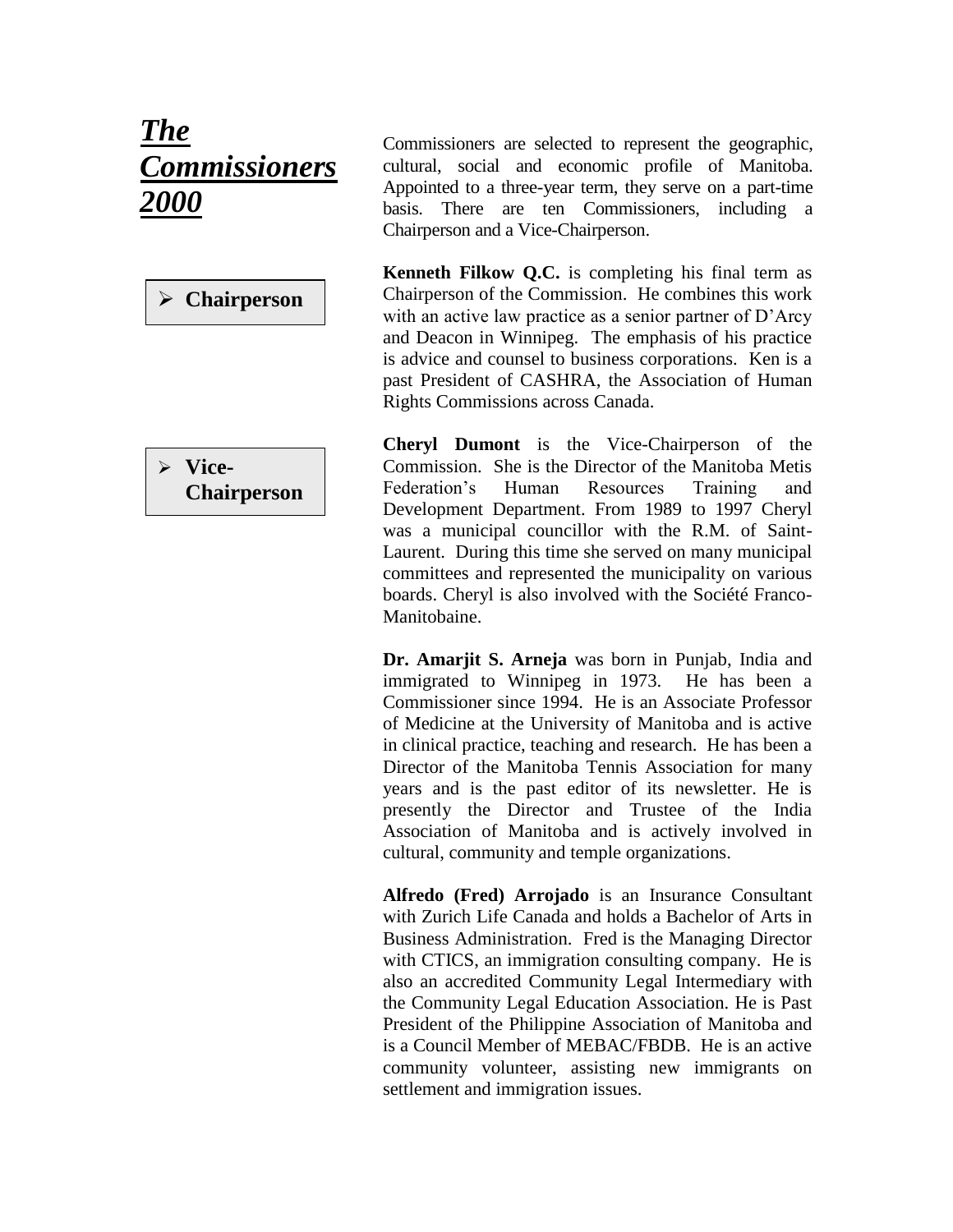**Randal Smith** was called to the Bar in 1980. He is Counsel for the Aboriginal Law Group of the Federal Department of Justice. Randal is a Past President of the Manitoba Bar Association and regularly writes articles on legal issues. He has served as an Adjudicator under The Canada Labour Code and as a Chair of the Canada Pension Plan Review Tribunal.

**Dianne Vanderwater** graduated from the University of Manitoba in 1990 with a Bachelor of Arts degree majoring in French. She lives in Winnipeg and is employed at Faneuil Group as a Quality Assurance Agent. Dianne is active in her church and community events.

**Janet Baldwin** is a new appointment to the Commission. She taught law at the University of Manitoba for 31 years. Janet was involved in equity and diversity issues at the University, where she served as Chair of the President's Advisory Council on Women and Director of the Women's Secretariat. She revised the University's sexual harassment and human rights policies. Currently Janet is also a member of an Agency Liaison Team for the United Way Community Investment Allocation. She is married with two teenaged children.

**Roberta Frederickson** is a Shop Steward with the Canadian Auto Workers and was appointed to the Commission this year. She is a long time employee with the Fort Garry Hotel in Winnipeg and has extensive experience in workplace issues. Her interests include human rights and she now teaches Winnipeg CAW members about human rights law and related issues. Roberta has one daughter.

**Kemlin Nembhard** graduated from the University of Winnipeg with a Bachelor of Arts majoring in Environmental Studies, Social and Economic Studies and Geography. She works as a Women's Health Educator for the Canadian Women's Health Network. She is on the Board of Herizons and is an active volunteer with CHO!CES. Kemlin is very involved in the social justice movement, especially on anti-racism and women's issues. She also works on alternative economic issues.

 $\triangleright$  New **Commissioners**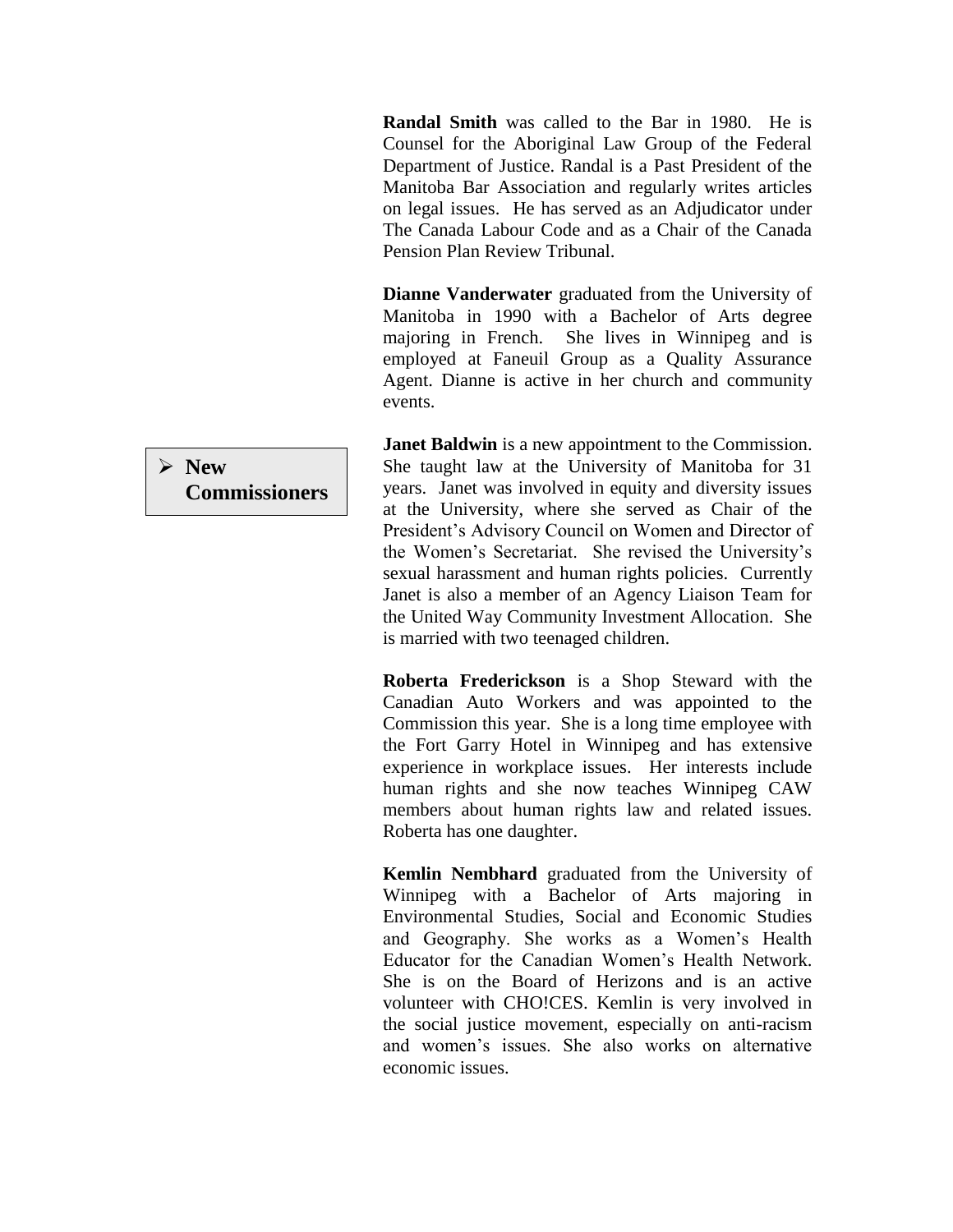**Yvonne Peters** was appointed to the Commission this year. She has a Bachelor of Arts and a Bachelor of Law from the University of Saskatchewan and a Bachelor of Social Work from the University of Regina. She practices equality rights law in Winnipeg, providing legal consultation and advice to unions, community groups, human rights organizations, the corporate sector and governments. Her community work includes serving as a member of the Equality Rights Panel of the Court Challenges Program and sitting on the Board of the Women's Health Clinic.

# *2001 Initiatives*

*"My interest is in the future because I am going to spend the rest of my life there." Charles F. Kettering*

The Board of Commissioners is responsible for establishing Commission policies and for determining the activities and programs that the Commission will undertake in order to fulfill its mandate. The Board also determines the disposition of all complaints and issues binding advisory opinions.

In the coming year the Board will consider whether the Commission's areas of jurisdiction should be broadened to include, for example, issues related to poverty and homelessness. The Board has stated that the Commission will place a greater emphasis upon systemic complaints. Although the Board has seldom exercised its right to lay its own complaints in the past, it will consider whether Commission initiated complaints could be used more frequently to deal with systemic discrimination.

The Commission is prepared to speak out on important human rights issues, even if they are beyond its legal jurisdiction. The Commission is committed to developing programs that will offer services to Aboriginal peoples in a more accessible and culturally sensitive way and to renewing its relationships with the diverse communities in the province.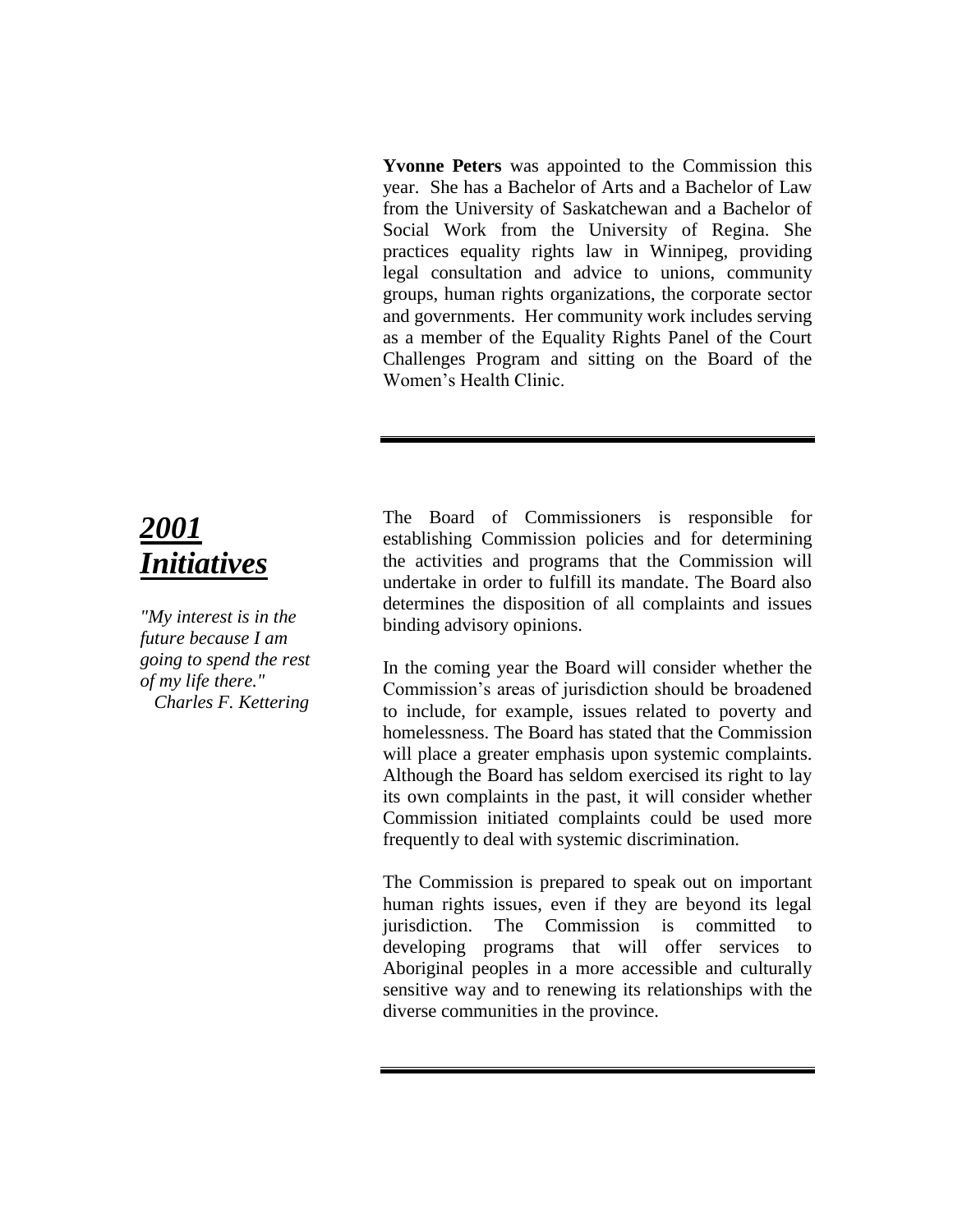## **MANITOBA HUMAN RIGHTS COMMISSION ORGANIZATION CHART**



**\*\* .7 S.Y.**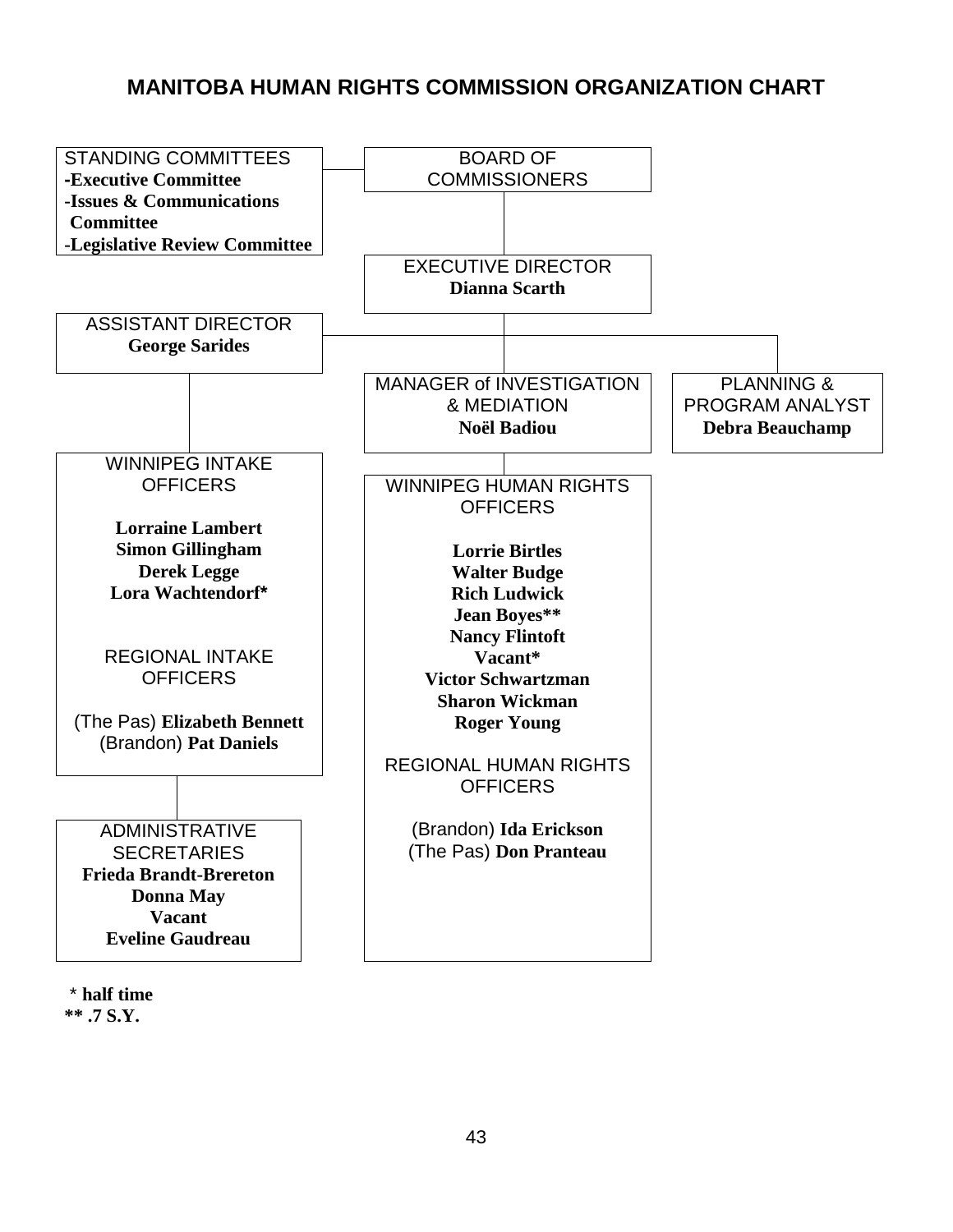## **Statistics**

### **Pre-complaint resolution files:**

| <b>Activity</b>  | # of Files | %     |
|------------------|------------|-------|
| 13(1) Services   | 12         | 20.7% |
| 14(x) Employment | 38         | 65.5% |
| 16(1) Housing    | 5          | 8.6%  |
| 19(x) Harassment | 3          | 5.2%  |
| 20(1) Reprisal   |            | 0%    |
| <b>TOTAL</b>     | 58         | 100%  |

| <b>Grounds</b>            |       | # of files | %     |
|---------------------------|-------|------------|-------|
| Age                       |       |            | 15.6% |
| Ancestry                  |       | 8          | 13.7% |
| National Origin           |       | 23         | 39.7% |
| Disability                |       | 5          | 8.6%  |
| Marital / Family          |       | 2          | 3.4%  |
| Sex (incl. Pregnancy)     |       | g          | 15.6% |
| <b>Sexual Orientation</b> |       |            | 3.4%  |
|                           | Total | 58         | 100%  |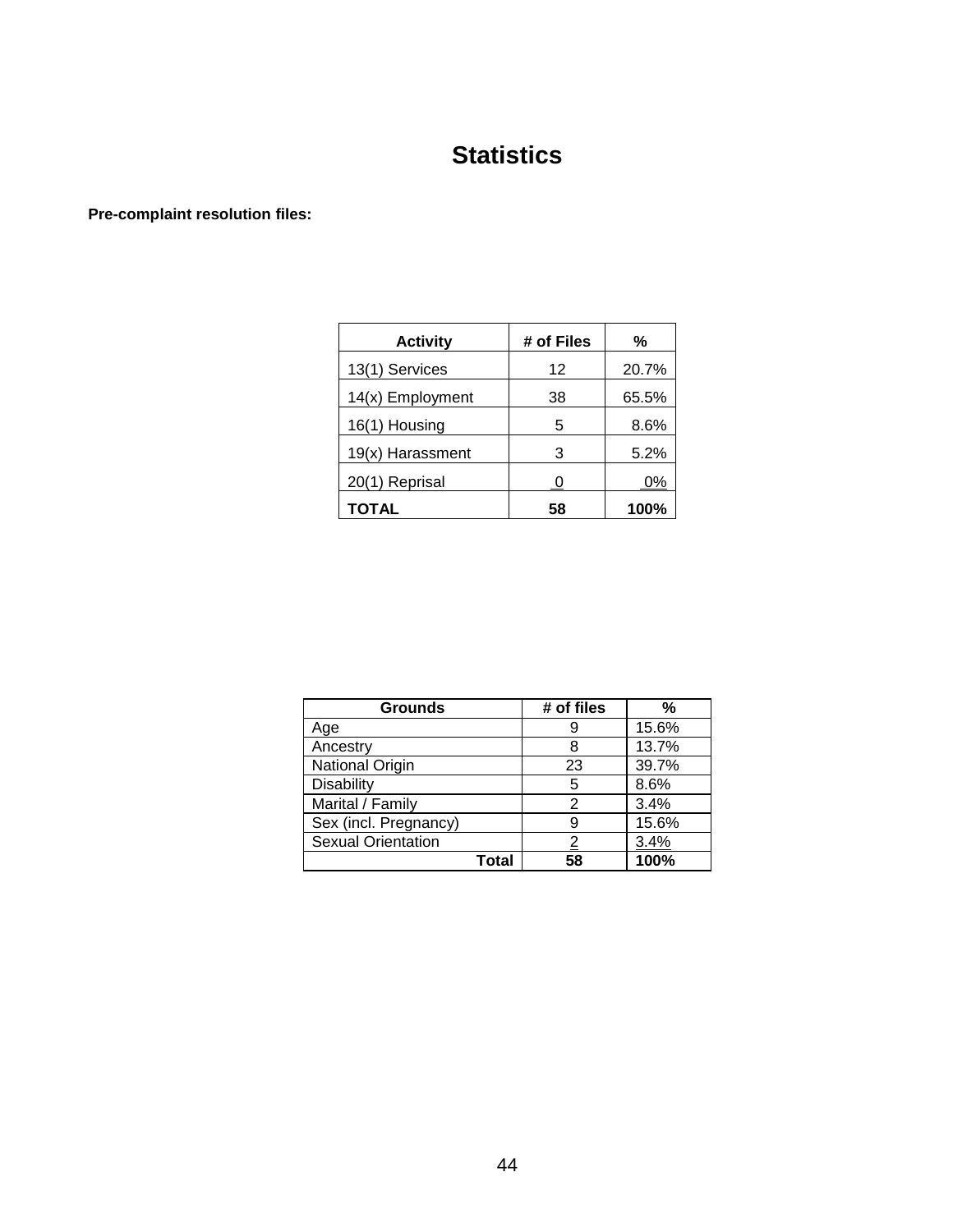### **Formal Complaint Files**

| <b>Activity</b>  | # of files | $\frac{0}{2}$ |
|------------------|------------|---------------|
| 13(1) Services   | 44         | 16.9%         |
| 14(x) Employment | 162        | 62.0%         |
| 16(1) Housing    |            | 2.7%          |
| 19(x) Harassment | 41         | 15.7%         |
| 20(1) Reprisal   | 6          | 2.3%          |
| 15, 17, 18 Other |            | 0.4%          |
| Total            | 261        | 100%          |

| Grounds                   |       | # of files    | $\frac{9}{6}$ |
|---------------------------|-------|---------------|---------------|
| Age                       |       | 17            | 6.5%          |
| Ancestry                  |       | $*(48)$<br>47 | 18.0%         |
| National Origin           |       | $^*(2)$       | 0.4%          |
| <b>Disability</b>         |       | $*(85$<br>83  | 31.8%         |
| Marital / Family          |       | 13            | 5.0%          |
| <b>Political Belief</b>   |       | 2             | 0.8%          |
| Religion                  |       | $*(6)$<br>5   | 1.9%          |
| Sex (incl. pregnancy)     |       | *(80<br>78    | 29.9%         |
| <b>Sexual Orientation</b> |       | 10            | 3.8%          |
| Source of Income          |       |               | 0.4%          |
| Other                     |       | 4             | 1.5%          |
|                           | Total | 261           | 100%          |

\* Note that some complaints include multiple grounds and the figure in "(#)" indicates the total number of grounds in all complaints filed.

### **Total 2000 Pre and Formal Complaints by Activity**

| <b>Activity</b>  | # of files | <u>%</u> |
|------------------|------------|----------|
| 13(1) Services   | 56         | 17.6%    |
| 14(x) Employment | 200        | 62.6%    |
| 16(1) Housing    | 12         | 3.8%     |
| 19(x) Harassment | 44         | 13.8%    |
| 20(1) Reprisal   | 6          | 1.9%     |
| 15, 17, 18 Other |            | 0.3%     |
| Total            | 319        | 100%     |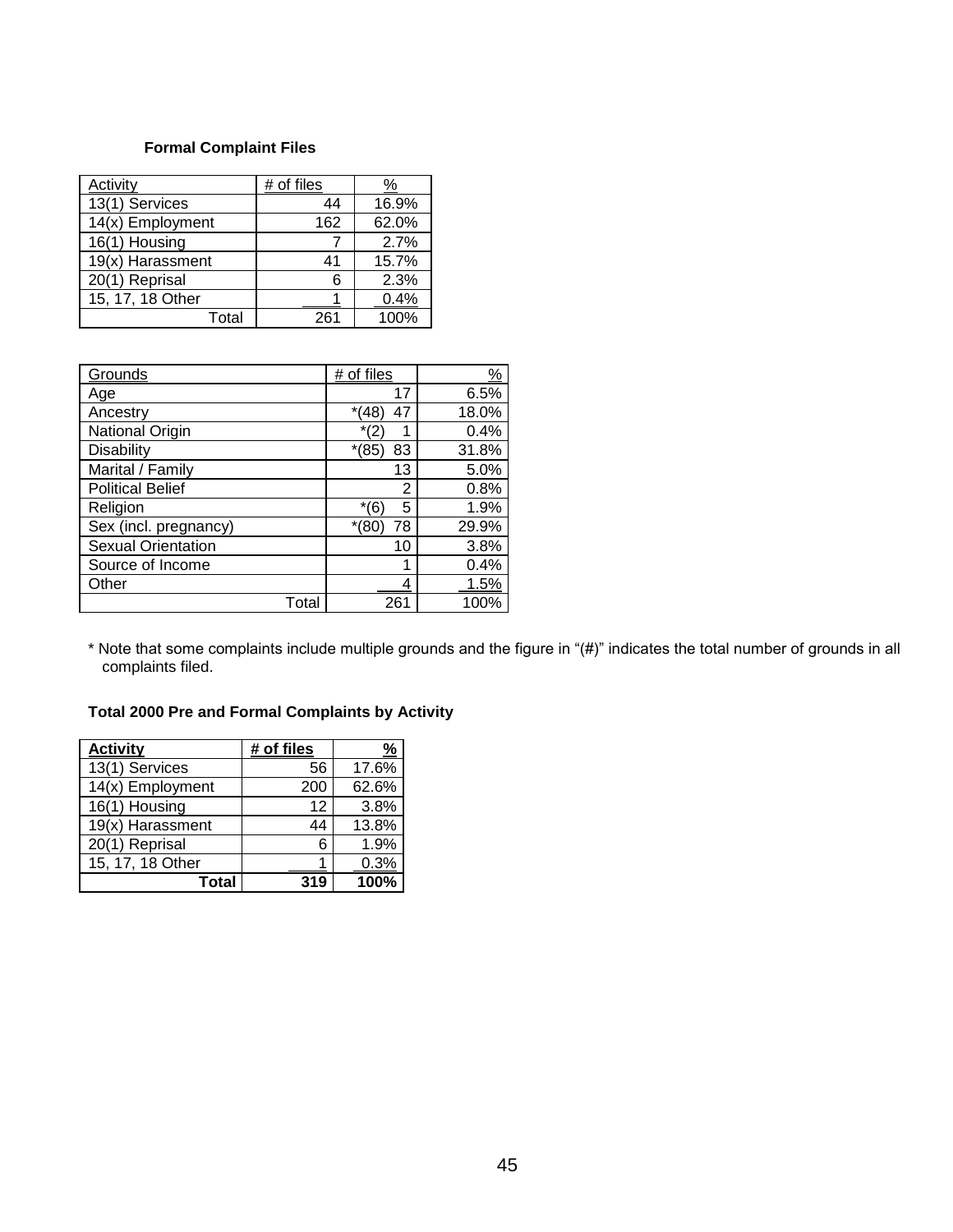### **Total 2000 Pre and Formal Complaints by Grounds**

| <b>Grounds</b>            | # of files   | <u>%</u> |
|---------------------------|--------------|----------|
| Age                       | 26           | 8.2%     |
| Ancestry                  | 55           | 17.2%    |
| National Origin           | *(2`<br>1    | 0.3%     |
| <b>Disability</b>         | *(108<br>106 | 33.2%    |
| Marital / Family          | 18           | 5.6%     |
| <b>Political Belief</b>   | 2            | 0.6%     |
| Religion                  | $*(8)$<br>7  | 2.2%     |
| Sex (incl. pregnancy)     | *(89)<br>87  | 27.3%    |
| <b>Sexual Orientation</b> | 12           | 3.8%     |
| Source of Income          | 1            | 0.3%     |
| Other (Analogous Grounds) | 4            | 1.3%     |
| Total                     | 319          | 100%     |

\*Note that some complaints include multiple grounds and the figure in "(#)" indicates the total number of grounds in all complaints filed.

### **Formal Complaint Files – Year End Summary – 2000**

| Formal complaints brought forward from 1999                   |       | 208     |
|---------------------------------------------------------------|-------|---------|
| Formal complaint filed in 2000                                |       | $+261$  |
|                                                               | Total | 469     |
| Formal complaint files closed in 2000                         |       | 223     |
| Formal complaint files carried over to the 2001 calendar year |       | $= 246$ |
| Status of Complaints carried over to the 2001 calendar year:  |       |         |
| In Investigation                                              | 187   |         |
| In Pre-Investigation Mediation                                | 41    |         |
| In Directed Mediation                                         | 18    |         |

Total  $\frac{18}{246}$ 

| <b>FORMAL COMPLAINTS FILED</b> |  |
|--------------------------------|--|

| 1990 | 1991 | 1992 | 1993 | 1994 | 1995 | 1996 | 1997 | 1998 | 1999 | 2000 |
|------|------|------|------|------|------|------|------|------|------|------|
| 245  | 265  | 216  | 149  | 150  | 169  | 218  | 308  | 262  | 252  | 261  |